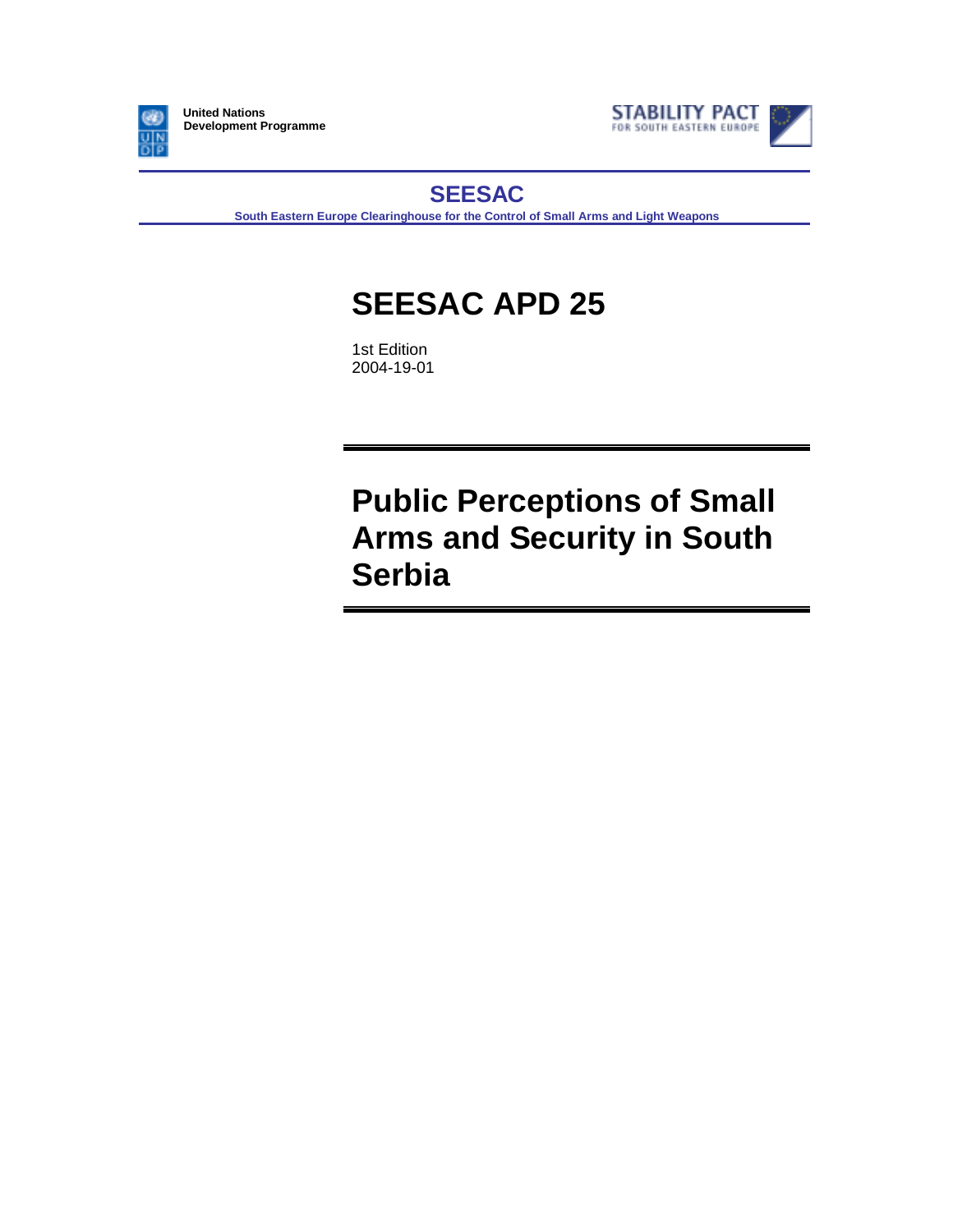The **South Eastern Europe Clearinghouse for the Control of Small Arms and Light Weapons** (SEESAC) has a mandate from the United Nations Development Programme (UNDP) and the Stability Pact for South East Europe (SPSEE) to provide operational assistance, technical assistance and management information in support of the formulation and implementation of SALW co-ordination, control and reduction measures, projects and activities in order to support the Stability Pact Regional Implementation Plan, thereby contributing to enhanced regional stability and further long-term development in South Eastern Europe.

For further information contact:

**Team Leader SEESAC Janka Veselinovica 13 11000 Belgrade Serbia and Montenegro**

**Tel: (+381) (11) 240 2902 Fax: (+381) (11) 254352 www.seesac.org**

**Public Perceptions of Small Arms and Security in South Serbia, SEESAC, Belgrade 2003**

### **ISBN:**

#### **Acknowledgements**

This report summarises the key findings of a survey commissioned by SEESAC on behalf of UNDP Serbia and Montenegro. While the conceptual design and overall guidance for the survey was provided by Simon Rynn (SEESAC), the research itself was implemented by the Belgrade-based company SMMRI, with project direction by Srdjan Bogosavljević, qualitative research by Svetlana Logar, data processing by Jovanka Vukmirović and sample design by Dragiša Bjeloglav. Field-work was co-ordinated by Marko Uljarević. SEESAC would like to acknowledge the help was obtained from Dritan Krifca of UNDP Macedonia and from the OSCE field mission team in North Macedonia with regard to sample design in that area. Although the report was written by Simon Rynn, SEESAC would like to thank SMMRI for their project report, on which this document is based.

#### **SEESAC 2004 – All rights reserved**

The views expressed in this report are those of the authors and do not necessarily represent those of the United Nations Development Programme or the Stability Pact for South Eastern Europe. The designations employed and the presentation of material in this publication do not imply the expression of the United Nations Development Programme or the Stability Pact for South Eastern Europe concerning the legal status of any country, territory or area, or of its authorities or armed groups, or concerning the delineation of its frontiers or boundaries.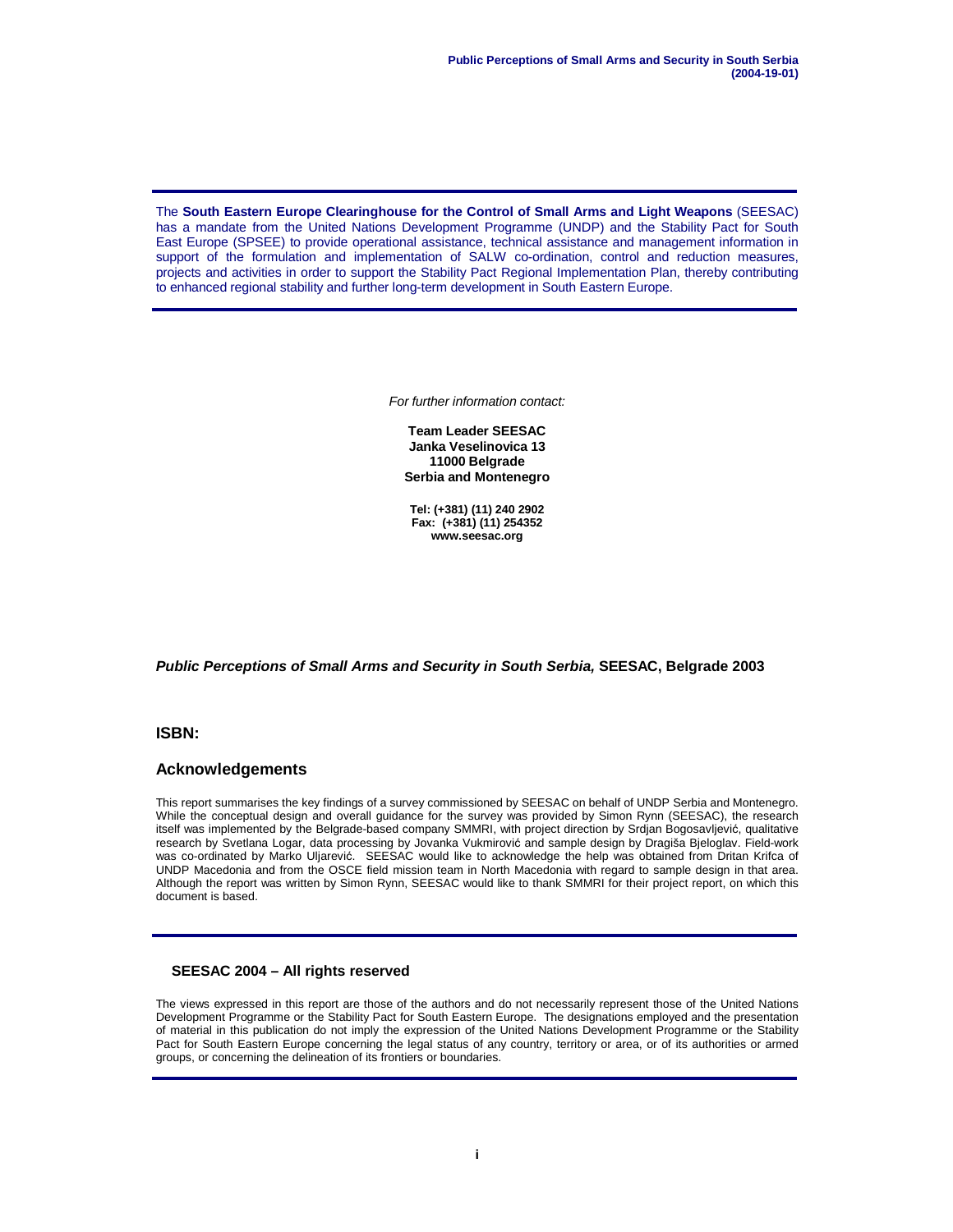# **Executive Summary**

This report summarises the main findings of a research study implemented by Strategic Marketing and Media Research Institute (SMMRI) on behalf of SEEASAC / UNDP Serbia and Montenegro from 27 July to 06 August 2003 in the South Serbian municipalities of Presevo, Bujanovac and Medvedja. The purpose of the research was to clarify the attitudes and perceptions of ordinary citizens regarding small arms, in order to better judge whether a SALW collection project would prove successful. In addition to providing valuable information about perceptions of SALW, the survey results also shed light on related matters, including the state of inter-ethnic relations, public perceptions of international agencies working in the area, the developmental needs of communities, and levels of trust in security providers. The main research findings are as follows:

### **Security and SALW:**

- ! Physical security was highlighted as a concern by respondents, but was not identified as a high priority compared to other, mainly economic worries such as employment, low pay, poor infrastructure, or inadequate access to education.
- ! Security was seen to have improved compared to previous years. The introduction of the Multi-Ethnic Police (MEP) was cited by many respondents as a major contribution in this area. Among those surveyed, Ethnic Albanians tended to trust the MEP as a protection for their community. Although ethnic Serbs also welcomed the MEP presence they had lower faith in its capacity as a police service, and see its contribution more in calming ethnic Albanian fears.
- ! Both communities tended to identify the prospect of a future inter-ethnic conflict, the political situation and poverty as common threats. The threat from armed crime was commonly rated as very low.
- ! Different sources of insecurity were identified by the two main ethnic groups. Ethnic Albanians primarily felt threatened by the state security forces – particularly the Gendarmerie – and also by the prospect of unemployment and to some degree by ethnic Serbs. Among ethnic Serb respondents the threats most commonly identified were regional instability, crime, corruption and ethnic Albanians. Yet there was no expectation that local Albanians would join any armed conflict – fears were focussed on ethnic Albanians from surrounding regions (Kosovo, Macedonia, Albania).
- ! Neither ethnic Albanians or ethnic Serbs perceived collective or personal security to be jeopardised by firearms per se. Further, until prompted, respondents did not immediately make a link between SALW proliferation in the area, and their poor quality of life.

# **SALW availability and distribution**

- ! Respondents commonly asserted that firearms are present throughout South Serbia; but it is typically said to be criminals or 'the other' ethnic group that possess them.
- ! Ethnic Albanians typically claimed not to know where to find firearms. They stated that weapons are possessed by the police, army, criminal groups and those who participated in the recent conflict, but are no longer kept by ordinary people because security has improved.
- ! In contrast ethnic Serbs tended to say that firearms are available even in flea markets and that ethnic Albanians keeping high numbers of them in caches. Ethnic Serbs tended to deny that families in their own community kept illegal firearms.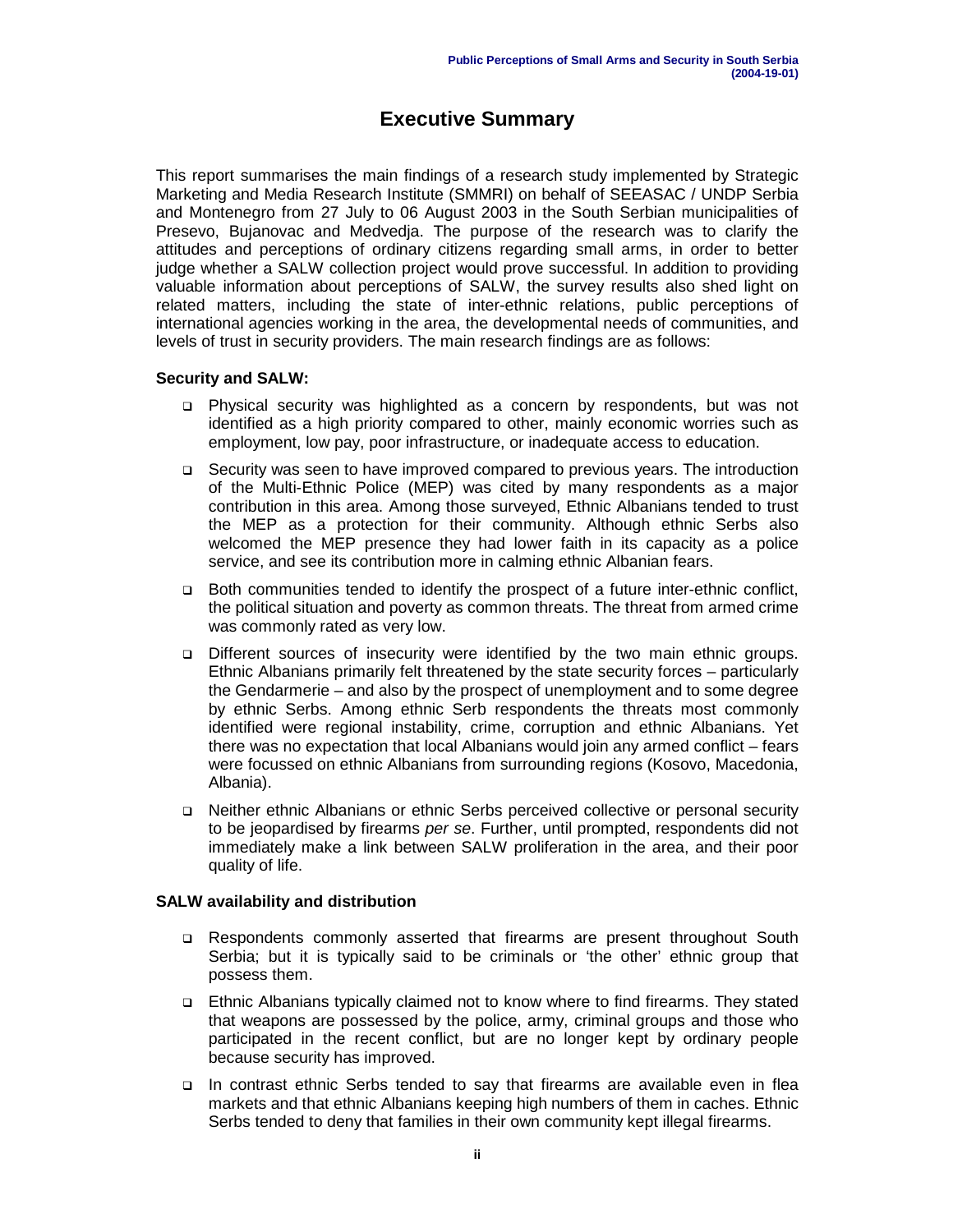- ! Self-protection was overwhelmingly cited as the main reason for weapons possession.
- ! The visibility of weapons appears to be very low; any SALW in the area held by civilians are well concealed, whether in homes or caches due to fears both of the security forces and the possibility of inter-ethnic conflict.
- ! Participants were not willing to make any assessment of either the number or the type of illegal weapons that might be present in their region. No reliable assessment could therefore be made.

### **Policy options for UNDP**

- ! A majority of respondents felt that there were low prospects for any form of weapons collection to be successful, regardless of the exact type of intervention. There was general agreement that a permanent improvement to the level of security in the region was a prerequisite for reduced levels of SALW possession. 'Re-deployment of security forces' was the most common choice when respondents were asked to identify specific measures that would make a SALW collection successful.
- ! Serbs were generally more negative about the chances for successful SALW collection than their ethnic Albanian counterparts. They tended to insist that ethnic Serb households do not have illegal firearms to hand-in, and that ethnic Albanians are so wedded to their SALW caches that they would return just a negligible portion of their arsenal during any collection. Ethnic Albanians, especially females, were more optimistic about the prospects for a SALW collection. Among those who believed it could succeed, employment schemes were identified as the most appropriate incentive.
- ! If any collection were to take place ethnic Albanians would trust international organisations most to run it, while ethnic Serbs would have low confidence in any institution. Ethnic Serb respondents often expressed negative views of the international agencies working in the area, alleging favouritism towards ethnic Albanians. Among this group, SALW collections that offer incentives (e.g. WED) were seen as yet another way to reward ethnic Albanians disproportionately.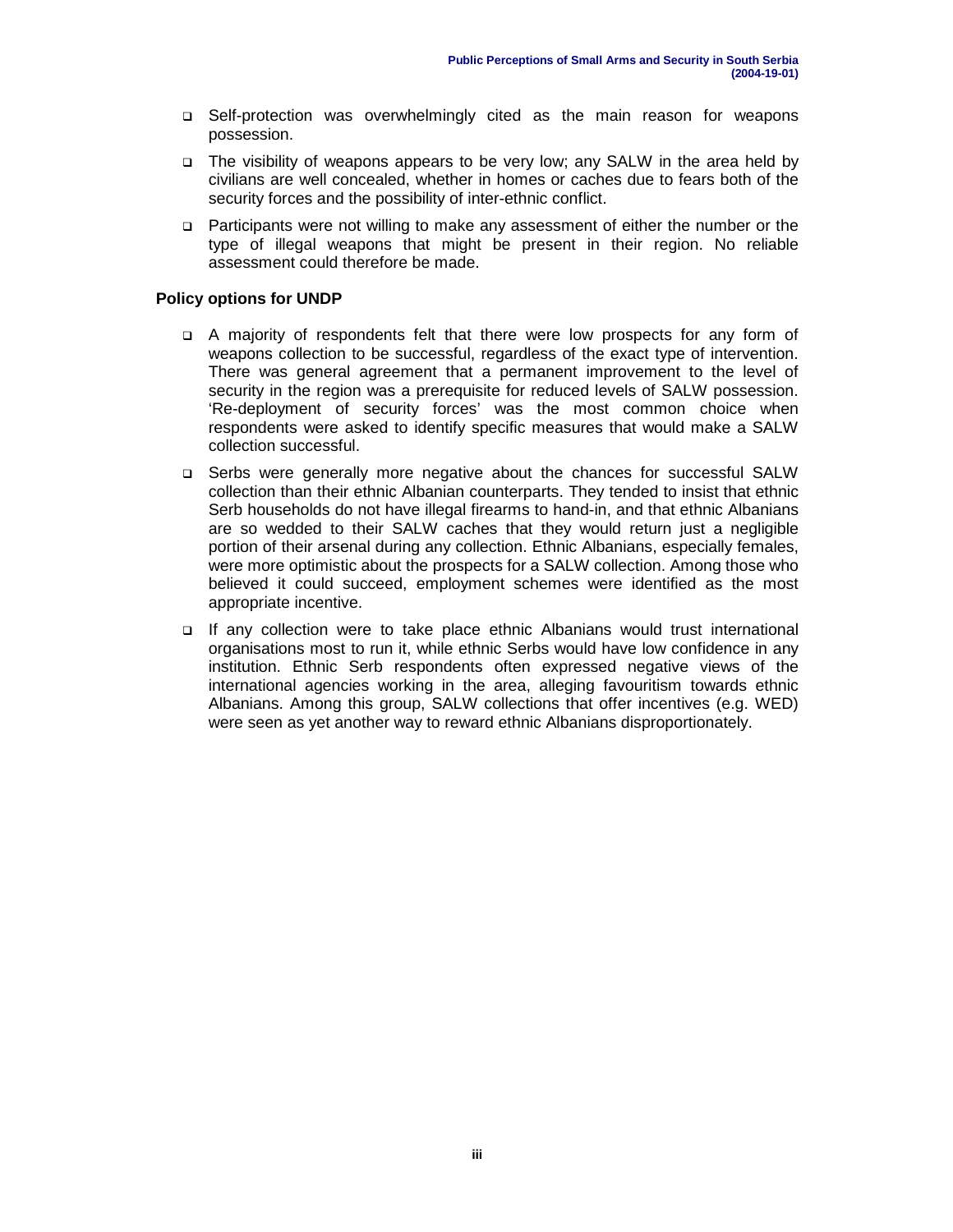# **Contents**

| Public Perceptions of Small Arms and Security in South Serbia, SEESAC, Belgrade 2003i |  |  |  |  |
|---------------------------------------------------------------------------------------|--|--|--|--|
|                                                                                       |  |  |  |  |
|                                                                                       |  |  |  |  |
|                                                                                       |  |  |  |  |
| 1                                                                                     |  |  |  |  |
| 2                                                                                     |  |  |  |  |
| 3                                                                                     |  |  |  |  |
| 3.1                                                                                   |  |  |  |  |
| 3.1.1                                                                                 |  |  |  |  |
| 3.1.2                                                                                 |  |  |  |  |
| 3.1.3                                                                                 |  |  |  |  |
| 3.1.4                                                                                 |  |  |  |  |
| 3.1.5                                                                                 |  |  |  |  |
| 3.2                                                                                   |  |  |  |  |
| 3.2.1                                                                                 |  |  |  |  |
| 3.2.2                                                                                 |  |  |  |  |
| 3.2.3                                                                                 |  |  |  |  |
| 3.2.4                                                                                 |  |  |  |  |
| 3.2.5                                                                                 |  |  |  |  |
| 3.2.6                                                                                 |  |  |  |  |
| 3.3                                                                                   |  |  |  |  |
| 3.4                                                                                   |  |  |  |  |
| 4                                                                                     |  |  |  |  |
|                                                                                       |  |  |  |  |
|                                                                                       |  |  |  |  |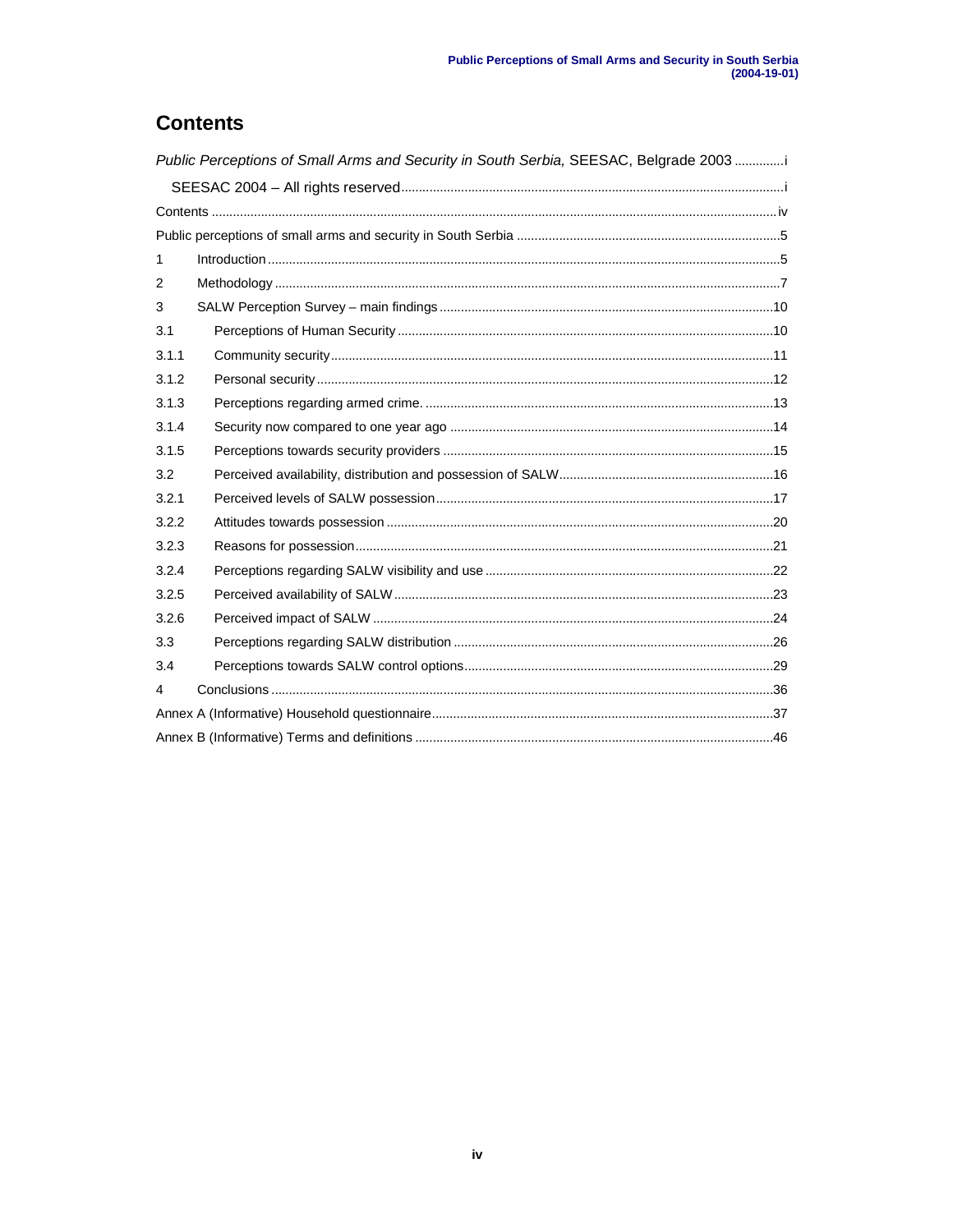# **Public perceptions of small arms and security in South Serbia**

# **1 Introduction**

In recent years the municipalities of Medvedja, Bujanovac and Presevo, which form the southernmost part of the Republic of Serbia along the border with FYROM and the entity of Kosovo have been plagued by high levels of tension. In 2001 in a low-intensity conflict occurred between government security forces and the insurgent group known as the Liberation Army of Presevo, Medvedja and Bujanovac (UCPMB)<sup>1</sup> in and around the demilitarised zone established at the close of NATO's military action against the Federal Republic of Yugoslavia. Of the three municipalities mentioned above, Bujanovac and Presevo (predominantly ethnic Albanian) experienced the most armed violence. Medvedja, where ethnic Albanians are a minority, was spared large-scale violence, but widespread displacement of people occurred there.

In the wake of the 2001 crisis, the 'Covic Plan' of February 2001 provided a framework for central and local government to introduce confidence-building, developmental and peacebuilding measures with the agreement of UCPMB commanders in an attempt to defuse the crisis. A concerted effort by international actors (including a number of UN agencies, the US Government, NATO and the OSCE) and NGOs also took place. These coordinated efforts met with notable success, and the Plan's provisions were by and large implemented. De-militarisation occurred on both sides. Regular security forces were reintroduced (though special police units and the army remained), and UCPMB members were partly disarmed. The progressive reintegration of ethnic Albanians into municipal administrative and economic structures began and considerable economic and social development assistance has since been provided in the crisis-affected areas.

Nevertheless, peace and stability in this part of Southern Serbia remains extremely fragile. Recurrent acts of armed violence still occur, particularly in the Presevo valley and Northern Macedonia. The level of tension between local communities and security forces has therefore remained high. The apparent formation of an armed faction calling itself the Albanian National Army (AKSH) is one symptom of this fragile peace. For every conflict resolution success scored in the area so far (including e.g. greater inclusion of ethnic Albanians in local government and joint Albanian-Serb police patrols), there is a general sense among ethnic Albanians that the peace agreement of 2001 has not delivered all it promised. In particular high levels of unemployment have dampened expectations for the future. Meanwhile the nebulous status of Kosovo, instability in Macedonia and the uncertain political direction of Serbia have added nothing positive to this mix.

The ongoing availability of small arms and light weapons (SALW) in the area, some of military origin, is one notable symptom of ongoing tensions. The continued presence of such weapons poses a threat to the stability of the immediate area and the wider region, perpetuates perceptions of insecurity within local communities, while also providing opportunities for violent conflict resolution. Where weapons continue to be held by excombatants, the long-term commitment of these groups to the Covic peace process is also called into question.

Given this situation, between 08 October and 06 November 2002, SEESAC, together with UNDP BCPR Geneva, fielded an assessment mission to the municipalities of Presevo, Bujanovac and Medvedja to determine the feasibility of a project that would allow for the voluntary surrender of illegal SALW by citizens in return for development-style incentives (i.e. 'Weapons in Exchange for Development' (WED)).

<sup>&</sup>lt;sup>1</sup> Albanian: Ushtria Clirimtare Presheve, Medveja e Bujanovec.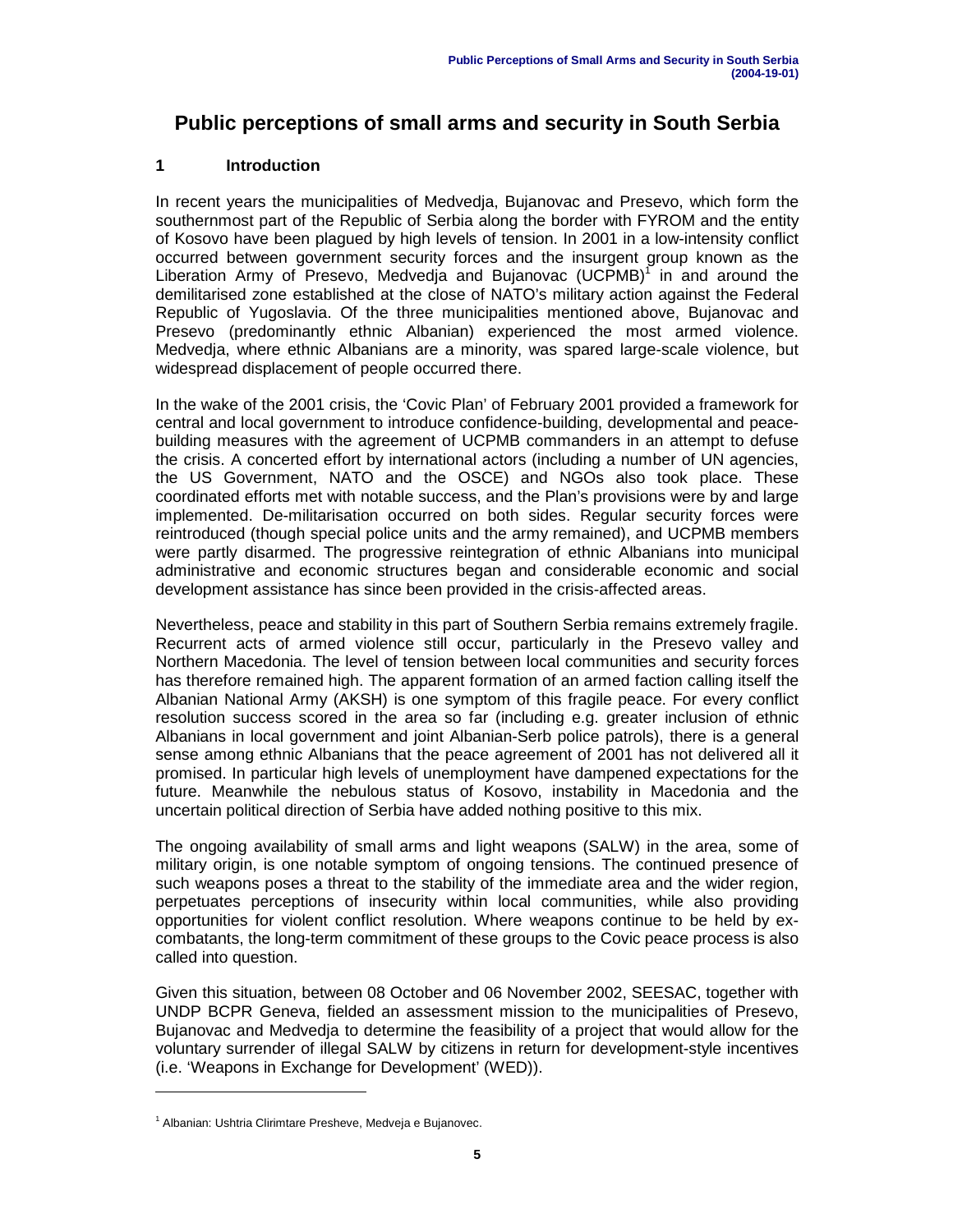Four conditions must be satisfied for weapon collection programmes of any kind to succeed. They are:

- a) a relatively stable security environment;
- b) a low level of active demand for weapons and their possession by ordinary civilians and demobilised ex-combatants;
- c) sufficient support of key stakeholders for the type of intervention planned; and
- d) sufficient trust among communities and individual weapon holders for the institutions charged with implementing the collection scheme and/or delivering incentives.

The 2002 field mission undertook a series of consultations with key stakeholders (FRY Government, municipal authorities, local political parties, village representatives, local NGOs, international organisations, and ex-combatants), and also a review of secondary sources. On the basis of this it concluded that a proportion of the significant quantities of SALW in circulation in the South of Serbia would be handed over in return for development-style incentives and recommended that a pilot WED intervention be attempted.

However, in the four months that followed the field mission's recommendations, a number of separate events demonstrated the need for supplementary research. The most significant of these events was the March 2003 assassination of Serbian Prime Minister Djindjic. The immediate effect of this was to worsen public perceptions of security throughout the country. In the April - May 2003 weapons amnesty introduced by the Government of the Republic of Serbia a total of 47,852 weapons and explosives were surrendered by Serbian citizens (Ministry of Interior statistics). However, the high surrender rate was induced mainly by fear, as much of the harsh penalties for illegal possession that obtained under the period of Martial Law as of the weapons themselves. Perhaps more accustomed to feelings of insecurity, and to exceptional policing methods, the municipalities of southern Serbia were notable for their lack of participation in this amnesty, surrendering less than twenty weapons. If these two events called into question the readiness of the South Serbian population to hand in weapons under threat of punishment, the continued massive and unconditional inflow of development assistance – both bilateral and multi-lateral – into South Serbia also raised the question of whether a WED-style offer of purely conditional development assistance would prove attractive enough to reduce public scepticism.<sup>2</sup>

By late spring 2003 it had become clear to SEESAC and UNDP Serbia and Montenegro that information was needed about the perceptions of Southern Serbia's ordinary citizens towards the idea of SALW collection. UNDP / SEESAC therefore commissioned a SALW Perception Survey, the findings of which are the basis for this report. The survey was implemented for UNDP / SEESAC by the Belgrade-based company Strategic Marketing and Media Research Institute (SMMRI) from 27 July to 06 August 2003. The information gathered during the research is not limited to the SALW questions emphasised in this report. It also covers matters such as inter-ethnic relations, economic development needs and trust in institutions that receive less emphasis here. Those requiring further data can obtain an annex of tabulated data (Annex C) from the SEESAC website.<sup>3</sup>

 $<sup>2</sup>$  UNDP Serbia and Montenegro's Rapid Employment Programme, and USAID spending are the most significant and visible</sup> aid flows likely to impact on a future WfD. Summaries of spending and sub-projects are available.

<sup>3</sup> http://www.seesac.org/reports/surveys.htm.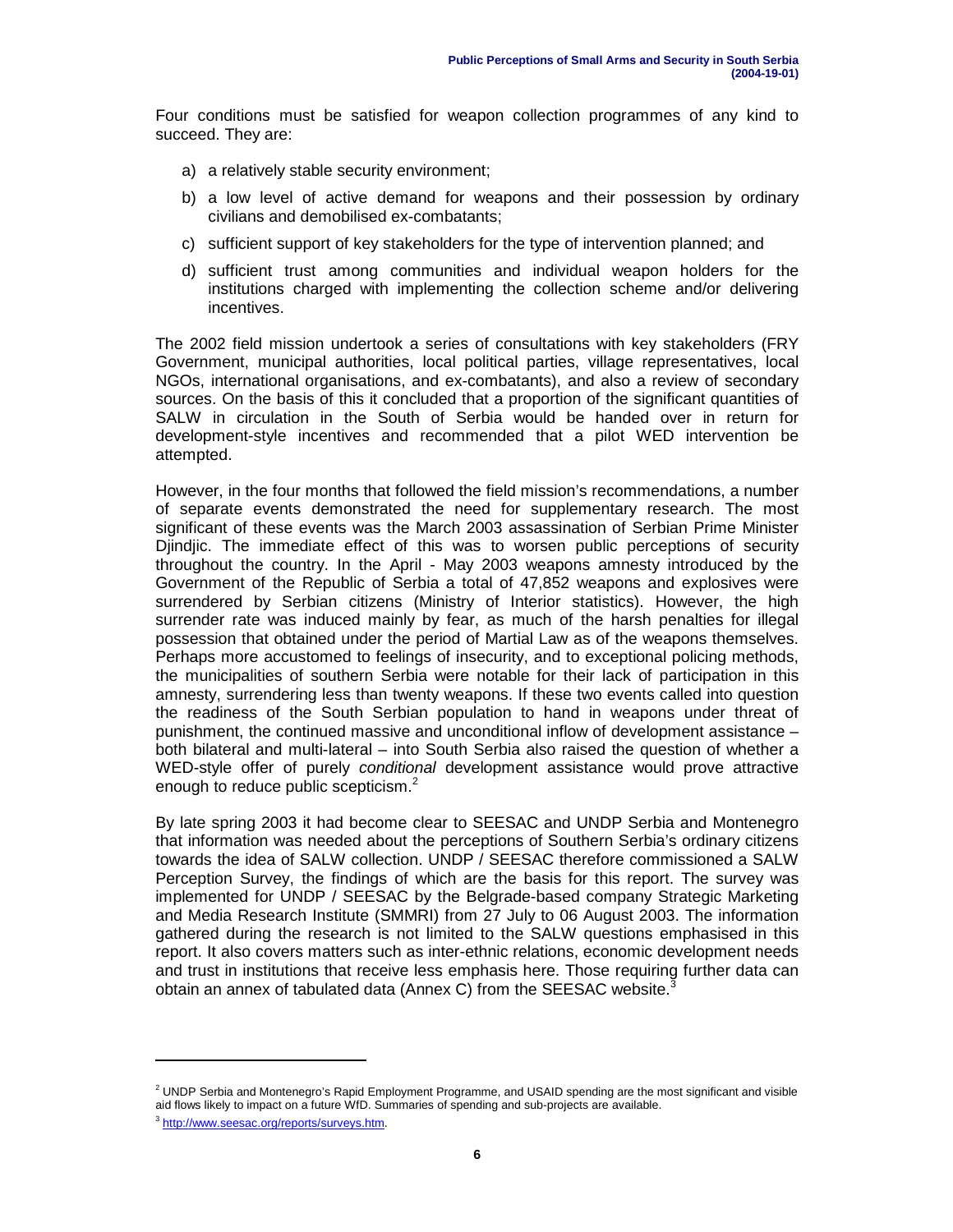# **2 Methodology**

This research study was conducted using three research tools; 1) household surveys; 2) focus groups; and 3) in-depth interviews. Household surveys were carried out using a questionnaire with an average duration of 60 minutes (see Annex A), the sample frame being adult citizens in households from urban, suburban and rural settlements. Respondents were drawn from 118 pooling places in the South Serbian municipalities of



Bujanovac, Presevo and Medvedja, while two quota control groups were examined. Firstly, ethnic Albanian women from the South of Serbia (135 women), and secondly, heads of household in 120 ethnic Albanian households from the North Macedonian municipality of Lipkovo (5 pooling places).<sup>4</sup> In order to reduce time in the field and produce speedy results, a decision was made not to include quota samples from specific ethnic minorities resident in the area (e.g. Roma), or to include IDPs currently living in South Serbia. Anecdotal evidence and a number of unrelated research studies suggest that neither

of these groups is armed to any significant degree.

Two-stage, random, stratified sampling was used, first, polling station territories (PPS sampling scheme), and second, households (SRSWoR – random walk). Respondents were heads of household (690 ethnic Albanians and 321 ethnic Serbs in the South Serbia group). Post-stratification was of three kinds; 1) by municipalities (number of inhabitants); 2) by type of settlement (urban, rural); and 3) by national structure (Serbs, Albanians). The household survey error margin was ±1.25% with respect to incidences of 5%.



#### **Household survey sample**

| ROW % | <b>COUNT</b> | <b>SAMPLE</b> |                   |  |
|-------|--------------|---------------|-------------------|--|
| 100.0 | 1011         | <b>Total</b>  |                   |  |
| 68.3  | 690          | Albanians     |                   |  |
| 31.7  | 321          | Serbs         | Ethnicity<br>- HH |  |
| 13.2  | 133          | $18-35(A)$    |                   |  |
| 3.5   | 36           | $18-35(S)$    | Age - HH          |  |
| 36.8  | 372          | $36-55(A)$    |                   |  |
| 13.7  | 138          | $36-55(S)$    |                   |  |
| 18.3  | 185          | $56+ (A)$     |                   |  |
| 14.5  | 147          | $56+ (S)$     |                   |  |

<sup>4</sup> Based on advice from UNDP Serbia and Montenegro's Youth Employment Support Project, UNDP Macedonia and the OSCE Monitoring Mission office in Kumanovo, the following Macedonian villages were surveyed because of their close links with South Serbia: Belanovce, Lojane, Gornji Sopot, Susevo, Mulalovo, Petroc, Jablanic and Maglince.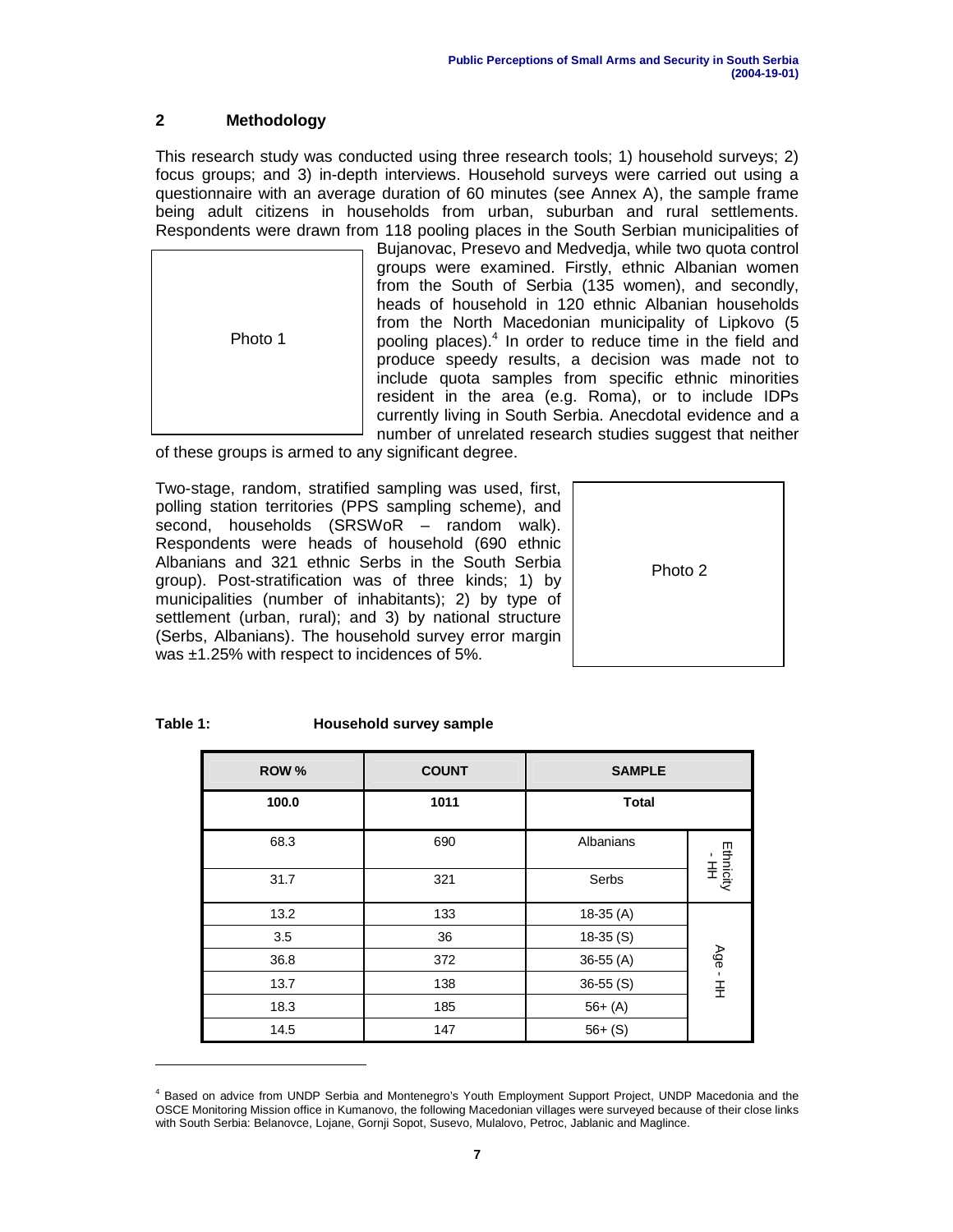| ROW % | <b>COUNT</b> | <b>SAMPLE</b>               |                                       |
|-------|--------------|-----------------------------|---------------------------------------|
| 29.6  | 299          | Elementary (A)              |                                       |
| 13.9  | 141          | Elementary (S)              |                                       |
| 26.5  | 268          | Secondary (A)               | Education - HH                        |
| 14.5  | 146          | Secondary (S)               |                                       |
| 12.2  | 123          | University (A)              |                                       |
| 3.3   | 34           | University (S)              |                                       |
| 9.0   | 91           | $-100$ EU (A)               |                                       |
| 13.5  | 137          | $-100$ EU (S)               |                                       |
| 29.2  | 295          | 101-250 EU (A)              |                                       |
| 13.3  | 134          | 101-250 EU (A)              |                                       |
| 26.4  | 267          | 251+ EU (A)                 |                                       |
| 4.7   | 47           | 251+ EU (S)                 | Household monthly<br>expenditure - HH |
| 4.0   | 40           | Refusal                     |                                       |
| 13.4  | 135          | $1-4(A)$                    |                                       |
| 18.5  | 187          | $1-4(S)$                    | household members                     |
| 26.3  | 266          | $5-6(A)$                    | Number of                             |
| 10.5  | 107          | $5-6(S)$                    | :<br>主                                |
| 28.5  | 288          | $7 + (A)$                   |                                       |
| 2.7   | 27           | $7 + (S)$                   |                                       |
| 21.2  | 214          | Urban (A)                   |                                       |
| 11.7  | 119          | Urban (S)                   | settlements<br>Type of<br>王           |
| 47.1  | 476          | Rural (A)                   |                                       |
| 20.0  | 202          | Rural (S)                   |                                       |
| 100.0 | 135          | Albanian women              |                                       |
| 100.0 | 120          | <b>Macedonian Albanians</b> |                                       |

In order to obtain a deeper understanding of target communities' behaviour, attitudes, motives and beliefs, a number of focus groups and in-depth interviews were organised. These methods also gave access to respondents whose views were difficult to obtain during household surveys whether for practical or cultural reasons. Two focus groups took place on 19 July 2003 in Bujanovac with a total of 16 ethnic Serb participants participating, half from Bujanovac and half from Presevo. Participants were divided into two groups by gender, one male and one female group, aged 30 to 50. In-depth interviews were used in South Serbia (Bujanovac and Presevo), and in North Macedonia (Likovo and, Matec) with ethnic Albanian participants during the second half of July 2003. Interviewers were of the same ethnicity and sex as participants. A total of six males and four females were interviewed in the South Serbian municipalities of Bujanovac and Presevo, while two males and three females were interviewed in Macedonia.

#### **Table 2: Population statistics**

|              | <b>MUNICIPALITY</b> |                  |          |       |
|--------------|---------------------|------------------|----------|-------|
|              | <b>Presevo</b>      | <b>Bujanovac</b> | Medvedja | Total |
| AREA (Sq Km) | 264                 | 461              | 524      | 1.249 |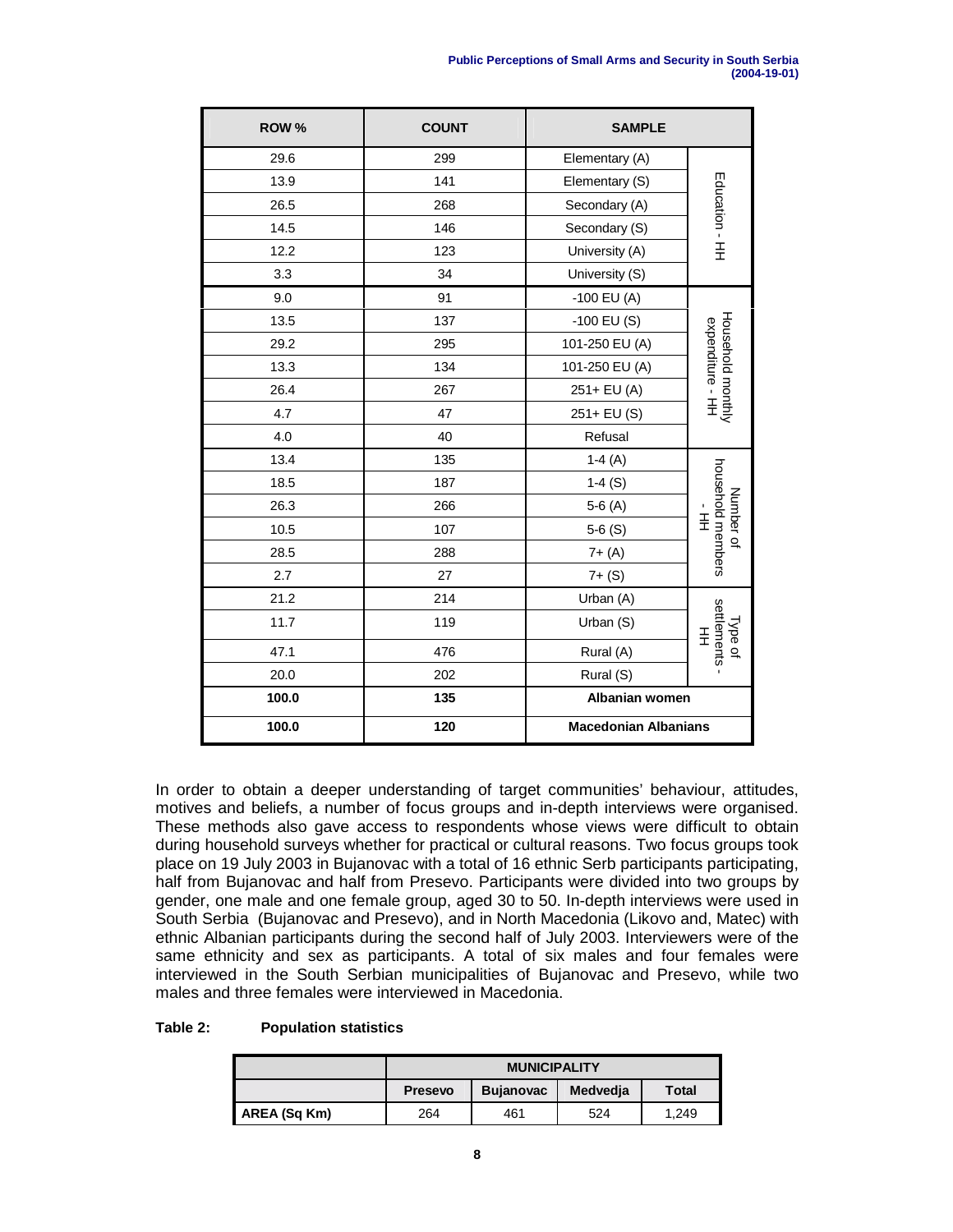| <b>Public Perceptions of Small Arms and Security in South Serbia</b> |  |                    |
|----------------------------------------------------------------------|--|--------------------|
|                                                                      |  | $(2004 - 19 - 01)$ |

|                                  |     | <b>MUNICIPALITY</b> |                  |          |              |
|----------------------------------|-----|---------------------|------------------|----------|--------------|
|                                  |     | <b>Presevo</b>      | <b>Bujanovac</b> | Medvedia | <b>Total</b> |
| <b>Settlements</b>               |     | 59                  | 35               | 44       | 138          |
| Resident population <sup>5</sup> |     | 34,904              | 43,302           | 10,760   | 88,966       |
| IDP <sup>2</sup>                 |     | 34                  | 4848             | 735      | 5617         |
| <b>Refugees</b>                  |     | 19                  | 115              | 73       | 207          |
| TOTAL                            |     | 34,957              | 48,265           | 11,568   | 94,790       |
| Serbs <sup>3</sup>               | No. | 2,984               | 14,782           | 7,163    | 24,929       |
|                                  | %   | 8.5                 | 34.1             | 66.6     | 28.0         |
| <b>Albanians</b>                 | No. | 31,098              | 2,816            | 23,681   | 57,595       |
|                                  | %   | 89.1                | 26.2             | 54.7     | 64.7         |
| <b>Others</b>                    | No. | 822                 | 4,839            | 781      | 6,442        |
|                                  | %   | 2.4                 | 11.2             | 7.3      | 7.3          |

# **Figure 1: South Serbian municipalities of Bujanovac, Medvedja and Presevo.**

| Insert map |  |
|------------|--|
|            |  |
|            |  |
|            |  |

<sup>5</sup> Reference: Republic Statistical Office of Serbia, Results from Population Census 2002.

<sup>2</sup> Reference: Estimation UNHCR March 2003.

 $3$  Ibid. 1.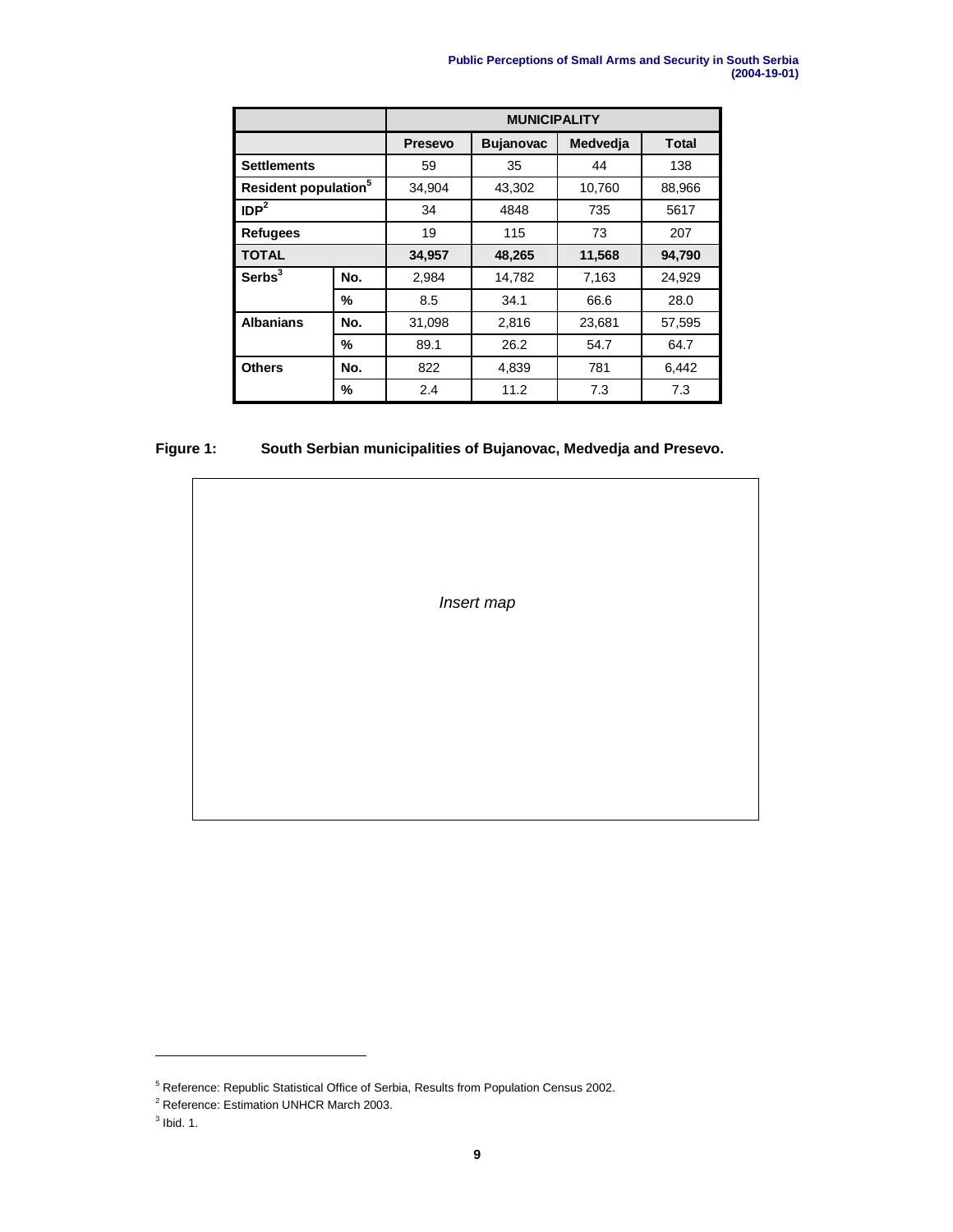# **3 SALW Perception Survey – main findings**

### **3.1 Perceptions of Human Security**

Investigating public perceptions of security in general serves both to introduce the topic of SALW to survey respondents, and to give additional information regarding the backdrop against which SALW proliferation is occurring. As anticipated, respondents perceived the security situation to have improved in the past couple of years, but surprisingly, although physical security was flagged as a concern by some respondents, it was never cited as the paramount concern. Many points of agreement were found between ethnic Albanian and ethnic Serb respondents in this part of the survey. The everyday problems that

**"Firearms are not the problem here. Our bigger problems are reckless driving, drugs, and so on."**

**"During the past 3-4 years, there was no shooting here. Maybe on Christmas Eve, three or four shots, that's all."**

Focus group respondents, Presevo and Bujanovac.

**"Our municipality is undeveloped, so it is normal that we have various problems arising from that, the biggest one being unemployment."**

– Female respondent, Bujanovac.

**"Everyday problems that I can see are unemployment, the young are wondering in the streets, they can't fit in the local milieu, and that's what I feel as problem."**

– Male respondent, Orahovac.

respondents deemed to be their highest priorities were not related to physical security, but to poverty and low living standards (e.g. especially unemployment, low pay, unreliable water and electricity supply, lack of access to education). More surprising still in an area known to suffer from continued armed violence and weapons proliferation, a majority of all respondents did not perceive collective or personal security to be jeopardised by firearms per se. For example the perceived threat from armed crime was very low. The most commonly expressed fears about physical security related to the prospect of future inter-ethnic conflict.

It is apparent that perceptions of security vary according to ethnicity, with ethnic Albanians

tending to feel threatened by the state security forces – particularly the gendarmerie – while ethnic Serbs were more likely to express fears about regional instability, crime and corruption. Yet ethnic Serbs do not expect local Albanians to start or join in any armed conflict – their fears seem to focus more on 'trouble-makers' from Kosovo, northern Macedonia and Albania. Among both ethnic groups a significant number of respondents would cite the other group as a threat to them.

The overall picture is that psychological pressures, limited life chances and everyday living conditions are people's main concerns. Unemployment, low salaries, a lack of basic facilities and poor infrastructure were continually mentioned. Most participants did not feel their physical security to be a problem. Female participants were especially sensitive to low quality of life.

**"People don't feel secure in a psychological sense. There are no direct pressures, but indirect ones, for example the Serbian population depart, and they sell their property to Albanians."**

- Male focus group participant, Bujanovac.

**"In the part of settlement where I live, the electricity is so poor that I cannot cook, do the ironing, turn on a vacuum cleaner or washing machine in the afternoon... we don't have a cafe, a pastry shop, our children don't have a park. There is nowhere to go out... When you come to our railway station you feel as if you were in a desert."**

– Female focus group participant, Bujanovac.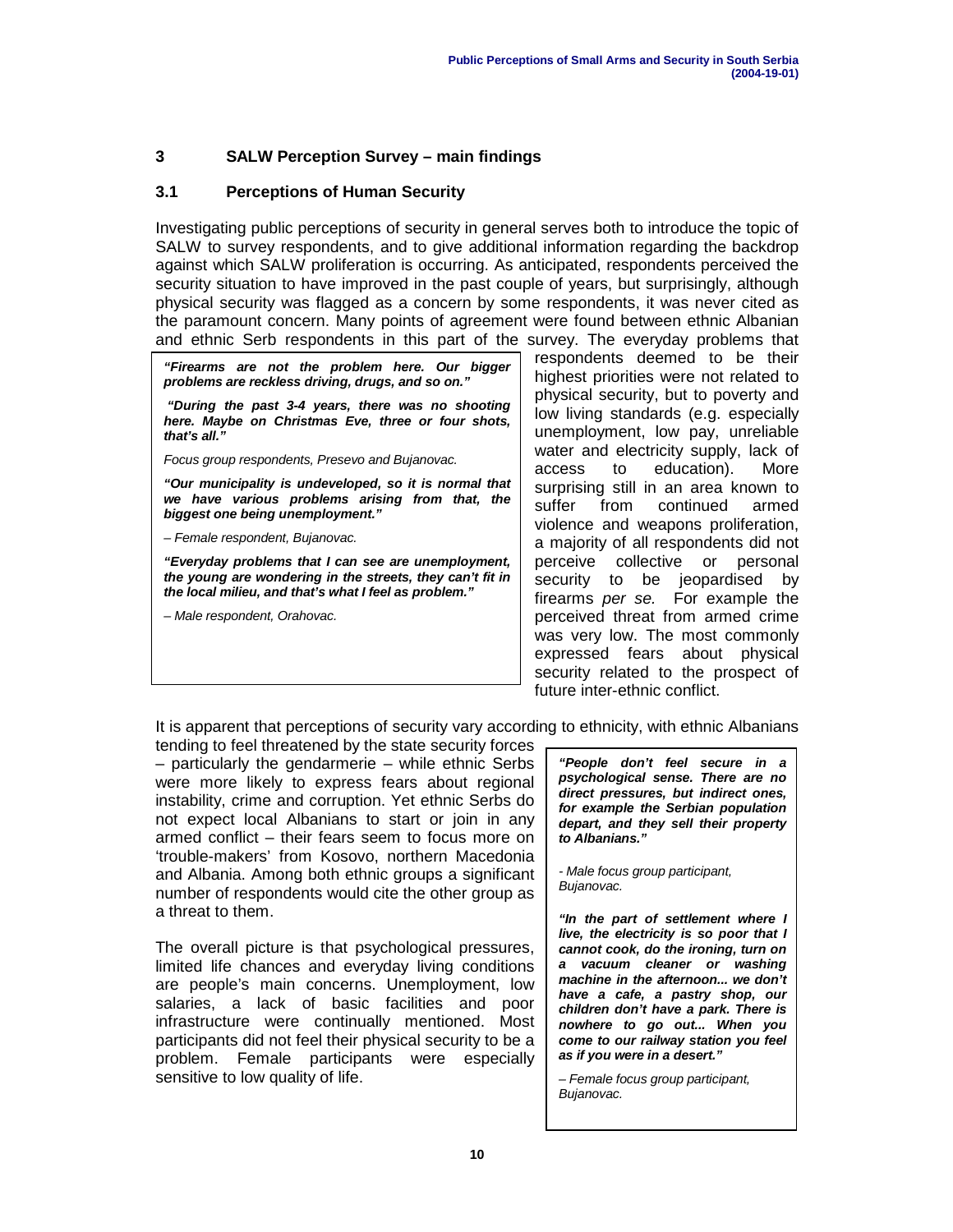### **3.1.1 Community security**

When asked "What threatens collective security the most in your local neighbourhood?", 27% of household heads  $(HH)^6$  said that security is not threatened at all, or that they cannot specify the factors which threaten general security. Attitudes towards general security differ considerably depending on ethnicity. 53% of Serbian HH and only 15% of Albanian HH think that general security is not threatened at all, or they cannot specify the factors that threaten security.

#### **Figure 2: What threatens collective security the most in your neighbourhood? (multiple response).**



The attitude of ethnic Albanian women differs considerably from that of ethnic Albanian HH, with 61% of Albanian women asserting that general security is not threatened, and they don't mention any threatening factor, in contrast to just 15% of Albanian HH who share the same attitude. Ethnic differences are apparent here also. A majority of ethnic Albanian HH assert that general security is threatened by the Gendarmerie (43%), army (14%), and Serbian Police (Ministry of Interior, 'MUP') (4%), present in the region. Considerably fewer ethnic Albanian HH identified problems such as unemployment (12%), poverty (5%), the political situation (5%), or crime /corruption (3%) as the main threats to their collective security.

In contrast to a considerable number of Albanian HH, not a single (0.0%) Serbian HH stated that their security was threatened by the Gendarmerie, army or MUP. Threatening factors identified by Serbian HH included terrorism (8%), proximity to the Kosovo border (7%), ethnic Albanians (7%), inter-ethnic conflicts (7%), poverty (6%), and crime and corruption (5%). Among Macedonian Albanians the main sources of insecurity were identified as: unemployment (61%), crime and corruption (8%) and poverty (4%).

 $6$  Hereafter the abbreviations 'Serbian HH' and 'Albanian HH' are used in place of 'ethnic Serb household heads' and 'ethnic Albanian household heads'.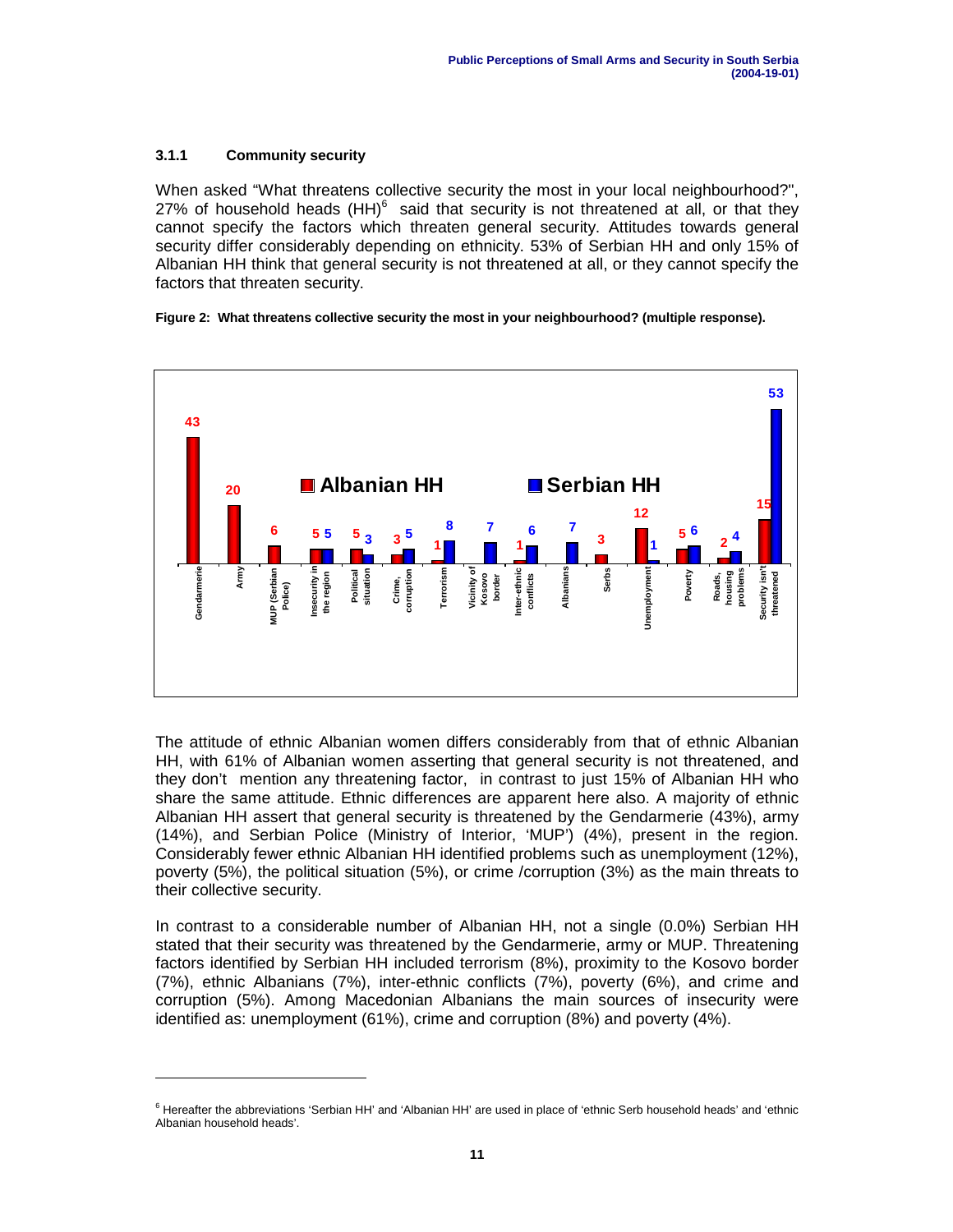**Figure 3: Do you think your neighbourhood is safer, the same or more dangerous than other areas in South Serbia?**



More Serbian HH (35%) than Albanian HH (18%) thought that their local area safer in comparison to other parts of South Serbia. The municipal breakdown among this group shows that residents of Bujanovac feel the safest by far:

- ! Bujanovac 42% of Serbian HH and 20% of Albanian HH.
- ! Presevo 27% of Serbian HH and 17% of Albanian HH.
- □ Medvedia 20% of Serbian HH and 6% of Albanian HH.

Perceptions varied according to demographic factors like age, sex, income and education (See Table 5, Annex C). While Albanians from Northern Macedonia cited low living standards as their biggest problem, their security situation was a much greater concern than for respondents over the Serbian border. The situation was seen as having deteriorated over the past two years, as indicated by persistent gunfire.

**"To tell the truth, there is shooting, I don't know how much, but I hear shooting every night."**

– Male respondent, Likovo, Macedonia.

**"There is a lot of shooting, a lot of thefts, we have all become traumatised, every shooting frightens us."**

– Female respondent, Likovo, Macedonia.

### **3.1.2 Personal security**

Overall respondents feel their personal security to be less threatened than their collective security. The number of South Serbian HH who felt their personal security to be unthreatened (including those who could not specify a threat) was nearly double (52%) the number who responded in the same way to questions concerning collective security (27%). Considerable ethnic variations were apparent among respondents. In general, ethnic Serbs feel safer than ethnic Albanians with considerably more Serbian HH (71%) than Albanian HH (43%) stating that their personal security is not threatened, or mentioning no threats. The same attitude is shared by three out of four (76%) Albanian women and one half of (50%) Macedonian Albanians. But the factors identified as threatening remain the same as with collective security. The main personal security threat identified by ethnic Albanian HH was seen to be the Gendarmerie (25%), followed by the army (6%) and MUP (3%). In contrast Serbian HH opted for crime and corruption (9%),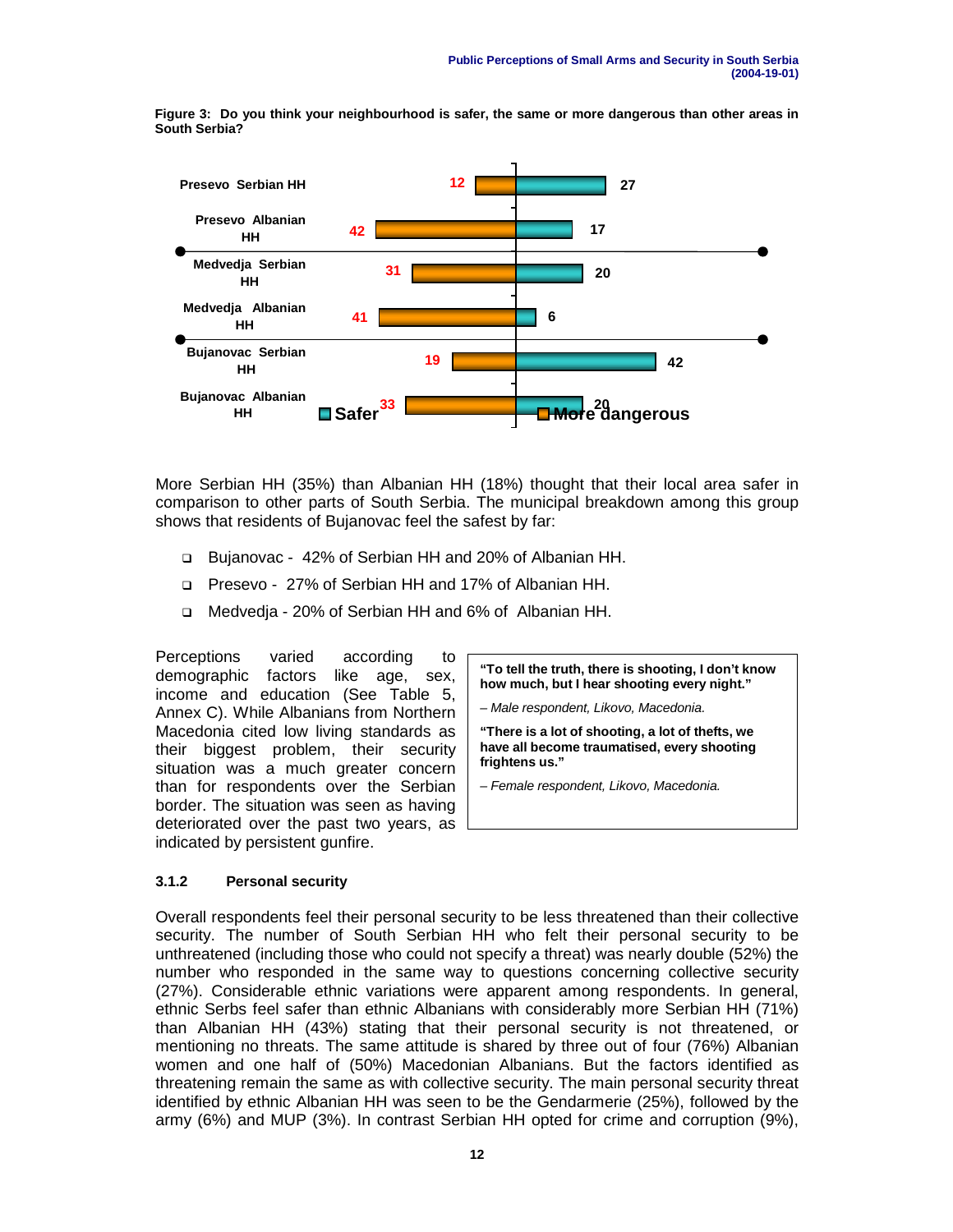and general insecurity in the region (9%). Economic problems, such as unemployment (11% Albanian HH, 0% Serbian HH) and poverty (6% Albanian HH, 5% Serbian HH), were to a much lesser extent perceived as factors threatening personal security.





#### **3.1.3 Perceptions regarding armed crime.**

When asked whether they themselves or any other member of their families had been victims of some form of armed crime, the overwhelming majority of respondents (82% of SSHH) answered negatively.

More Serbian HH (89%) than Albanian HH (78%) state that neither themselves nor members of their families were victims of some form of armed crime. The vast majority (92%) of Albanian women also fall into this group, and more than two thirds of Macedonian Albanians (68%) gave the same answer. Out of a total of 12% of Albanian HH who claimed to have been victims of armed crime, all of them said it had taken the form of 'armed threats'. Other statements (multiple response) related to armed thefts (5%), vandalism (4%), unjustified shooting towards people (4%), accidental injuries (3%), accidental killings (1%), and arms trafficking (1%).

Of the 11% of Serbian HH who claimed that either they or members of their households had been victims of armed violence, 4% cited, 3% accidental or intentional injuries, 1%, armed threats, and 1% armed thefts. Neither the respondents nor members of their family were under arms threat, nor can they name the concrete cases of such threats.

**"There were cases of armed threats, so one didn't feel safe."**

– Female respondent, Bujanovac.

**"We have shooting, but there are no casualties."**

– Female respondent, Likovo, Macedonia.

**Figure 5: Have you or a member of your household been the victim of any of the following types of armed crime? (multiple response).**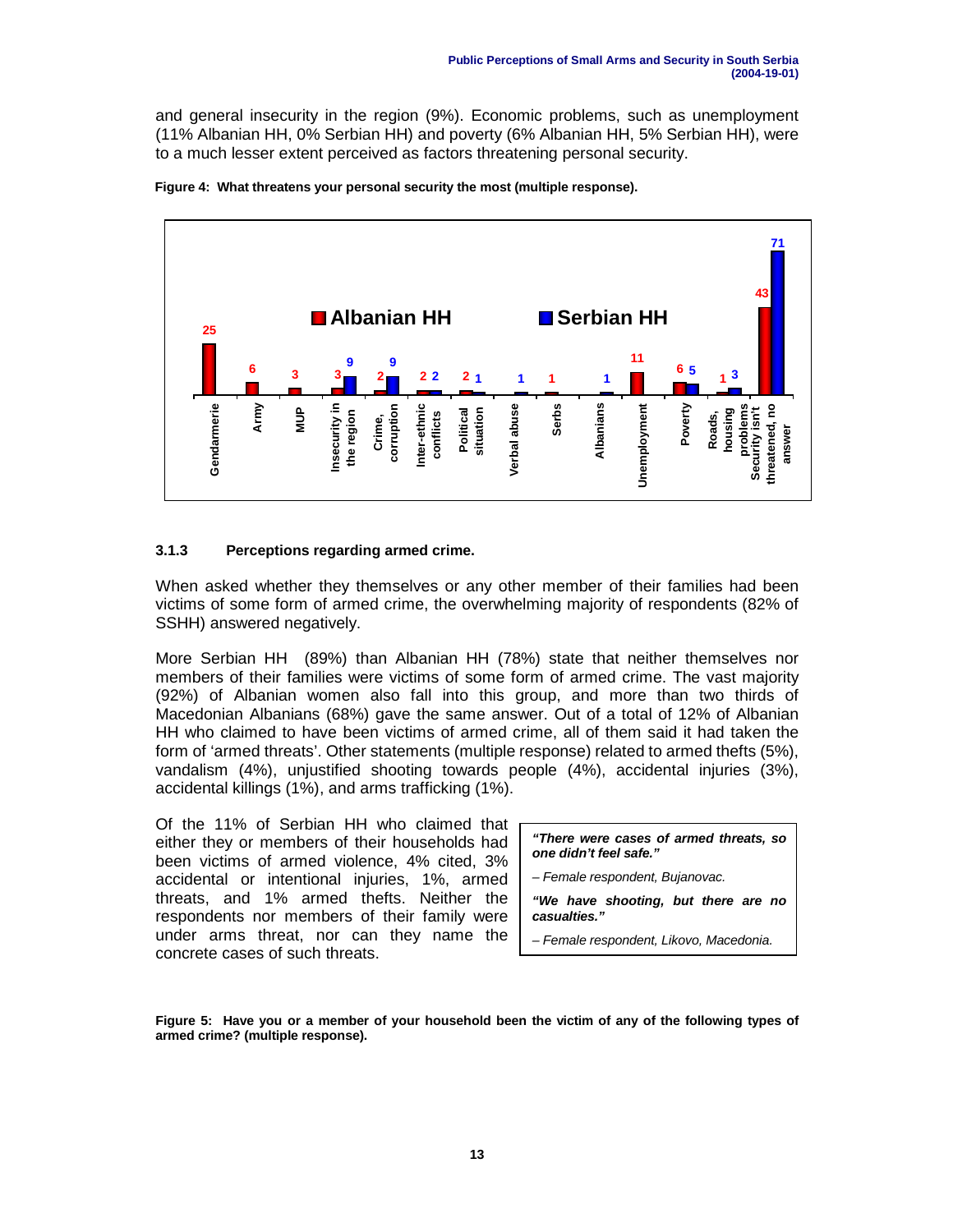

Though the figures point to a low level of weapon-related crime (with the possible exception of armed threats towards, or among, the ethnic Albanian community), female participants were still worried

**"You cannot send your child to Bujanovac, since the bus goes through Vujaci, a village with 70-80% of Albanians. And then, incidents happen. It does not matter whether you have a male or a female child, when you send him/her, you worry the whole day how he/she will get back."**

- Female Focus Group participant, Bujanovac.

for the security of the children. In focus groups and interviews however it became apparent that these fears were not directly related to SALW but to issues like, drugs, assaults and brawling.

### **3.1.4 Security now compared to one year ago**

Perceptions of how the security situation has varied in recent years shows notable geographic and ethnic differences. Albanians from the South of Serbia think that security in their local area is satisfactory, and has improved over the last two years. No differences are evident in security ratings between the three municipalities (Medvedja, Bujanovac and Presevo). Focus group discussions point to the introduction of MEP units as a major contributing factor.

**"I go out to street with my children, I feel safe, we walk around freely. In other words, if we compare the security situation before two years with situation today, we breathe much easier today."**

– Female respondent, Bujanovac.

50% of Albanian HH versus 25% of Serbian HH stated that security had improved over the last year. Most Serbs (60%) said it had remained the same, while only 27% of Albanian HH opted for this response. Very few think security has worsened (7% of Serbian HH, 9% of Albanian). 40% of Albanian women assert that security has improved, 36% that it has

**14** remained the same, while 22% consider it to have been volatile over the previous year. Only 2% of Albanian women consider the security situation worse than one year ago. When surveyed using questionnaires, 51% of Macedonian Albanian respondents **"There are unknown criminal groups, and a lot of shooting overnight; we are more threatened now than we were before."** – Female respondent, Likovo, Macedonia. **"This situation is more dangerous in comparison to previous years, we didn't hear so much shooting before, these groups did not exist."** – Female respondent, Likovo, Macedonia.

> **"Shooting from firearms is constant, we all think that this should come to an end."**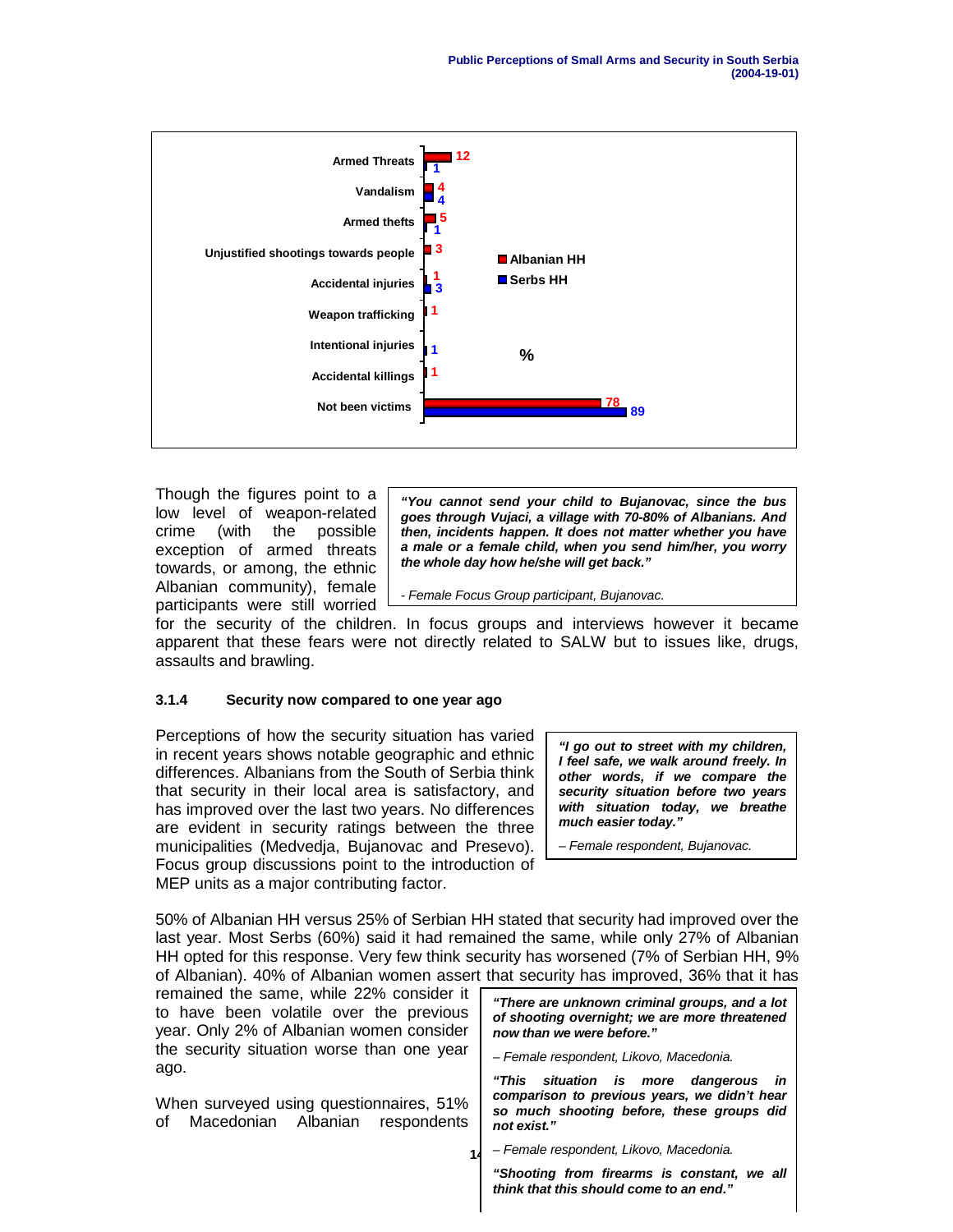stated that the security situation in their region was better compared to one year ago, 41% thought that it had remained the same. Only 2% thought it had gotten worse. Concerns were more evident from Macedonian Albanians in the Likovo area however, as a number of quotes indicate.



**Figure 6: Compared to one year ago, is the security in this area better or worse?**

### **3.1.5 Perceptions towards security providers**

Although physical security was felt to have improved as a result of the MEP presence and to now be quite stable, attitudes on who should be responsible for security in the region differ significantly according to ethnicity. Ethnic Albanians put much more trust in the MEP and see them as a guarantor of security, while ethnic Serbs see the benefit of the MEP as calming Albanian fears.

**Figure 7: Ideally, who do you think should be responsible for security? (single response)**

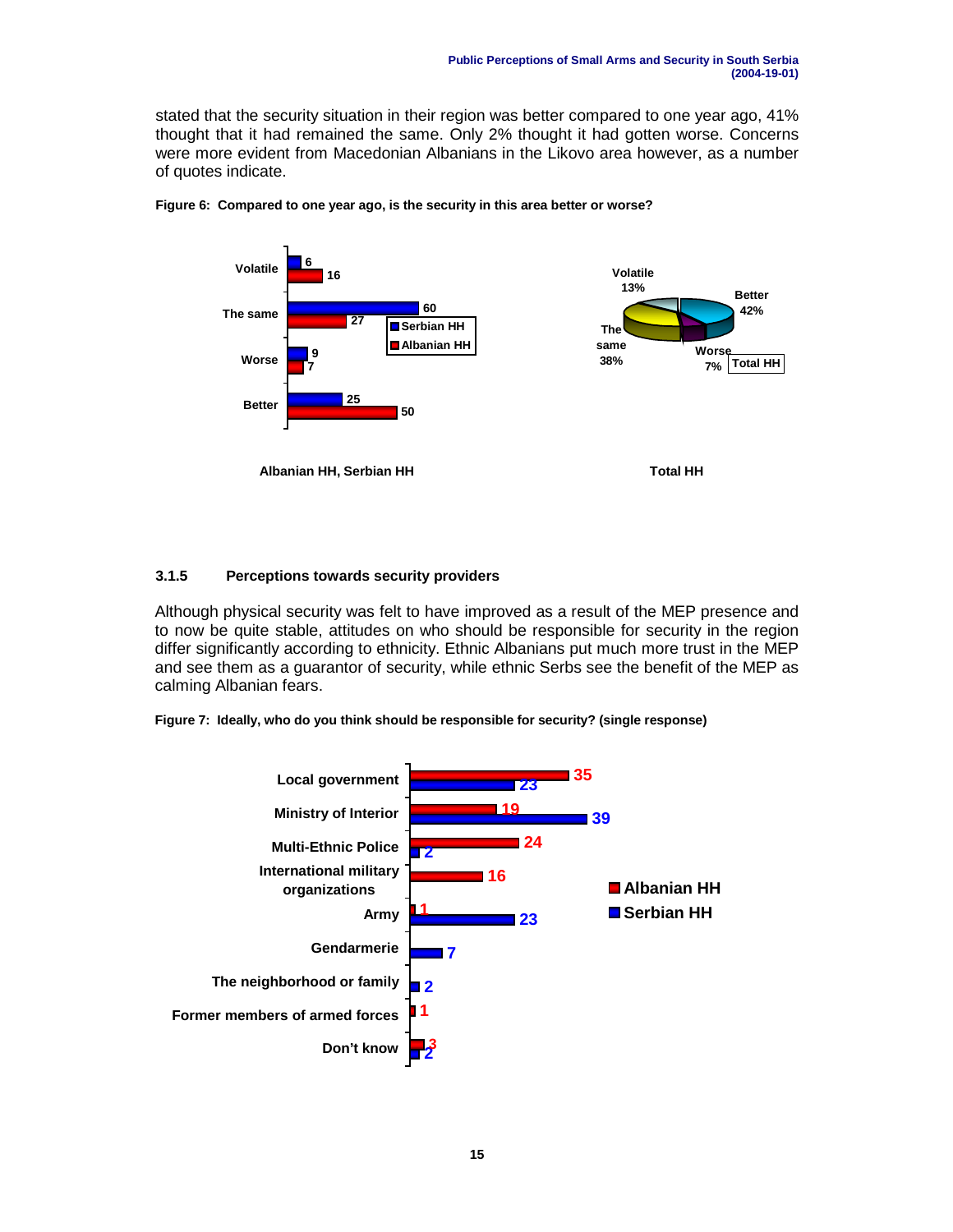The highest percentage of Serbian HH think that security forces under the control of the Republic of Serbia should be responsible for security in the region, (MUP police, 39%) army (23%), and Gendarmerie (7%). More surprisingly almost one quarter (23%) of Serbian HH think that local government should be responsible for security in the region. Not a single Serbian HH stated that international military organisations should be responsible for security in the region. In contrast Albanian HHs think that local government (35%), MEP, MUP (19%) and international military organisations (16%) should be responsible for security in the region. The highest percentage of Macedonian Albanians think that MEP (44%) should be responsible for security in the region, followed by international military organisations (17%), ministry of interior (17%), local government (8%), former members of armed forces (6%), and the army (4%).

**"Security is complete because we have Multi-Ethnic Police. They watch over us all the time, night and day, patrols are moving around, and it is difficult for the criminal groups to undertake some actions as they did before, control is everywhere."**

– Female respondent, Bujanovac.

**"Since the arrival of Multi-Ethnic Police the people can move more freely, the incidents that used to make the situation in the region so difficult are less common."**

– Male respondent, Presevo.

# **3.2 Perceived availability, distribution and possession of SALW**

While discussions concerning human security proved relatively easy to conduct, questions relating directly to SALW posed greater problems for researchers. The topic was clearly felt to be a sensitive and contentious one, causing a higher rate of non-response, hesitancy and evasion overall. Particularly with questions relating to weapons possession,

a trend emerges where respondents admit that firearms are present throughout South Serbia, but insist that it is always the 'other' ethnic group that possesses and hides them. For example, in focus groups Serb participants would often say that firearms are available even in flea markets and accuse Albanians of possessing high numbers of them. They tended to deny very strongly that Serbian families keep illegal firearms whether in a cache or at home, but were equally convinced that Albanians do, albeit hidden. Ethnic Albanian respondents were most likely to say that weapons were possessed only by the



police, army, criminal groups and ex-combatants, but not by ordinary people any more, because security has improved. They generally said they would not know where to find a weapon.

Contradictory responses such as these, point either to very skewed perceptions, or evasion. Nevertheless, the responses illustrate the controversy surrounding weapons possession in the area surveyed, and give important evidence of prevailing attitudes and perceptions. Despite sensitivities it is also clear from this section of the survey that weapons proliferation is not perceived as an imminent security threat. Overall the visibility of weapons is apparently reduced. SALW seem to be well concealed and not in evidence since their owners are afraid either of the security forces or of triggering inter-ethnic conflict.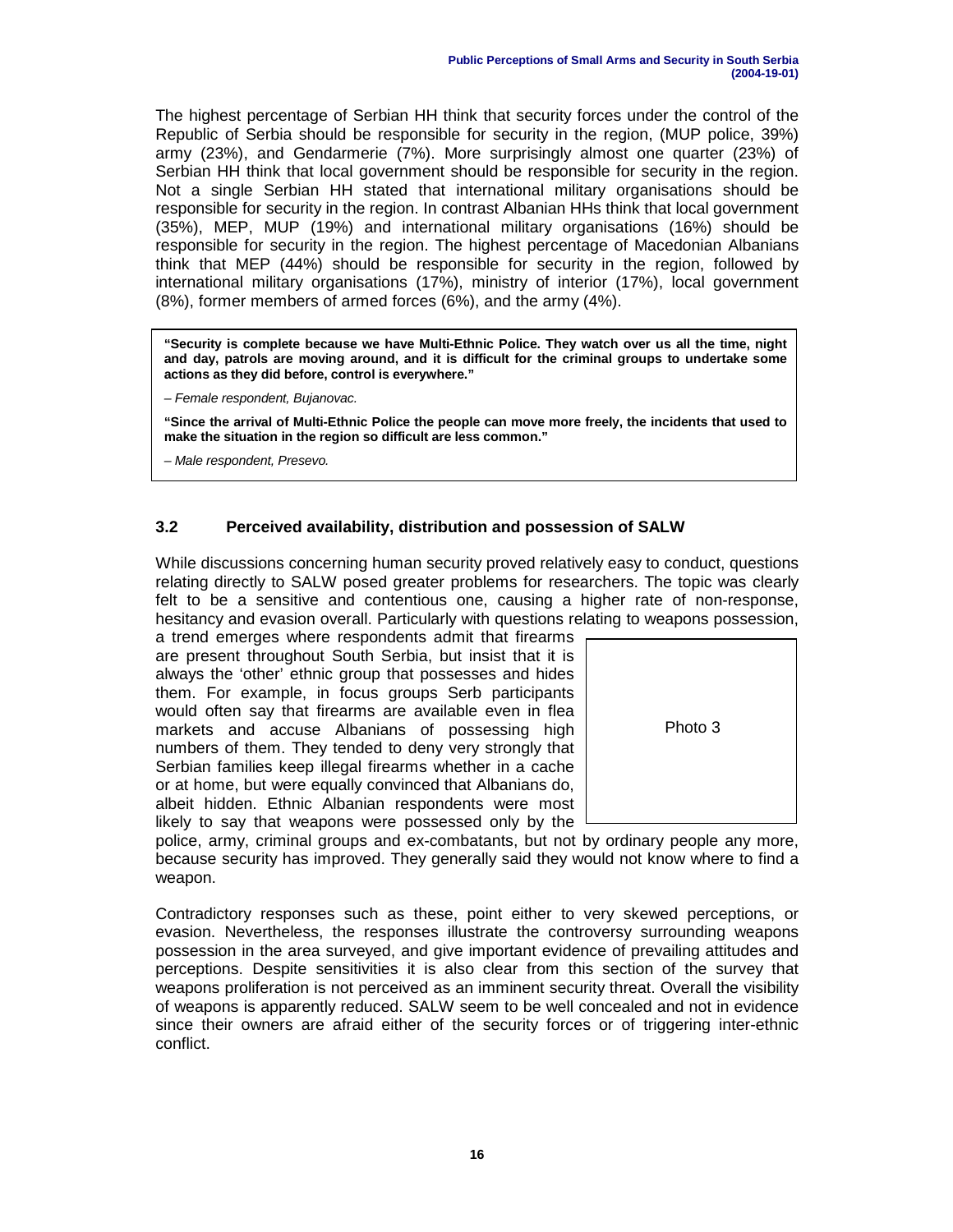### **3.2.1 Perceived levels of SALW possession**

High levels of non-response were the norm when researchers enquired about both the average number of weapons possessed by households or the number of households that possess weapons, as figure 8 illustrates.





**"In my opinion people here, particularly the Albanians, have always lived in fear of weapons, and they would never agree to talk about that openly."**

– Female respondent, Bujanovac.

Respondents typically refused to make even rough estimates of the number of households that possess weapons. The reason usually cited in discussions was that since people don't openly discuss these matters, they are not well informed on the topic.

**Figure 9: What is your personal assessment of the average number of weapons that people have in their households?**

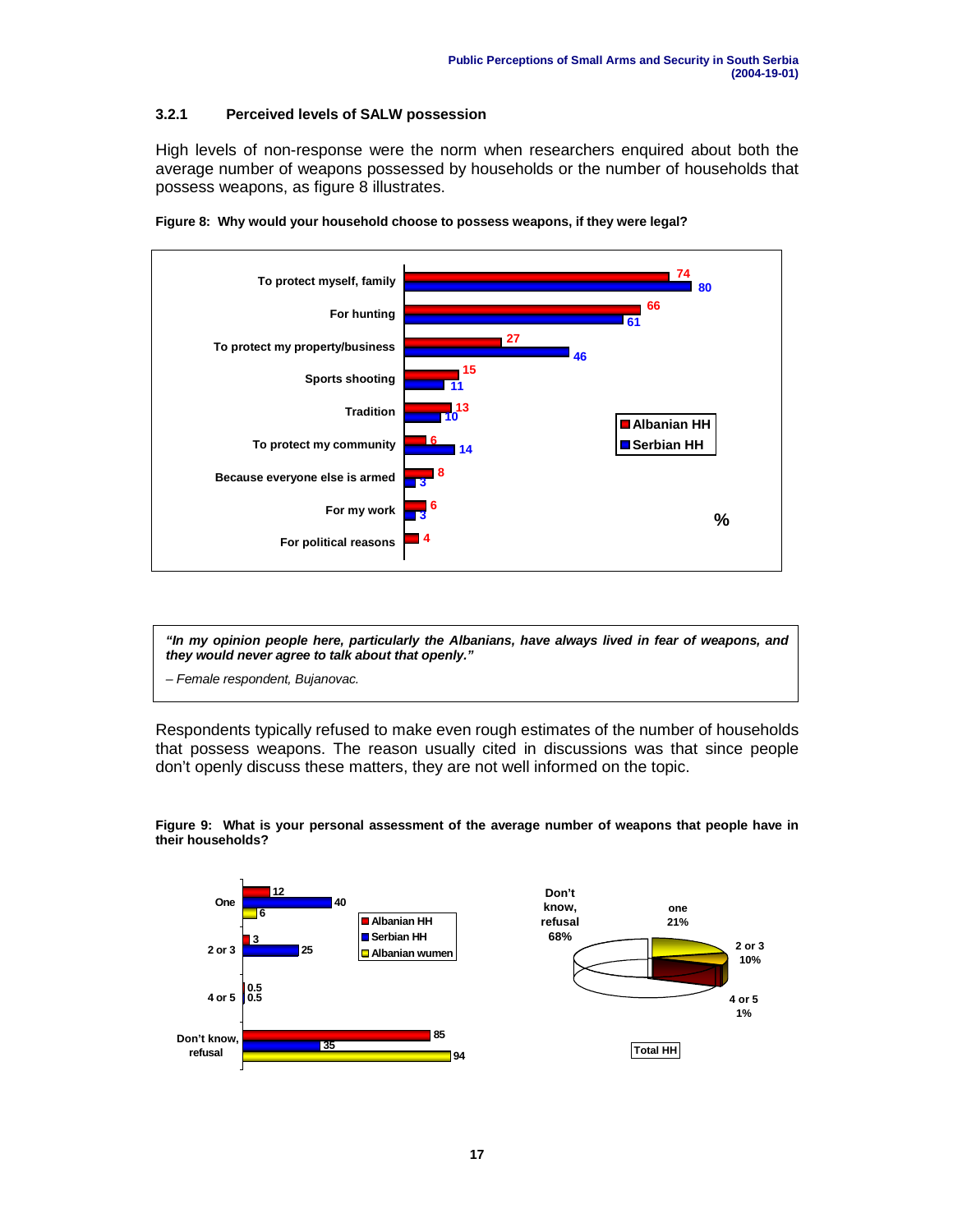Albanian HH, Serbian HH **Total HH** 

Willingness to respond did however vary according to sex and ethnicity:

- ! 85% of Albanian HH versus 35% Serbian HH claimed not to be able to make an assessment.
- ! 40% of Serbian HH and 12% of Albanian HH asserted that the average number of weapons possessed in the households is one.
- ! 25% of Serbian HH and 3% of Albanian HH maintain that the average number of weapons in the households is two to three.
- ! Almost all (94%) Albanian women would not give an answer to this question, while just 6% asserted that an average of one weapon is kept by households. A majority of Macedonian Albanians (72%) did not answer this question. Of those who did, 20% thought that one weapon is possessed by households, and 9% that two to four weapons are the average.

Participants in North Macedonia were more open than in South Serbia in stating their belief that households in Northern Macedonia do keep firearms for self protection. However, like other groups they tended to deny that they themselves possessed weapons. Participants were not willing to make any assessment of either the number or the type of illegal weapons that might be present in their region.



**Figure 10: If it not a secret, if you know someone from you local area who has a gun? (single response).**

The fact that very few respondents admitted to knowing someone who possessed a weapon is another measure of the sensitivities involved, with 'don't knows' and refusals being by far the norm.

#### **Figure 11: Do you know how many households in your local area have unregistered firearms?**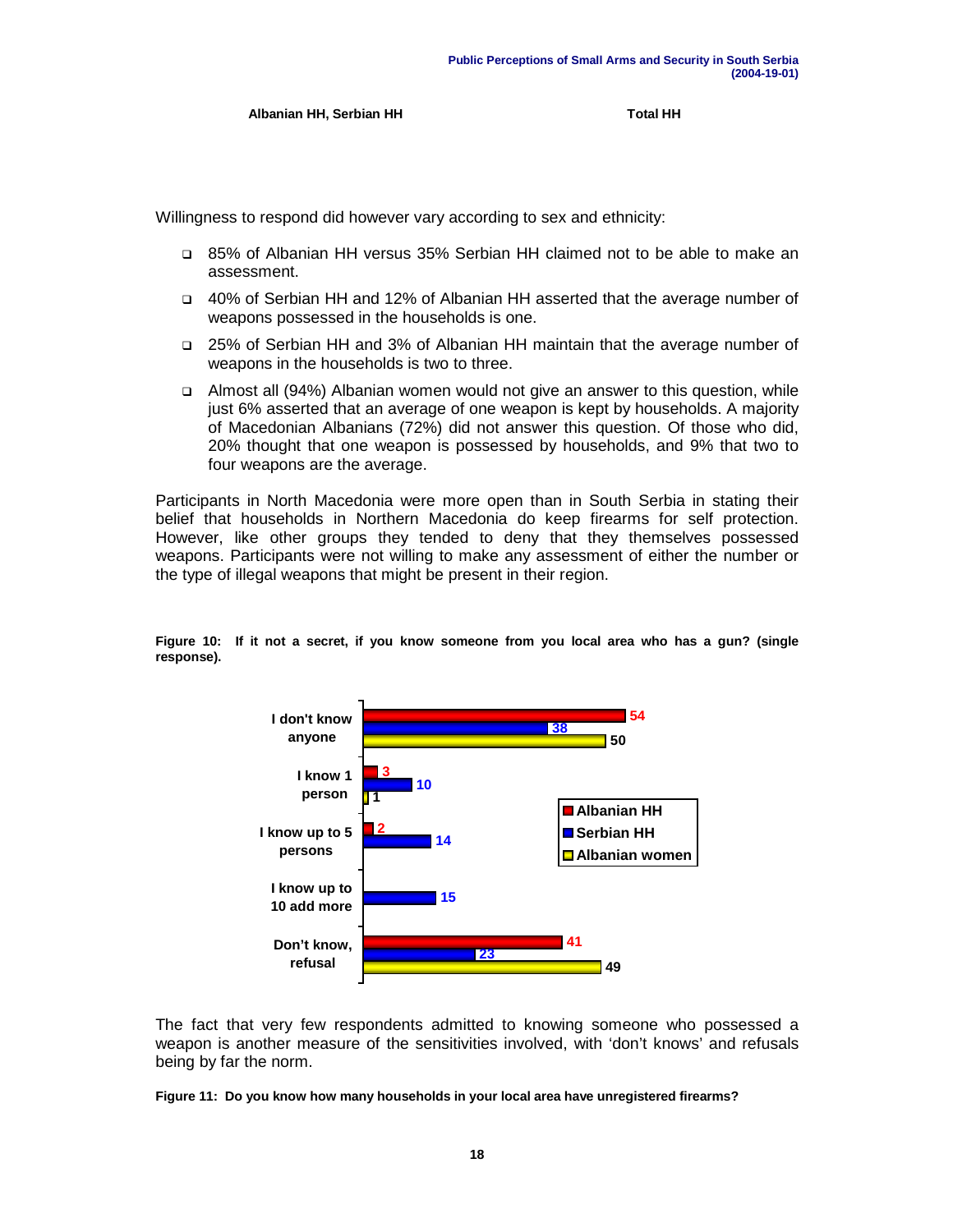

Extreme reluctance was also apparent when it came to estimating the number of households in the area with unregistered firearms.

- ! 82% of SSHH (87% Albanian HH, 70% Serbian), and 98% of Albanian women did not offer an assessment.
- ! 11% of Albanian HH and 28% of Serbian HH maintained that unregistered firearms are possessed by very few households.
- ! Just 2% of Albanian HH and 2% of Serbian HH assert that unregistered firearms are held by most households.
- ! A majority of Macedonian Albanians (64%) did not answer this question, the other respondents claimed that unregistered firearms are present in most households (14%) or in very few households (23%).

When asked how the number of firearms in their neighbourhood has changed in the last three years, almost one half (48%) of South Serbian HH stated that the number had decreased. Considerably more Albanian HHs (59%) than Serbian HHs (23%) supported this view. Only 7% of all HH thought the numbers had increased, while 21% saw the numbers as constant. Almost one quarter (23% of Albanian HH and 23% of Serbian HH) of respondents could not, or would not answer this question. More than one half (54%) of Albanian women did not answer the question. Attitudes of Macedonian Albanians were split on this question: 24% thought that the number had decreased, 23% that it had remained unchanged, 23% that it had increased, with 29% not responding.

**Figure 12: How do you think that the number of firearms in your neighbourhood has changed in the last three years? Has it decreased, increased or remained the same?**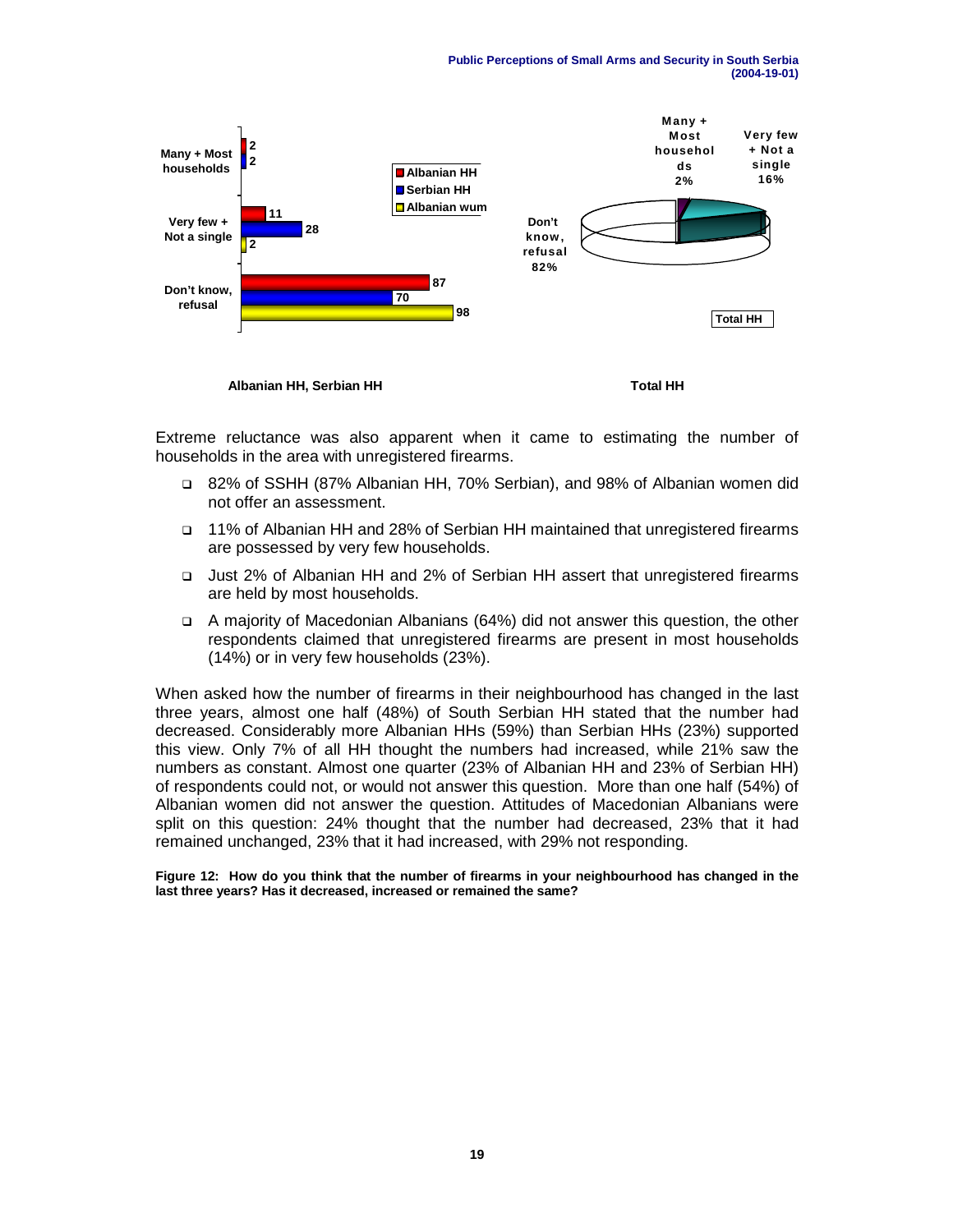

**Albanian HH, Serbian HH Total HH**

### **3.2.2 Attitudes towards possession**

Respondents believe that people in the region do possess weapons, since shootings can be heard and weapons observed at least from time to time. Albanians from the South of Serbia assert that there is less shooting than before, in contrast to Albanians from Northern Macedonia who claim that shooting is persistent.

Whether in focus groups or in responding to questionnaires, ethnic Serbs were extremely reluctant to support the idea that any Serbian family keeps Illegal weapons. At the start of focus group discussions most ethnic Serb respondents were loath to admit that even legal firearms were held by Serb households, but by the end of some groups a few would admit to having a gun at home. In discussions

**"Why would Serbian keep firearms for self-defense? Self-defense from whom? There were a few raids by the Gendarmerie or Multi-Ethnic Police in Kosovska street and they found nothing in Serbian houses. Serbs keep only what is allowed. But almost every Albanian house has a member who is working abroad and who sends them money. That's why I believe that each [Albanian] house has arms."**

– Female Serb focus group participant, Bujanovac.

the three main reasons for Serbian households not to possess any illegal firearms were said to be:

- □ They don't expect that it will help them on any occasion.
- □ They don't have the money to buy guns.
- ! If some Serb families did have some, they returned them during the April-May 2003 weapons amnesty.

On the contrary, according to ethnic Serbs, ethnic Albanians do possess firearms, because:

- □ They have enough money to buy them.
- □ Albanian paramilitary organisations supply them.
- □ They did not return the firearms during spring 2003 weapons amnesty.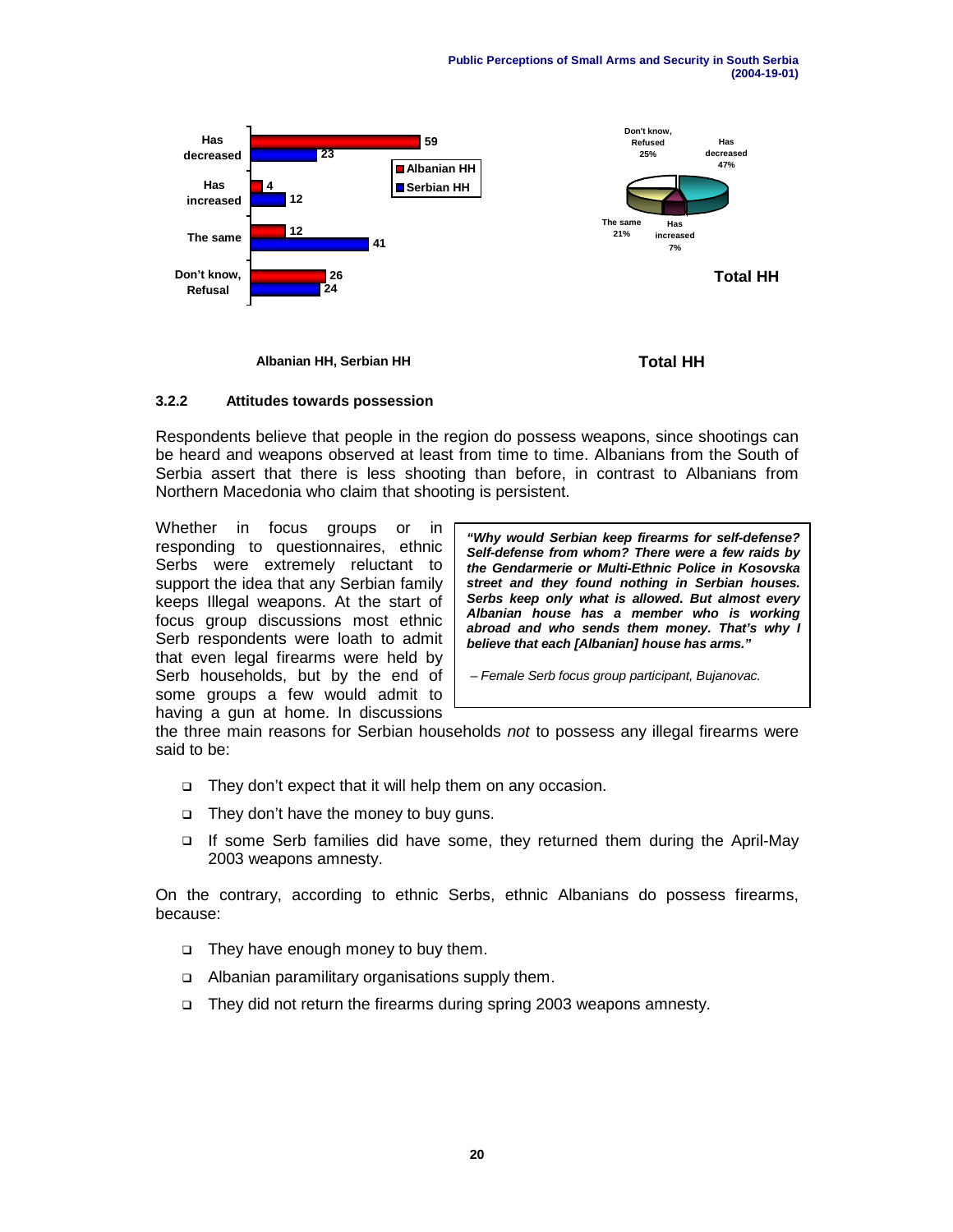Ironically, a number of ethnic Serb males independently remarked during discussions that ethnic Albanians had been in attendance, they too would have denied possessing weapons and would instead have accused the Serb community of hoarding them.

Most of the respondents maintained that there are not too many firearms in society. 56% of Albanian HH, 47% of Serbian HH and 58% of Albanian women shared this attitude. 12% of

**"If you had such a discussion with the Albanians they would say that they don't have weapons, and that the Serbs do. But, the truth is on our side. If Serbs have weapons they are small calibre pistols, for which they have a permit. Anyway, Albanians don't keep weapons at home, their weapons are well hidden."**

- Male Serb Focus Group participant, Bujanovac.

Albanian HH, 27% of Serbian HH and just 4% of Albanian women thought that there are too many weapons. A majority of Macedonian Albanians think that there are not too many weapons in their neighbourhood (43%), in contrast to 23% who assert that there are.





#### **3.2.3 Reasons for possession**

Assumed reasons for weapons possession did not vary significantly by ethnicity. The predominant attitude was that firearms are needed for security reasons (especially selfprotection), hunting/sport and tradition:

- □ Self-protection: 61% of Serbian HH and 70% of Albanian HH.
- ! To protect property: 37% of Serbian HH and 24% of Albanian HH.
- □ To protect the community: 8% of Serbian HH and 4% of Albanian HH.
- □ For hunting: 71% of Serbian HH and 64% of Albanian HH.
- ! For sport, hobby: 8% of Serbian HH and 15% of Albanian HH.
- ! For work: 9% of Serbian HH and 5% of Albanian HH.
- ! Most female Albanian respondents would not, or could not answer the question  $(41\%)$ .
- ! Only 16% of Serbian and 7% of Albanian HH opted for the 'tradition' option.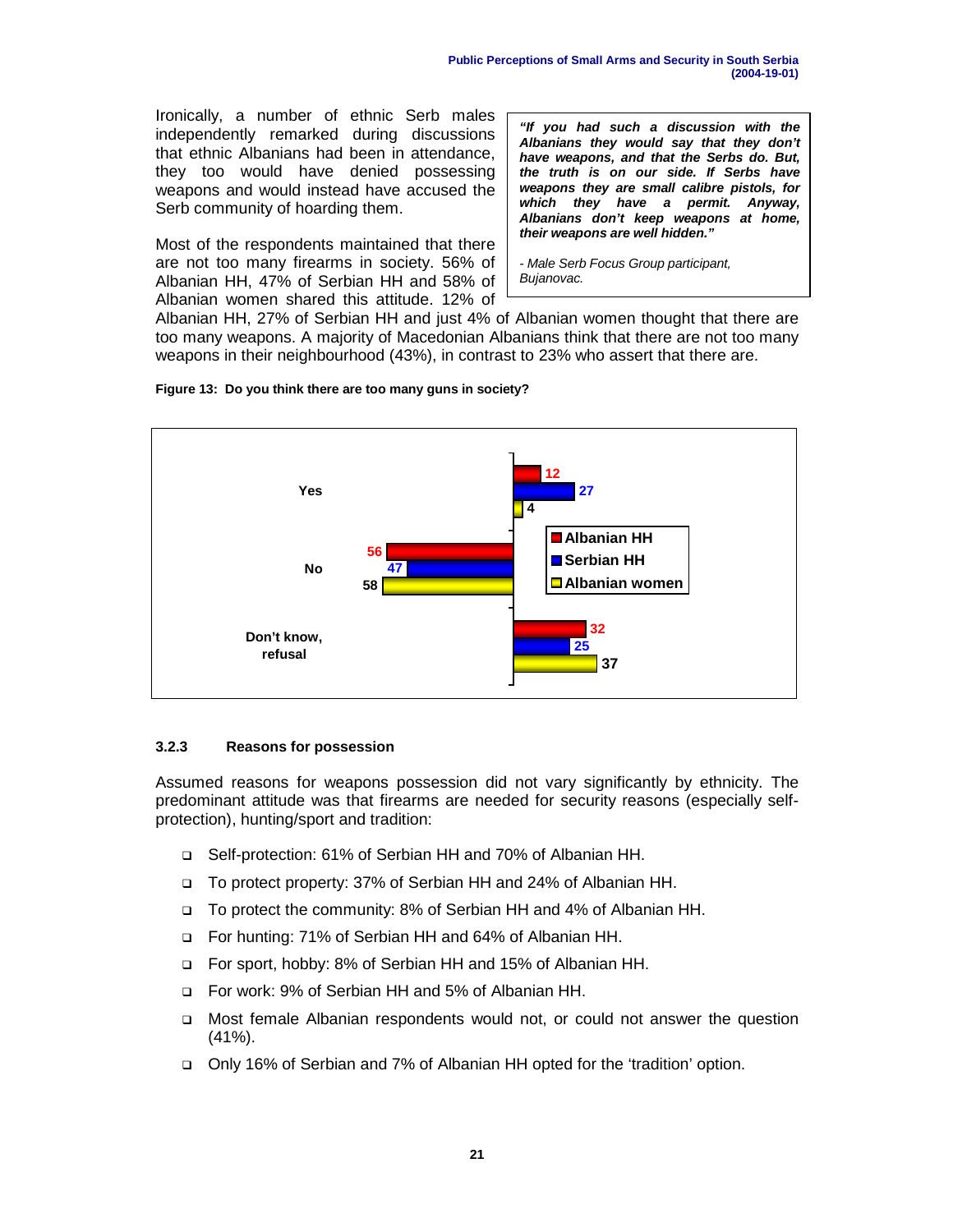**Figure 14: Why do people keep firearms? (multiple response).**



The majority of Macedonian Albanians maintain that firearms are needed for personal protection (62%), protection of property (39%) protection of community (9%), hunting (20%). 15% of Macedonian Albanians say that weapons are held because they are left over from the recent period of crisis – far higher than among respondents in South Serbia.

**"Some people keep weapons because of the feeling of security. I also know people whose hobby is hunting, and that's why they have weapons."**

– Female respondent, Bujanovac.

**"As long as there are rumours that there will be war, people will keep weapons."**

### **3.2.4 Perceptions regarding SALW visibility and use**

**Figure 15: Apart from security forces, how often do you hear firearms in your neighbourhood? (single response).**

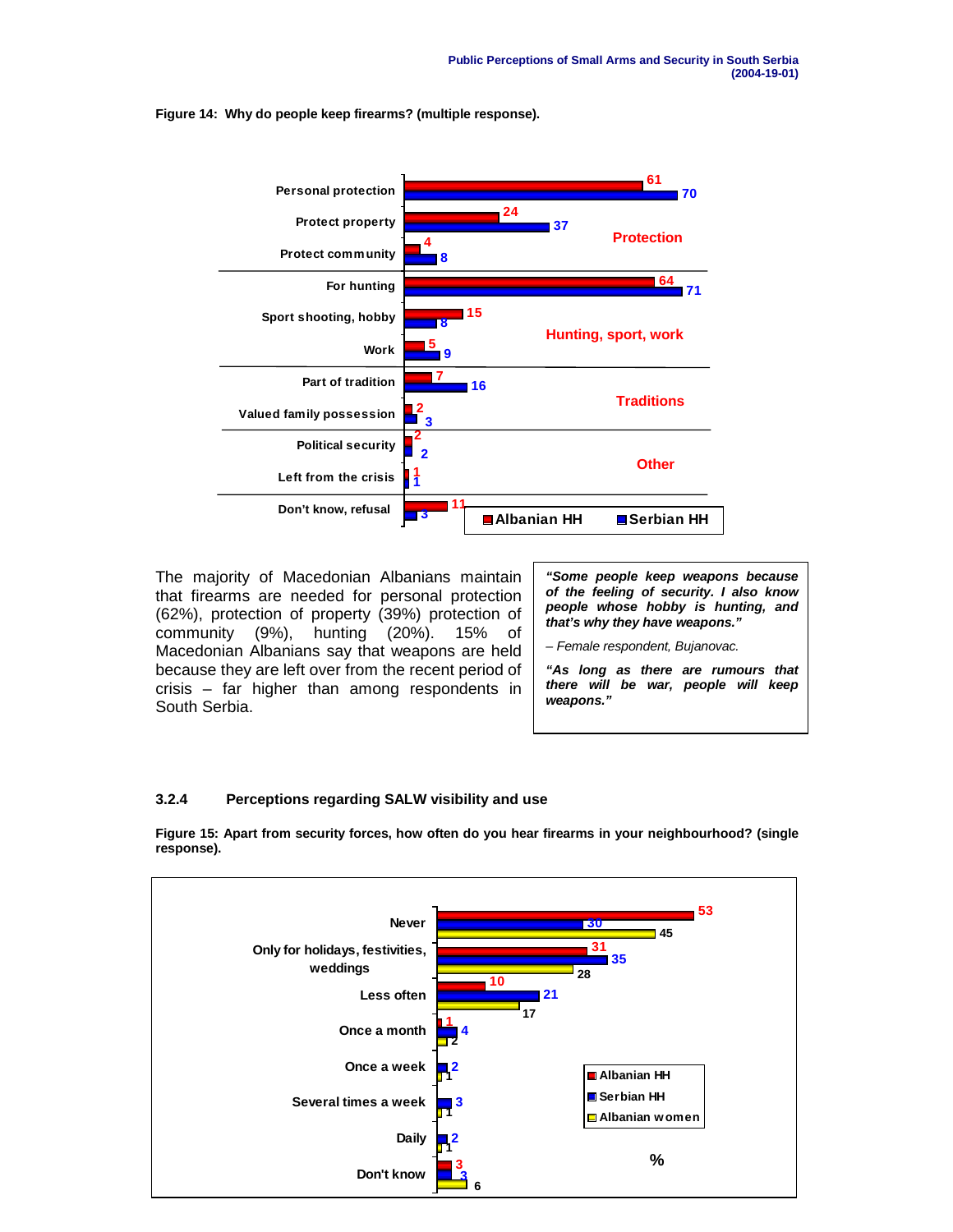During the questionnaire, and in interviews and focus groups, respondents were asked how often they see and hear weapons (excluding security forces). The typical response in both cases points to a comparatively low level of visibility and of gunfire. The most commonly cited occasions for gunfire to be heard were holidays, festivities and weddings (Albanian HH 31%, Serbian HH 35%). At the same time however 11% of Serbian HH state

that they hear shooting in the area (apart for security forces), either several times a month, several times a week, or daily. Only 1% of ethnic Albanian respondents chose these options. A majority of Macedonian Albanians hear shooting only at weddings and during festivities (64%), or they never hear it (12%) or they hear it very rarely (17%). It is worth noting that although in other parts of the survey the respondents were liable to say they did not perceive weapons as a threat, in discussions those who discussed hearing or seeing gunfire often expressed feelings of fear, or at least discomfort.





**Figure 16: Apart from security forces, how often do you see firearms in your neighbourhood? (single response).**

### **3.2.5 Perceived availability of SALW**

To the question "If a person from your neighbourhood needed a weapon, where could he get one?", 57% of Albanian HH answered that they do not know, would have to ask, or they refused to answer (57%). Together with the 18% stating that weapons cannot be found this demonstrates a high degree either of ignorance, or evasiveness about the subject. Since far fewer Serbs chose these options (22% of HH), the level of evasion can be assumed to be high.

**Figure 17: If a person from your neighbourhood, for whatever reason, needed a weapon, where do you think he could get one? (single response).**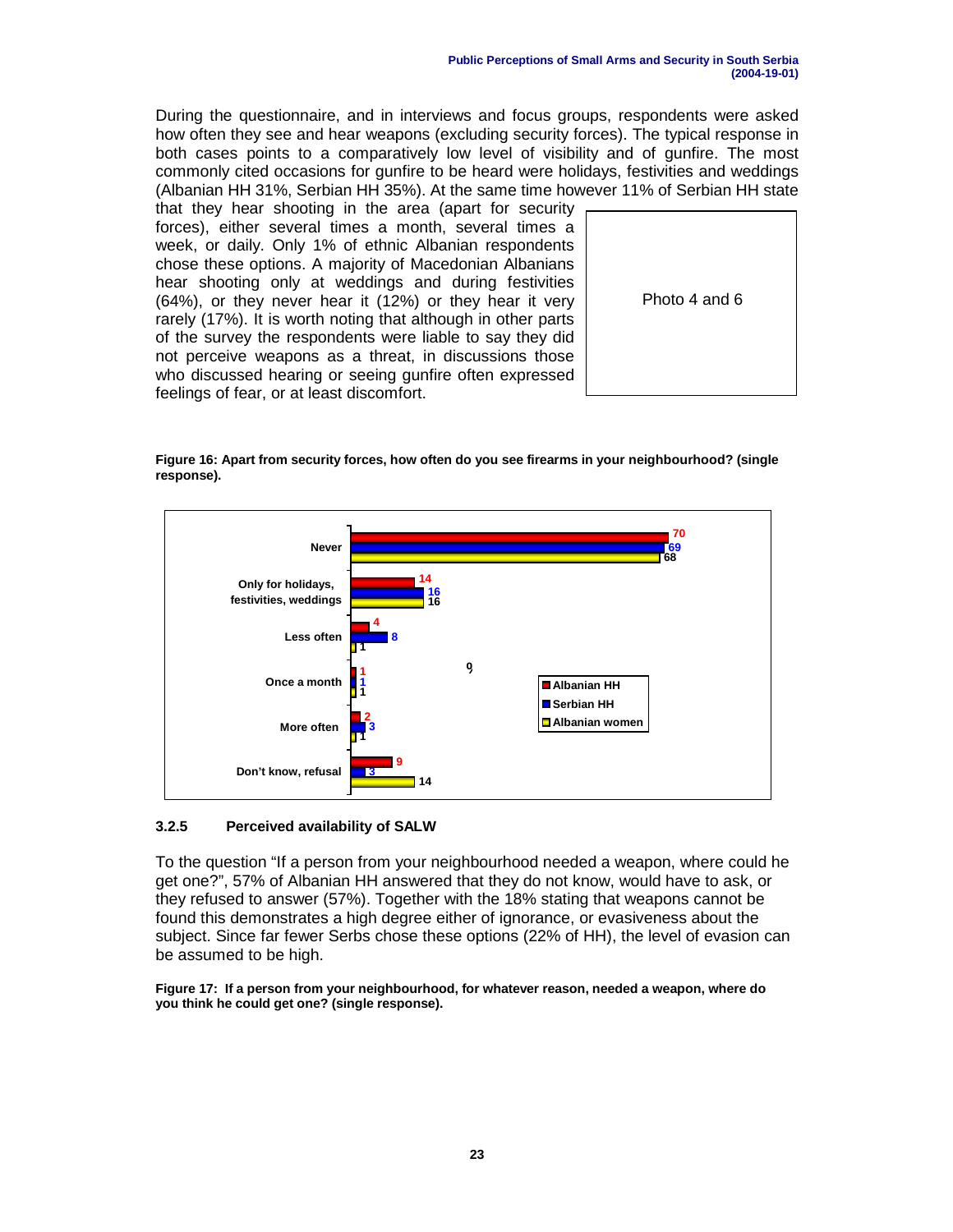**Public Perceptions of Small Arms and Security in South Serbia (2004-19-01)**



A significant minority of respondents of both ethnicity indicate that weapons are available from various sources, though they indicated different sources. Overall ethnic Serbs seem happier to provide information on this topic. 39% of them state that a weapon can be found if one gets a license, 19% that weapons can be bought on the black market, and 15% that you can buy from someone else (15%). Just 2% of Serbian HH assert that it is not possible to get a weapon. This pattern was repeated during focus groups and interviews, with the topic of hidden caches proving the most sensitive.

#### **3.2.6 Perceived impact of SALW**

Overall the perceived impact of SALW among respondents was negative. Responses were however very mixed as a question concerning weapons and household safety shows (see figure 18).

**Figure 18: Many people feel that having a gun helps to protect their families, Other people believe that having guns is dangerous to their families. Which opinion do you agree with?**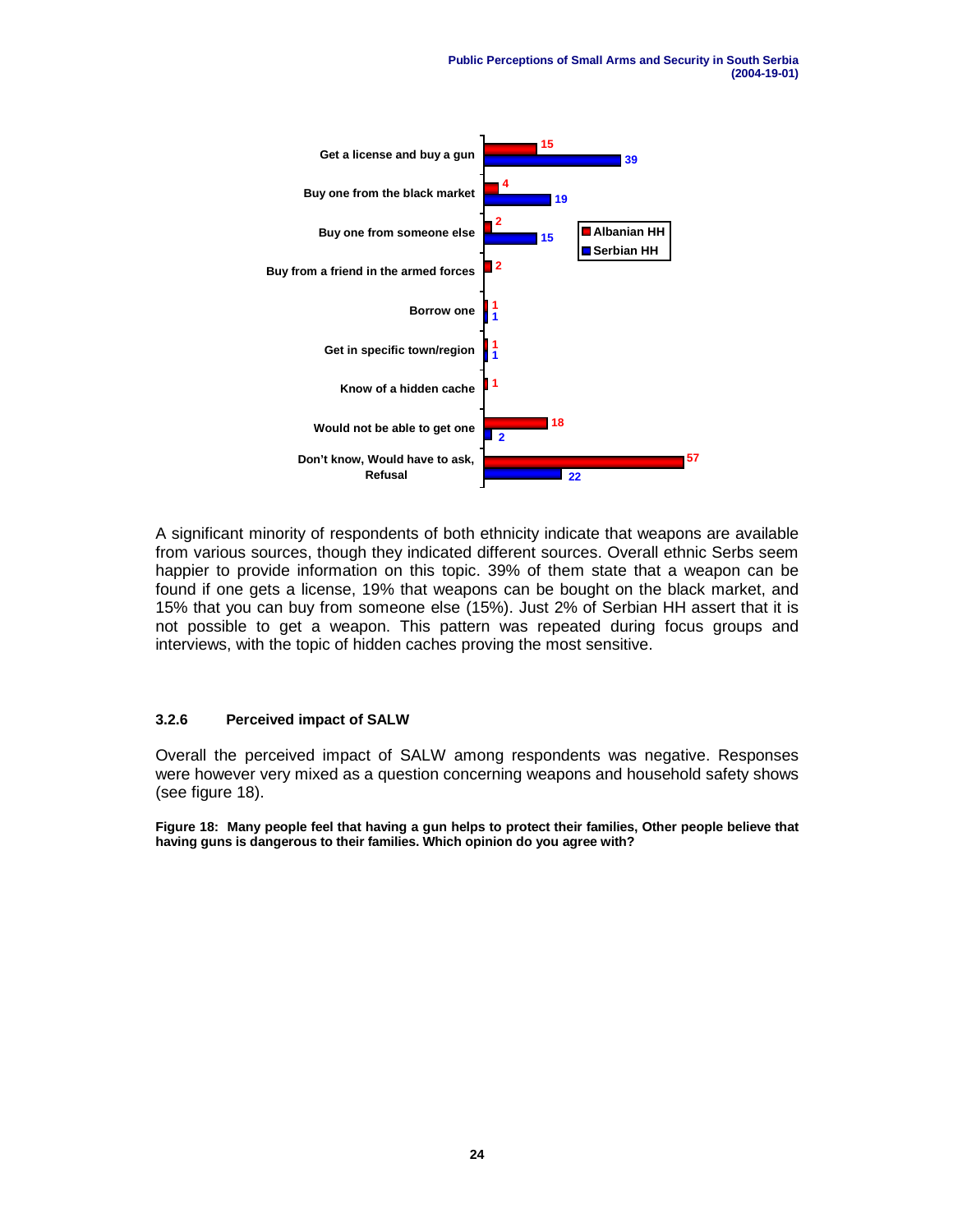

Some interesting differences can also be observed in the responses:

- ! Albanian HH were more likely assert that the possession of firearms is dangerous for the household (57%) than to assert that they contribute towards household security (28%).
- ! Attitudes of the Serbian HH differ significantly, with more Serbian HH believing that the possession of firearms contributes to household security (42%) than considering them a danger (36%).
- ! A large majority of Albanian women consider firearms in the household dangerous (74%), and just 3% think that weapons contribute to security.
- ! A majority of Macedonian Albanians questioned think that firearms in the household are dangerous (68%), against 25% who think that they contribute to safety.

Respondents do not immediately link weapons availability with poor quality of life and underdevelopment. In fact the widespread attitude is that possession of weapons does not have a significant impact on economic development and living standards in the region (47% Albanian HH, 58% Serbian HH, 54% Albanian women, 60% Macedonian Albanians).

#### **Figure 19: The presence of guns has what overall impact on economic development?**

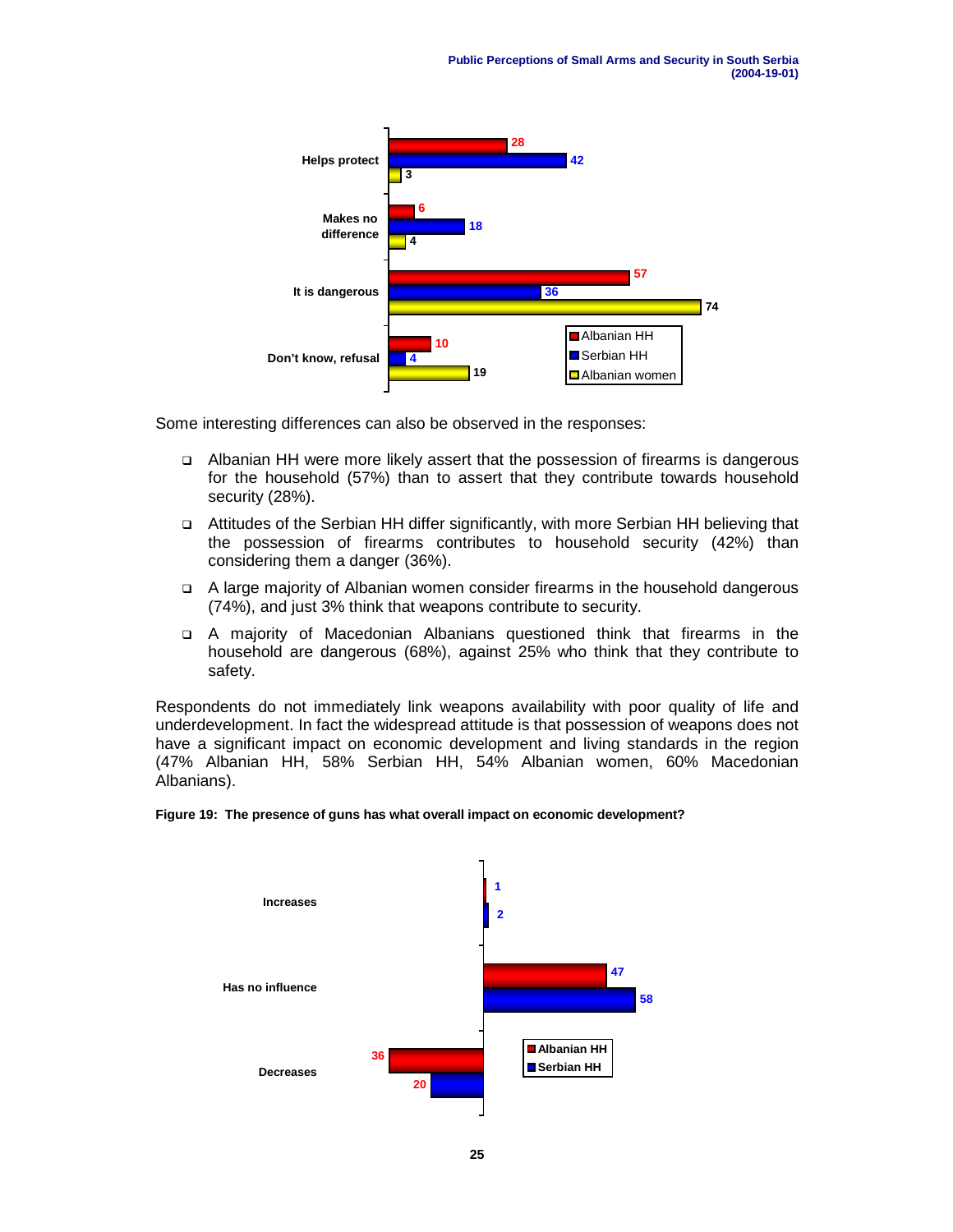When prompted to specify the impact that firearms possession has on different aspects of community life however, interviewees opt overwhelmingly for negative responses in each area. The linkage made by ethnic Serbs between with the state of local infrastructure and weapons possession probably reflects their general concern with this issue, something that emerged quite clearly in discussions about everyday living conditions and human security. Similarly, the linkage ethnic Albanians tended to make with education reflects long-run problems attaining full inclusion in the schooling system.



#### **Figure 20: What is the impact of firearms possession on …? (multiple response).**



# **3.3 Perceptions regarding SALW distribution**

In some respects questions concerning the distribution of weapons in society clearly drew out inter-ethnic differences and tensions. In prompted and unprompted versions of this question, both major ethnic groups were quick to accuse the other (though for ethnic Albanian respondents unlike Serbs, the other ethnic group is not the favourite response). This reflects ethnic Albanian concerns about security forces (see also below). Some level of consensus does exist, though with a sizeable minority of both ethnicities agreeing that criminal groups (16%) have the most weapons.

**Figure 21: Which segments of society possess the most firearms? (single response).**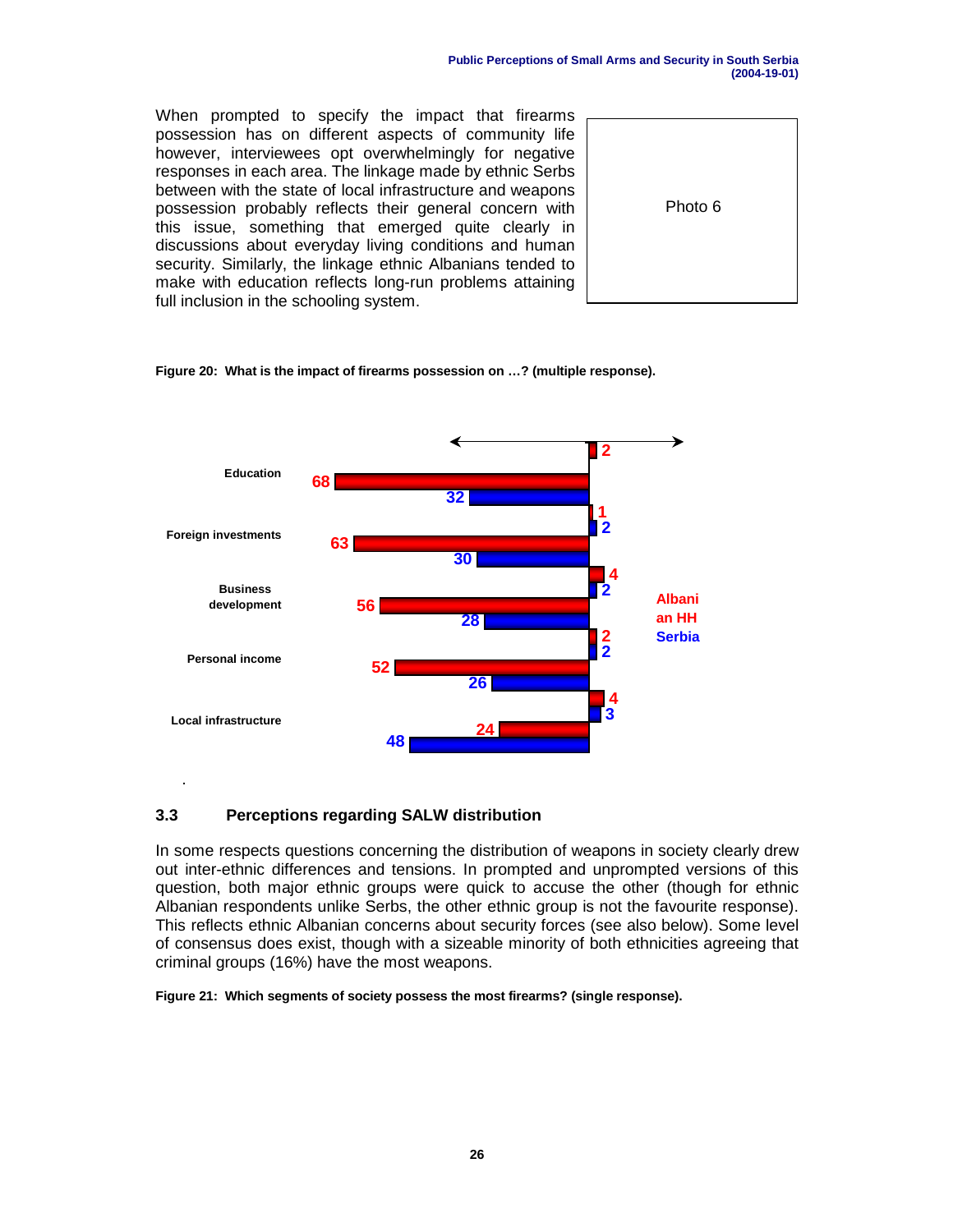

By reframing the question a slightly more nuanced set of responses were obtained (see figure 22).





When given a two-way response option and asked to state whether ethnic Serbs or Albanians have the most weapons in the region, most responded in the predictable way. On this occasion even Albanian women (generally unwilling to answer questions directly related to weapons) were comfortable enough to provide an answer. Some 5% of Serbs named their own ethnic group as having more weapons.

**Figure 23: Who, in your opinion, has more firearms in your region, Serbs or Albanians?**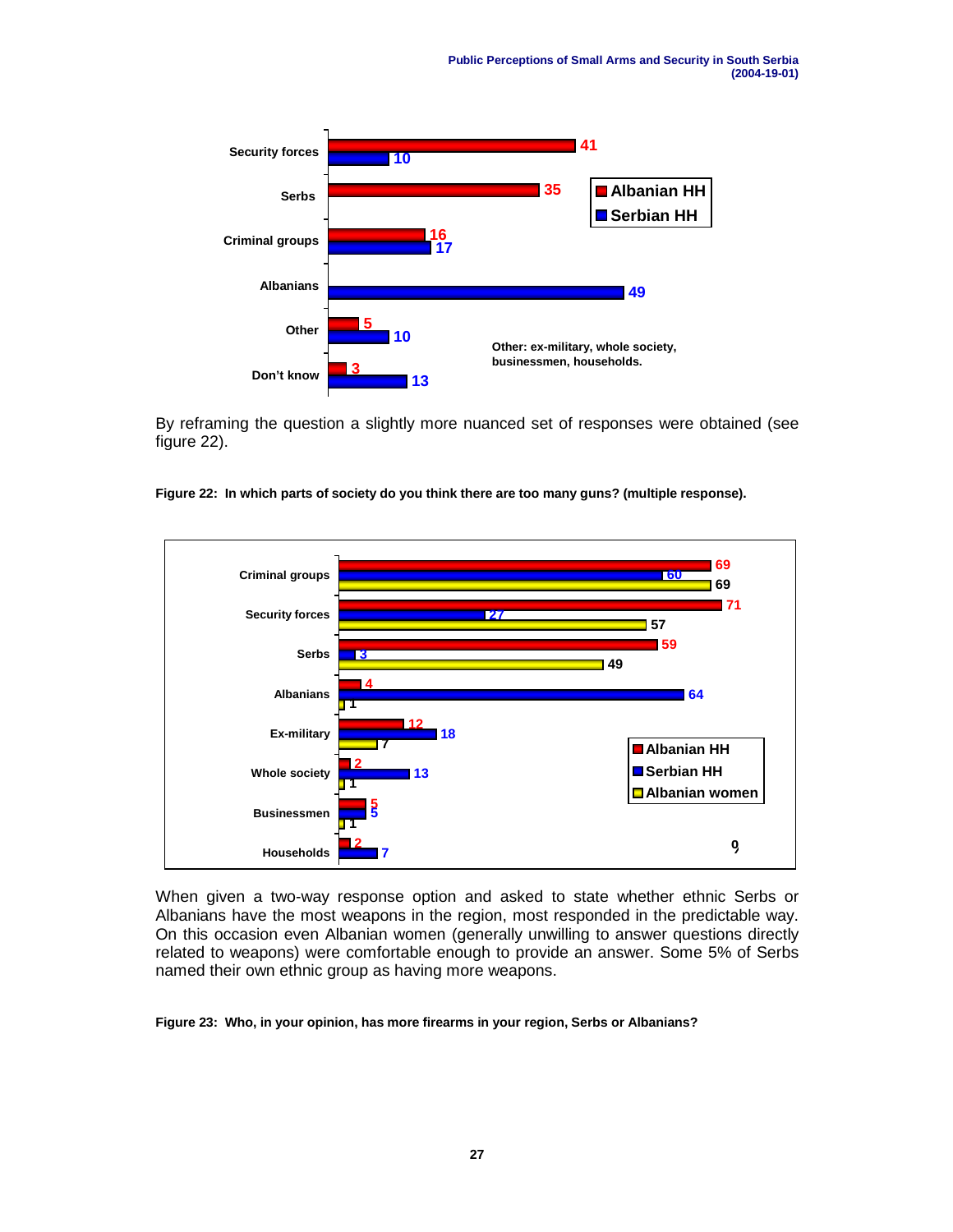

While it proved extremely difficult to obtain information about the perceived number of weapons circulating in South Serbia during this survey, information about the prevalent weapon types was easier to gather. By far the most commonly identified firearms in the area are hunting rifles (Albanian HH 43%, Serbian HH 79%), with pistols/revolvers coming a close second (Albanian HH 29%, Serbian HH 63%). Military-style weaponry is known from police seizures to be available in the area, and those respondents who identified these weapon types are confirming their availability.

**Figure 24: On average, what types/makes do you think are the most common in your community? (multiple response).**

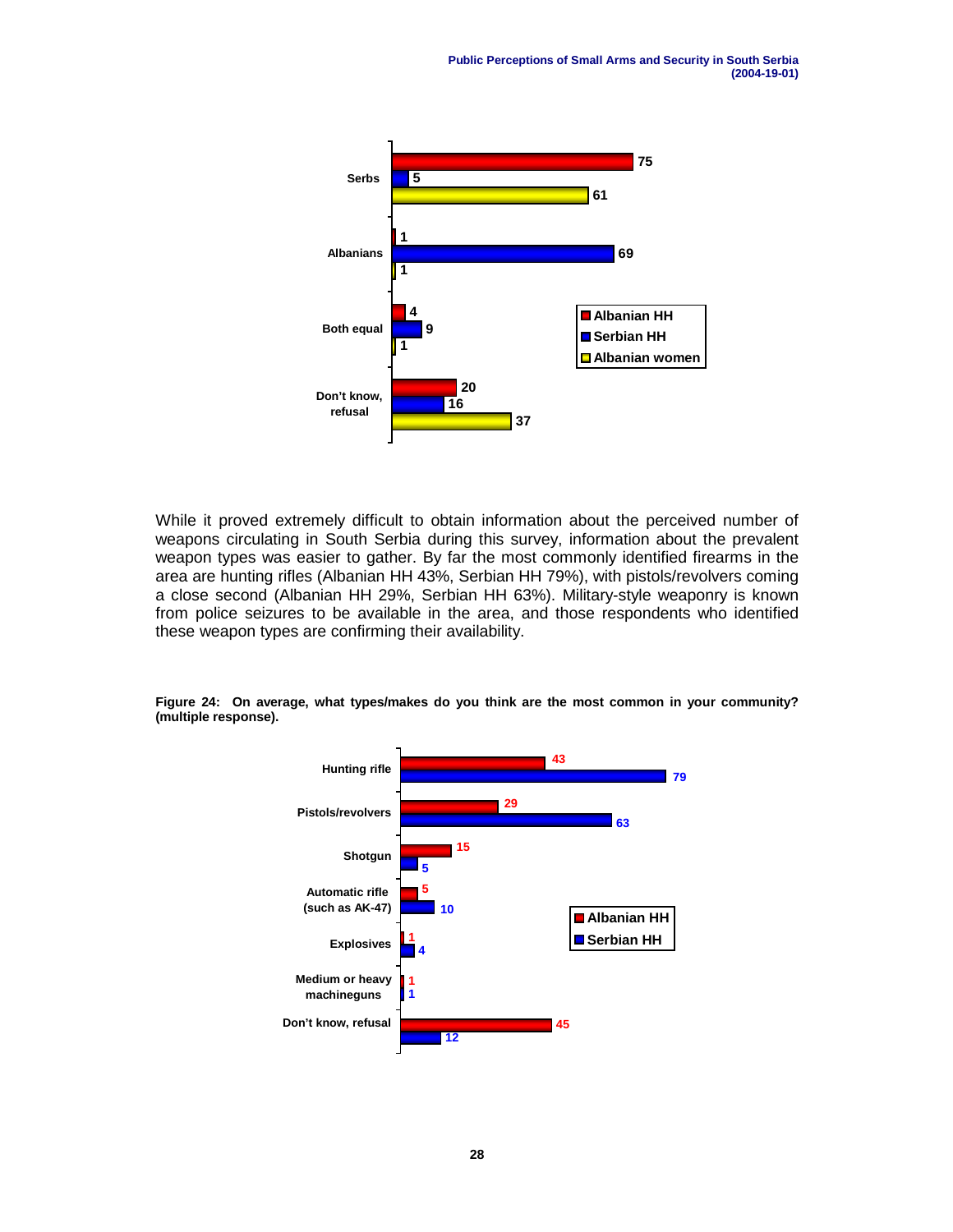# **3.4 Perceptions towards SALW control options**

Questioning in this portion of the survey gave respondents the chance to assess the likely success of several different types of micro-disarmament programme. The options presented to them included 1) Weapons in Exchange for Development (WED) schemes; 2) Weapons in Exchange for Incentives schemes (WEI) – in which developmental incentives are delivered using a lottery mechanism; and 3) Weapons in Competition for Development (WCD) – in which communities compete to win development awards. Respondents were also asked to assess the overall likelihood of weapons collection schemes succeeding, regardless of their design, and to predict the effect of greater enforcement.

Once again, ethnic, gender and geographic differences were apparent among respondents, but there was general agreement that a long-run improvement to the security situation would be the single biggest factor in encouraging reduced levels of weapons possession. For ethnic Albanians this tended to mean 're-deployment of security forces'. Yet ethnic Albanians were moderately positive about the prospects for collection efforts and particularly interested in the idea that development projects might be used as incentives. They would place most trust in international organisations to implement any scheme.

In contrast ethnic Serbs were more pessimistic. They commonly believed that ethnic Albanians would surrender negligible numbers of weapons, and stuck to the idea that since Serbian HH do not have illegal firearms to hand-in, they would not be able to participate. The view that donors and international agencies tend to favour Albanians also re-emerges (i.e. any scheme that offers incentives for surrender will just be another way for Albanians to benefit disproportionately). Although the Ministry of Interior (MUP) was named as the favourite institution to run any such schemes by Serbs, levels of confidence in all institutions appear to be extremely low. Macedonian Albanians share the pessimism of ethnic Serbs in South Serbia, the majority position being that Macedonians should hand in their firearms first.

An ethnic split is also apparent when one turns to the question of tighter controls over SALW, with more than one half or Serbian HH (52%), in favour, and a majority of Albanian HH (62%) against. The association of 'control' with enforcement by security forces certainly means that answers to this question are closely related to views of security providers (see below).



**Figure 25: Do you think that improving the control of firearms in South Serbia would increase security?**

Albanian HH, Serbian HH **Total HH**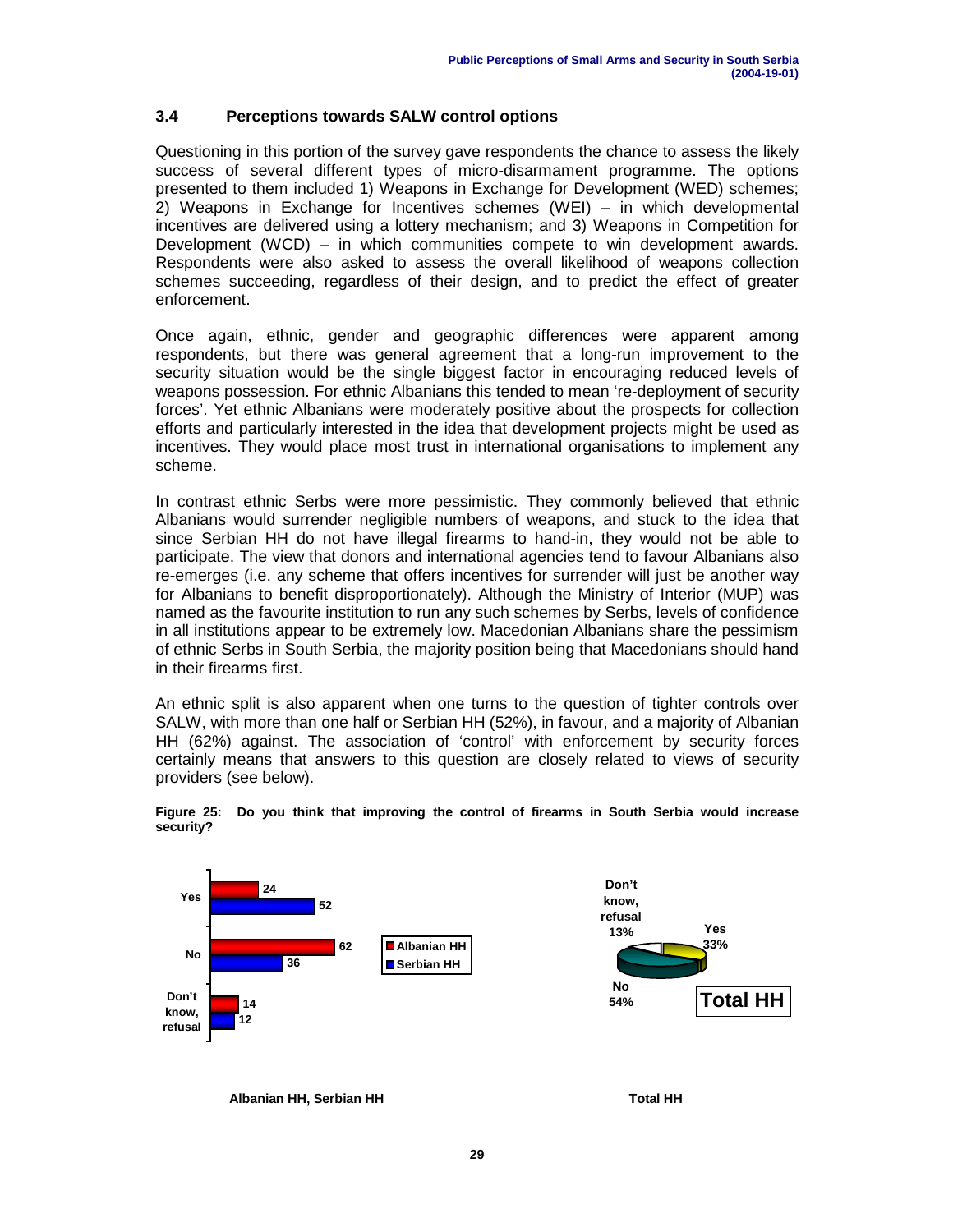Attitudes towards the desirability of licensing also vary. When asked how much they think licensing for legal firearms possession would increase security, 39% of Serbian HH say it would increase security, 38% that it would not change anything, and only 7% that it would make things worse. In contrast a lower number of Albanian HH are positive about such a measure, 29% say it would not change anything, and almost a third think it would make the situation worse (31%). Albanian women are the most concerned of all that licensing for legal firearms possession would make the security situation in the region worse (46%).

As noted above, Albanian HH (60%) are much more positive than Serbian HH (21%) about the overall prospects for a successful weapons collection effort. 41% of Serbian HH believe a collection effort would not succeed. Among this group, disbelief is more pronounced among younger (48%), more educated (57%), better off (55%) and urban respondents (53%). When asked what type of weapons would most likely be retained after a collection effort, most say hunting rifles (Albanian HH, 57%, Serbian HH, 56%), many say pistols/revolvers (Albanian HH, 32%, Serbian HH, 56%), and some say shotguns (Albanian HH, 23%, Serbian HH, 3%), and automatic rifles (Albanian HH, 4%, Serbian HH – 15%).



**Figure 26: "There is announcement for collection of illegal weapons. In your personal opinion, overall that action will be.."**

Taking all HH together, no clear picture emerges across the South Serbian sample area of the conditions which should be satisfied in order to motivate people to hand in their illegal weapons voluntarily. Vague responses were the most common, including 'Don't know' (Albanian HH 17%, Serbian HH 34%), 'There are no illegal weapons' (Albanian HH 9%, Serbian HH 6%), 'This would be difficult, not likely' (Albanian HH 1%, Serbian HH 16%), and 'with no conditions/only if asked to do so' (Albanian HH 13%, Serbian HH 5%).

Concrete answers obtained from Albanian HH, commonly related to:

! Increased security in the area (29%), amnesty (10%), improved economic situation (6%), withdrawal of security forces (5%), participation of NATO/KFOR (4%), agreement within local community (3%).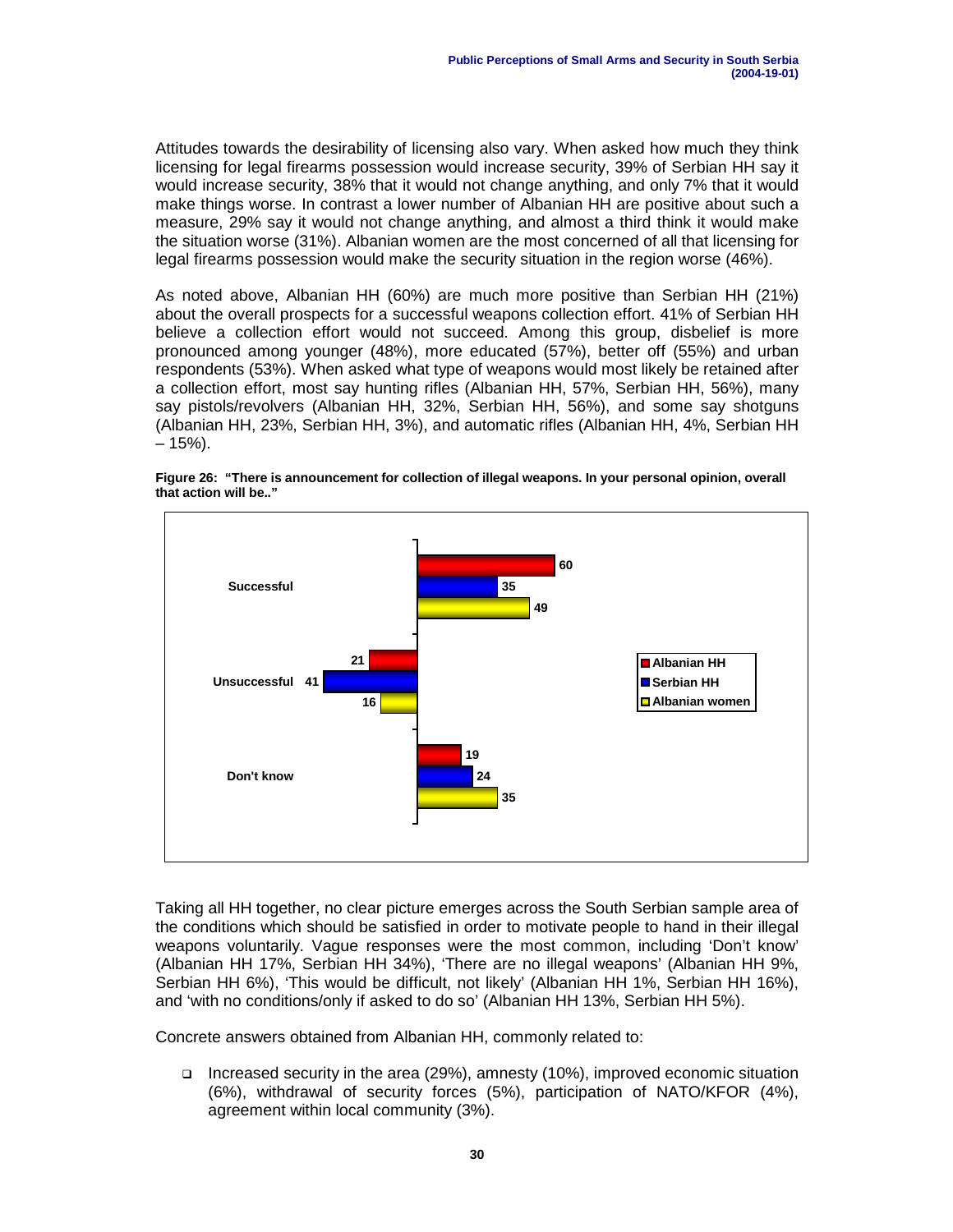Concrete answers obtained from Serbian HH, commonly refer to:

! Increased security in the region (9%), amnesty (8%), increased efficiency of police (7%), prizes/material rewards (6%), a law on surrendering arms (5%), an agreement within the local community (4%).

**Figure 27: Under what conditions, if any do you think people in your community would be willing to hand in their illegal weapons and ammunition? (multiple response).**



Respondents were then asked to assess the likelihood of several different modes of weapons collection (WED, WCD, WEI) succeeding. Some of these questions are difficult to pose in a questionnaire, and focus groups and interviews helped to clarify responses.

Initial reactions to the WEI concept were often astonishment or amusement. Nevertheless, an analysis of the answers obtained gives an impression that after the concept was fully explained, the population of South Serbia thought it moderately plausible. However, the proviso that better security would be required was often added in focus group discussions. Among ethnic Albanian respondents it was thought that

**"I think that it would be better to give more prizes, because more people get a prize, if only one person can win, people think that they don't have a chance to be a winner."**

– Female respondent, Bujanovac.

**"Money would be the best, because I think that money solves all problems."**

– Female respondent, Bujanovac.

scholarships would prove the most effective prize in any lottery, reflecting once again the concerns of Albanians with education. Most ethnic Serb respondents opted for a new car. Perhaps unsurprisingly the idea of monetary rewards was often brought up in discussions.

 $^7$  The survey was conducted prior to the successful use of a WEI scheme in Macedonia from September to October 2003. The only previous case known to the author was in Brcko, Bosnia and Herzegovina in early 2003, and the scheme was not well publicised outside Bosnia.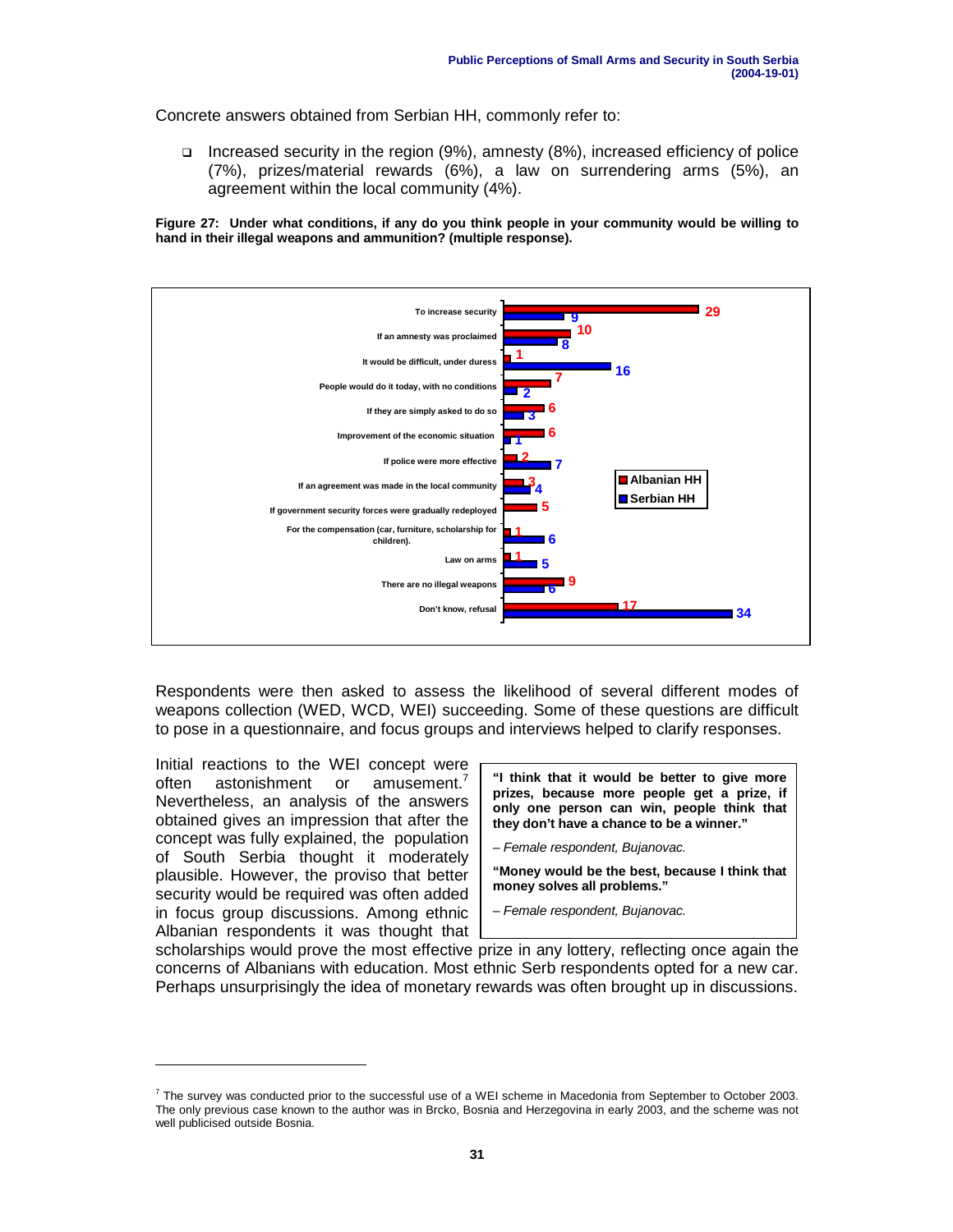**Figure 28: If a lottery were to be held in your municipality in which only those surrendering illegal weapons were allowed to participate...?**



When asked how likely it is that members of their own ethnic group will hand in weapons for developmental projects in the municipality, the pattern of low confidence in the other ethnic group's willingness to disarm continues. Only 21% of Serbian HH thought it 'very likely' that ethnic Serbs would disarm. 50% of Albanian HH thought that ethnic Albanians were very likely to do so.

**Figure 29: How likely do you think it is that Serbs will hand in their weapons, if they have any, in exchange for community development projects in your municipality?**

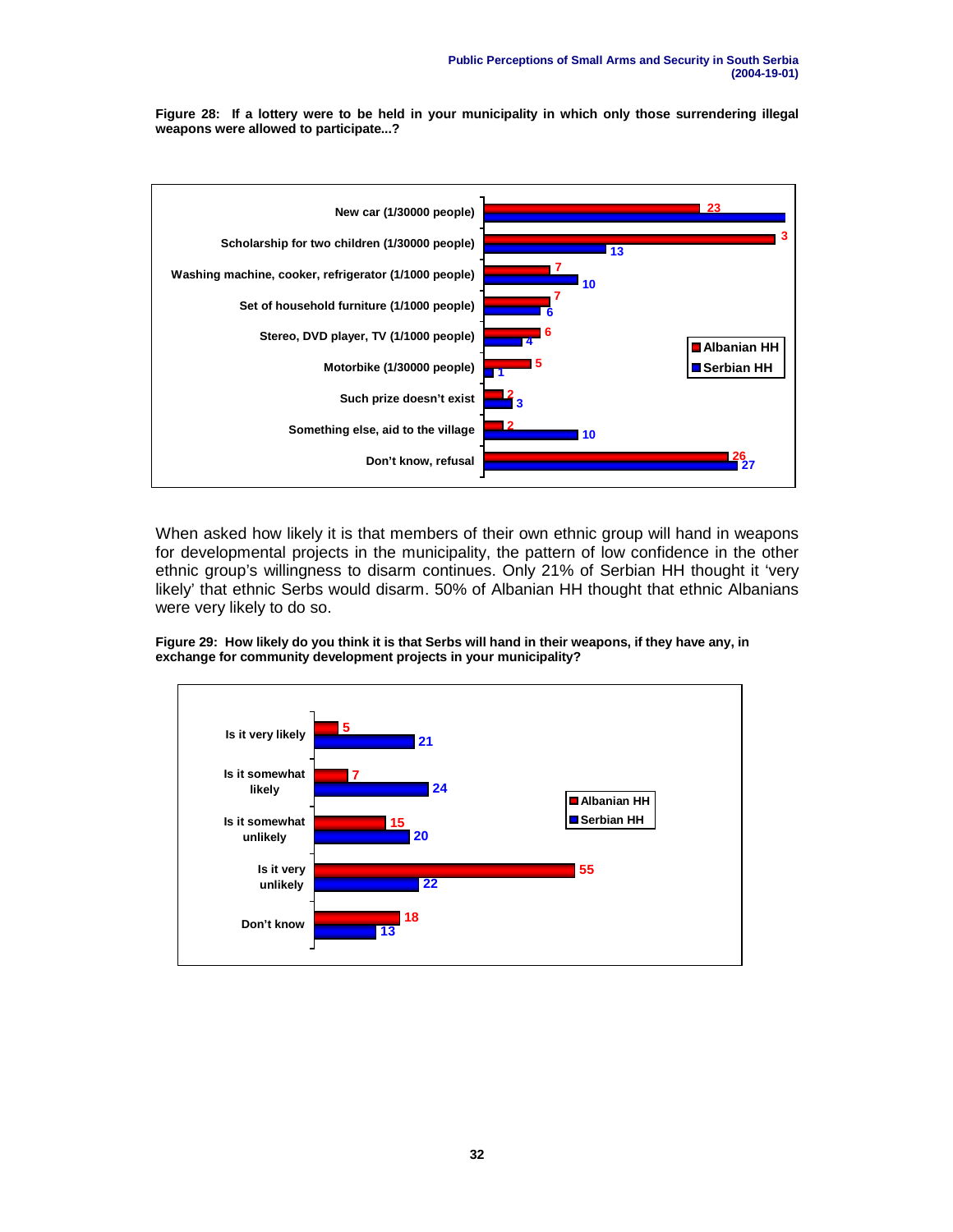**50 11 7 11 21 5 6 11 59 19 Is it very likely Is it somewhat likely Is it somewhat unlikely Is it very unlikely Don't know Albanian HH Serbian HH** 

**Figure 30: How likely do you think it is that Albanians will hand in their weapons, if they have any, in exchange for community development projects in your municipality?**

Developmental schemes (WED) did seem to be preferred to a lottery (WEI) by a majority of focus group respondents, (the assumption being that if such a scheme were implemented, their municipality would indeed receive a project award).

Infrastructure-related projects were rated as desirable by all respondents, with education as usual being identified as a priority by ethnic Albanians. During

**"A development project is a better stimulation. If a factory were opened, people would get jobs, everyone would care about a job and family, and no one would have time for firearms."**

Female respondent, Bujanovac.

**"These people need jobs, and solving this problem would solve everything else, people would be willing to participate in such a project."**

– Male respondent, Orahovica.

discussions there seemed to be some agreement that if any such projects were to be delivered, international organisations would be the most trusted to deliver them.



**Figure 31: What type of municipal improvements are most needed by people in your neighbourhood? (multiple response).**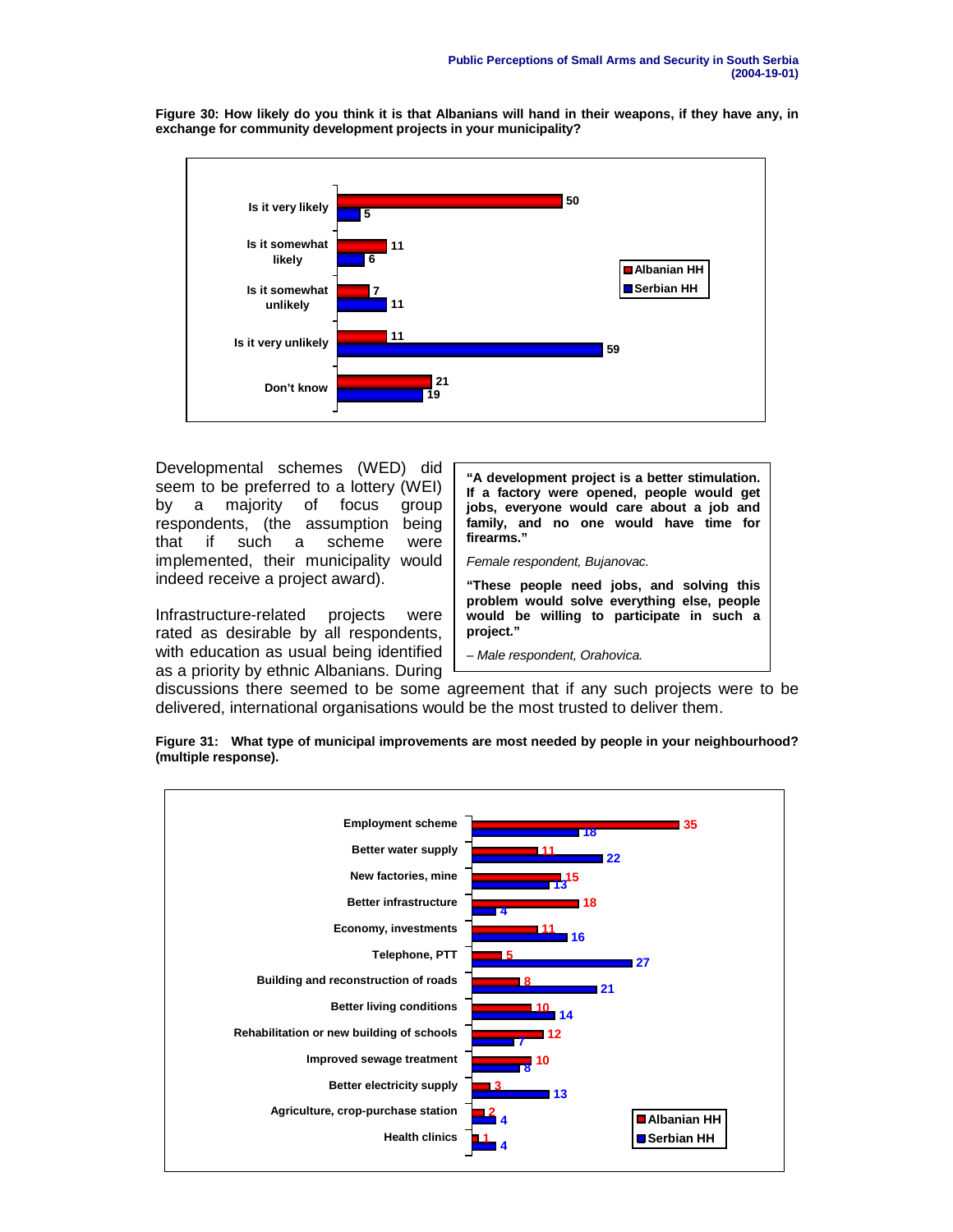When respondents were asked to assess the likelihood of households participating in a WCD-style project, the responses were as follows:



**Figure 32: If your community was given the chance to compete with neighbouring communities to win funding for this project ….how many households holding weapons would surrender them?**

**"As far as the Serbs are concerned, even if they had such an opportunity they would have nothing to return. What can I return if I don't have weapons? As far as the Albanians are concerned, they have nothing to lose. Their streets, every peripheral little street, every corner is asphalted over and they have water supply, and sewerage systems."**

**"If some action were taken here, even in form of a collection, they [Albanians] would transfer the weapons to Kosovo or Macedonia. Finally, even if someone confiscates their weapons this is no problem for them. You can buy weapons everywhere, even in the flea market."**

**"The Albanians cannot live without weapons. They won't return their weapons for sure. And I can't return something which I don't have."**

– Serb focus group participants, Bujanovac.

Serbs see favouritism on the part of the 'international community' and think donors and international agencies invest more in ethnic Albanian areas. Therefore if an organised collection of firearms were to begin, the most

However, it proved impossible to identify implementing organisations that would have the support of both Serbs and ethnic Albanians. When given prompted answers ethnic Albanians overwhelmingly choose international organisations. But among ethnic Serbs there are hardly either individuals or organisations they have confidence in. The MEP option attracted no Serbian respondents. The trust in international organisations and NGOs is also remarkably low, Serbs feeling that they support ethnic Albanians.

**"During the past three years since UN forces have been here, all NGOs, all programmes were implemented through local authorities, by their people. Everything was done to improve the conditions of Albanians, at the expense of the Serbian population. This proposal that you have just mentioned [weapons in exchange for development awards] would only mean more of the same for the Serbian population."** – Serb focus group participant.

acceptable organisations to carry out the action would be as follows: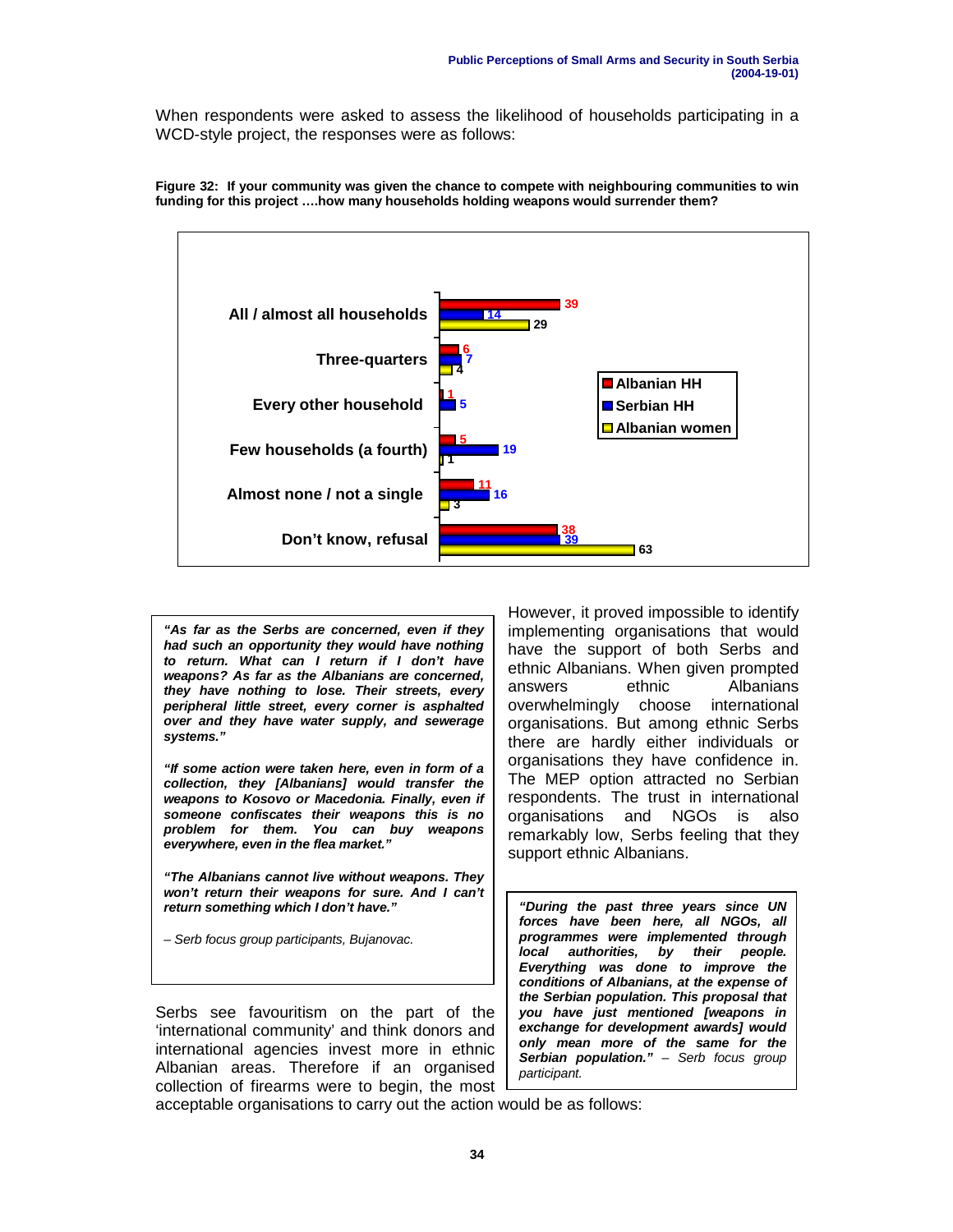

**Figure 33: Which organisations would people most trust to collect the weapons? (prompted, multiple response).**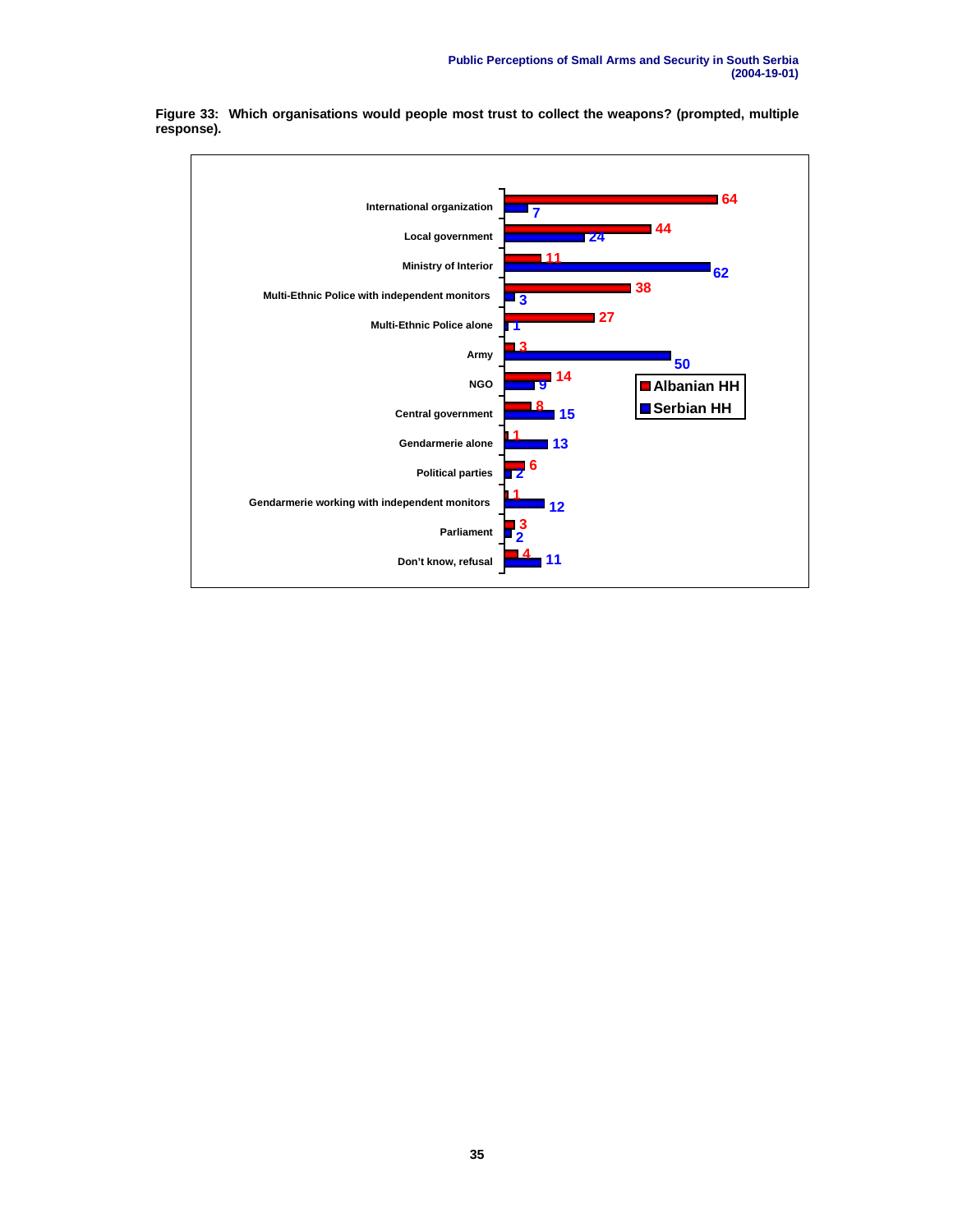### **4 Conclusions**

By providing programme planners with qualitative and quantitative data on community perceptions, SALW Perception Surveys maximise the chances of effective SALW control intervention planning. In this particular case, the survey results clearly demonstrated the difficulties of running SALW control intervention projects of whatever type in the municipalities in question. Though the pattern among respondents was by no means universal, with regard to SALW collection in particular, the level of support was too low to warrant the sizeable investment required. On the one hand respondents' typically did not see SALW proliferation as an immediate threat to their security, and were more interested in programmes whose main outcome would be improved living standards or employment opportunities.

While SALW control intervention programmes can indeed be linked with incentive schemes that promise these types of improvement, a number of other conditions must exist for the linkage between development rewards and weapons collection to prove worthwhile. In this case two of the key conditions mentioned in the introduction to this report also appear not to have been met. Despite a widespread perception that levels of security have improved in the two years following the 2001 crisis, much clearly remains to be done. Levels of trust in the security forces remain low. The need for improved security (of various types) was a constant theme among survey respondents, but there was a wide divergence of views between ethnic Serbs and Albanians with regard to which agencies should provide that security. Trust in the other agencies that would be required to implement any weapons collection scheme was also lacking, leaving it unclear how best to physically collect weapons. Lastly, levels of inter-ethnic mistrust remain high, making SALW collection an issue as likely to divide the citizens of South Serbia as unite them in a single effort to surrender weapons. At least some shared ownership of the problem between the two major ethnic groups would need to exist, otherwise SALW collection may prove divisive. Comments from focus group participants and interviewees indicated that previous amnesties had indeed proved divisive.

While none of the above negative conditions are insurmountable, their combination poses real challenges for programme planners. Recent programmes in Kosovo and Macedonia have shown the risks and potential benefits of SALW control intervention programmes, and underlined the importance of SALW Surveys such as this one in designing programmes. SALW control remains a priority for Serbia, and UNDP Serbia and Montenegro and SEESAC continue to monitor the situation, and to consult with the main stakeholders within the Republic about possible courses of action. $8$  At the time of writing it is hoped that a fully-fledged national SALW Control programme will be possible in Serbia during 2004. At its heart would be a comprehensive national strategy on SALW, drafted on the basis of wide consultation and on the information gathered by a national SALW Survey.<sup>9</sup> While any such strategy may allow the matter of weapons collection in South Serbia to be revisited, that intervention would be one part of an integrated national plan for SALW that attempted to forge appropriate links with Serbia and Montenegro's national framework for economic development, and its ongoing security sector reforms.

<sup>&</sup>lt;sup>8</sup> Consultations were held with all major governmental, international and civil society stakeholders in both Belgrade and Vranje (South Serbia) on 03 and 05 December 2003, during which UNDP, SEESAC and SMMRI presented their research findings.

<sup>&</sup>lt;sup>9</sup> In addition to studying nation-wide perceptions of SALW (SALW Perception Survey), a full survey would have three other components, viz. SALW Distribution, Impact and Capacity surveys as set out in RMDS 05.80, available from http://www.seesac.org/resources/current\_eng.htm.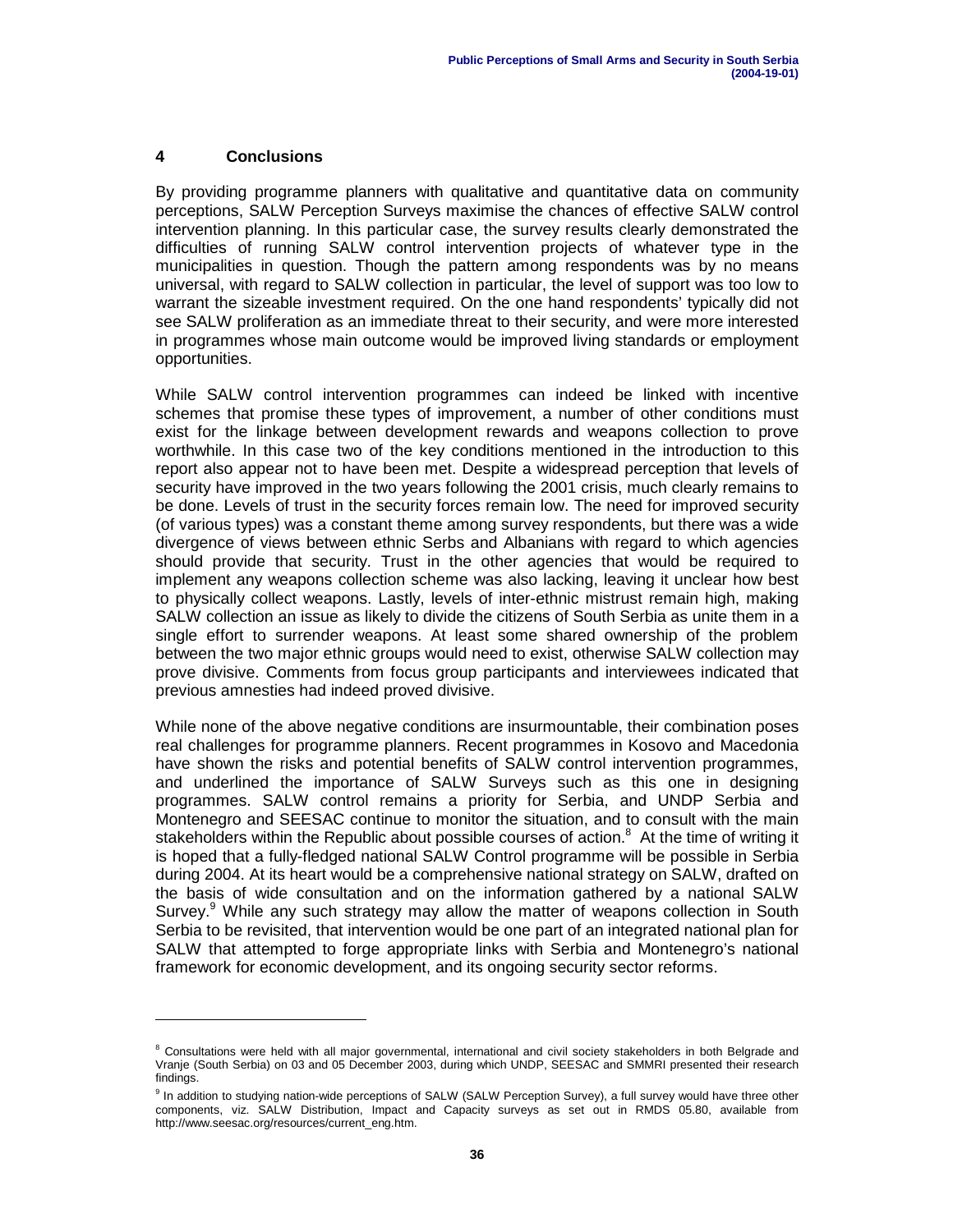# **Annex A** (Informative) **Household questionnaire**

| SMMRI-UNDP                      |  |
|---------------------------------|--|
| <b>MUNICIPALITY</b>             |  |
| <b>COMMUNITY</b>                |  |
| <b>POLLING CENTRE</b>           |  |
| DATE OF SURVEY                  |  |
| NAME AND SURNAME OF INTERVIEWER |  |

(Questions with 'A' sign to be filled in by the interviewer after the survey has been completed)

| A <sub>1</sub> |                                                                                       | Male                               |
|----------------|---------------------------------------------------------------------------------------|------------------------------------|
|                | Sex of respondent:                                                                    | Female<br>2.                       |
|                |                                                                                       | 3.<br>Albanian                     |
| A2             |                                                                                       | Serbian<br>4.                      |
|                | <b>Ethnicity of respondent:</b>                                                       | 5. Macedonian                      |
|                |                                                                                       | Other (specify)<br>6.              |
| A <sub>3</sub> | Location:                                                                             | 2 <sup>1</sup><br>Town             |
|                |                                                                                       | 3. Village                         |
|                |                                                                                       | 1.<br>1-2 persons                  |
|                |                                                                                       | 3 persons<br>2.                    |
|                | Number of people present at<br>the interview including<br>interviewer and respondent: | 4 persons<br>3.                    |
| A4             |                                                                                       | 5 persons<br>4.                    |
|                |                                                                                       | 5.<br>6 persons                    |
|                |                                                                                       | 6. 7 persons                       |
|                |                                                                                       | 8-9 persons<br>7.                  |
|                |                                                                                       | 8.<br>$10+$ persons                |
|                |                                                                                       | Children<br>$1_{-}$                |
|                |                                                                                       | Other adult household members<br>2 |
| А5             | Surroundings/people present<br>in household:<br>(Multiple response)                   | Neighbours, onlookers<br>3.        |
|                |                                                                                       | Local officials<br>$4_{-}$         |
|                |                                                                                       | Other<br>5.                        |
|                |                                                                                       | Nobody<br>6.                       |

Good afternoon!

My name is ............... I work for SMMRI, an agency for market, media and public opinion research. We are conducting research for the United Nations to get a better understanding of the security situation in the region.Your answers will be strictly confidential – they will only be used in group analyses. We thank you for your help.

### **B. Personal data**

| B1        | What is your age in years?<br>(Single response)                                           | 1.<br>2.<br>3.<br>4.<br>5.<br>6. | 15-17 years<br>18-25 years<br>26-35 years<br>36-45 years<br>46-55 years<br>56-65 years<br>66+ years |          |                                                     |
|-----------|-------------------------------------------------------------------------------------------|----------------------------------|-----------------------------------------------------------------------------------------------------|----------|-----------------------------------------------------|
| <b>B2</b> | What is the last grade of<br>formal education you have<br>completed?<br>(Single response) | 2.<br>3.<br>-4.                  | No formal education<br>Uncompleted primary<br>Completed primary<br>Uncompleted                      | 5.<br>6. | Completed<br>secondary<br>Uncompleted<br>university |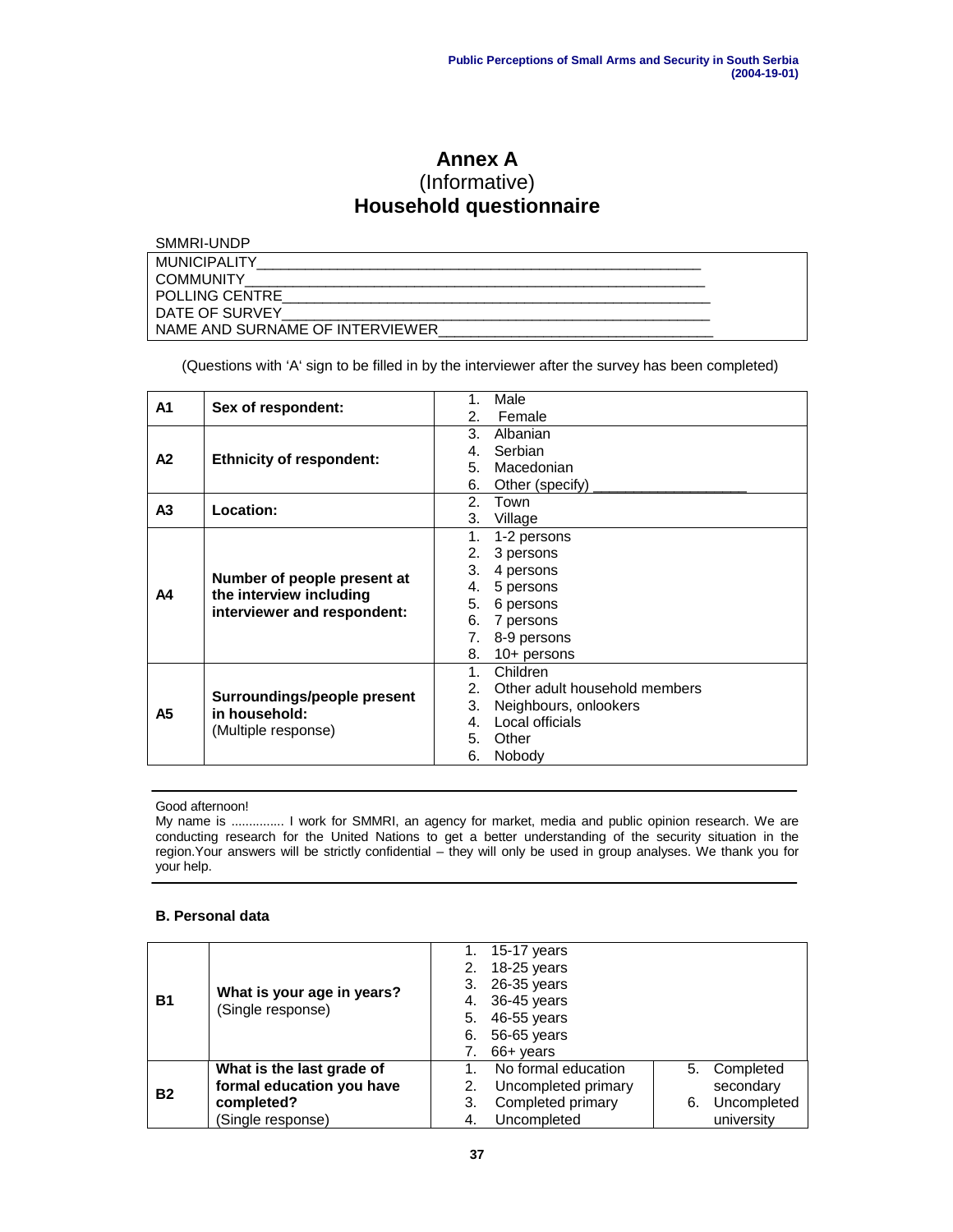|           |                                                                                 | secondary, but have<br>Completed<br>7.<br>apprenticeship<br>college or<br>higher<br>technical/voc<br>ational<br>university<br>Completed<br>8.<br>university                                                                                                                                                                                                                                                                                                                                                                              |
|-----------|---------------------------------------------------------------------------------|------------------------------------------------------------------------------------------------------------------------------------------------------------------------------------------------------------------------------------------------------------------------------------------------------------------------------------------------------------------------------------------------------------------------------------------------------------------------------------------------------------------------------------------|
| B3        | What is your occupational<br>status? (Single response)                          | 1. Working<br>2. Housewife<br>3.<br>Student or apprentice<br>Retired/ disabled<br>4.<br>5. Unemployed                                                                                                                                                                                                                                                                                                                                                                                                                                    |
| Β4        | What is your occupation?                                                        | 1. Owner of own business<br>2.<br>Manager of enterprise<br>Manager of division department<br>3.<br>4. Professional, expert<br>5. White collar worker /office employee<br>6. Foreman, technician<br>7 <sub>1</sub><br>Skilled worker<br>8. Semi-skilled worker<br>Civil servant (police, teachers, etc.)<br>9.<br>10. Military person<br>11. Employed as part of a local development<br>project<br>12. Farmer, fishermen<br>13. Farmer without own land<br>14. Other<br>15. Never employed<br>16. Changing jobs<br>17. Don't know/Refused |
| <b>B5</b> | Who is the head of this<br>household?<br>(Single response)                      | Respondent $\rightarrow$ B10<br>1.<br>Other person $\rightarrow$ B6<br>2.                                                                                                                                                                                                                                                                                                                                                                                                                                                                |
| B6        | Is the head of this household<br>a man or a woman?                              | Man<br>$\Box$<br>Woman<br>$\Box$                                                                                                                                                                                                                                                                                                                                                                                                                                                                                                         |
| Β7        | What is the relationship of<br>the head of household to<br>you?                 | 1.<br>Spouse<br>2.<br>Son/daughter of respondent<br>Parent/parent-in-law of the respondent<br>3.<br>Sibling of the respondent<br>4.<br>5.<br>Other                                                                                                                                                                                                                                                                                                                                                                                       |
| <b>B8</b> | What is the last grade in<br>school completed by the<br>head of this household? | No formal<br>5. Completed<br>1.<br>2.<br>Completed<br>secondary<br>Uncompleted<br>primary<br>6.<br>3.<br>Uncompleted<br>university<br>Completed college<br>secondary<br>7.<br>4. Uncompleted<br>or higher<br>technical/vocational<br>secondary, but<br>university<br>have<br>Completed<br>apprenticeship<br>8.<br>university                                                                                                                                                                                                             |
| <b>B9</b> | What is the occupation of the<br>head of the household?                         | 1. Owner of own business<br>2. Manager of enterprise<br>3. Manager of division department<br>4. Professional<br>5. White collar worker/office employee<br>6. Foreman, technician<br>7. Skilled worker<br>8. Semi-skilled worker<br>9. Civil servants (police, teachers, etc.)                                                                                                                                                                                                                                                            |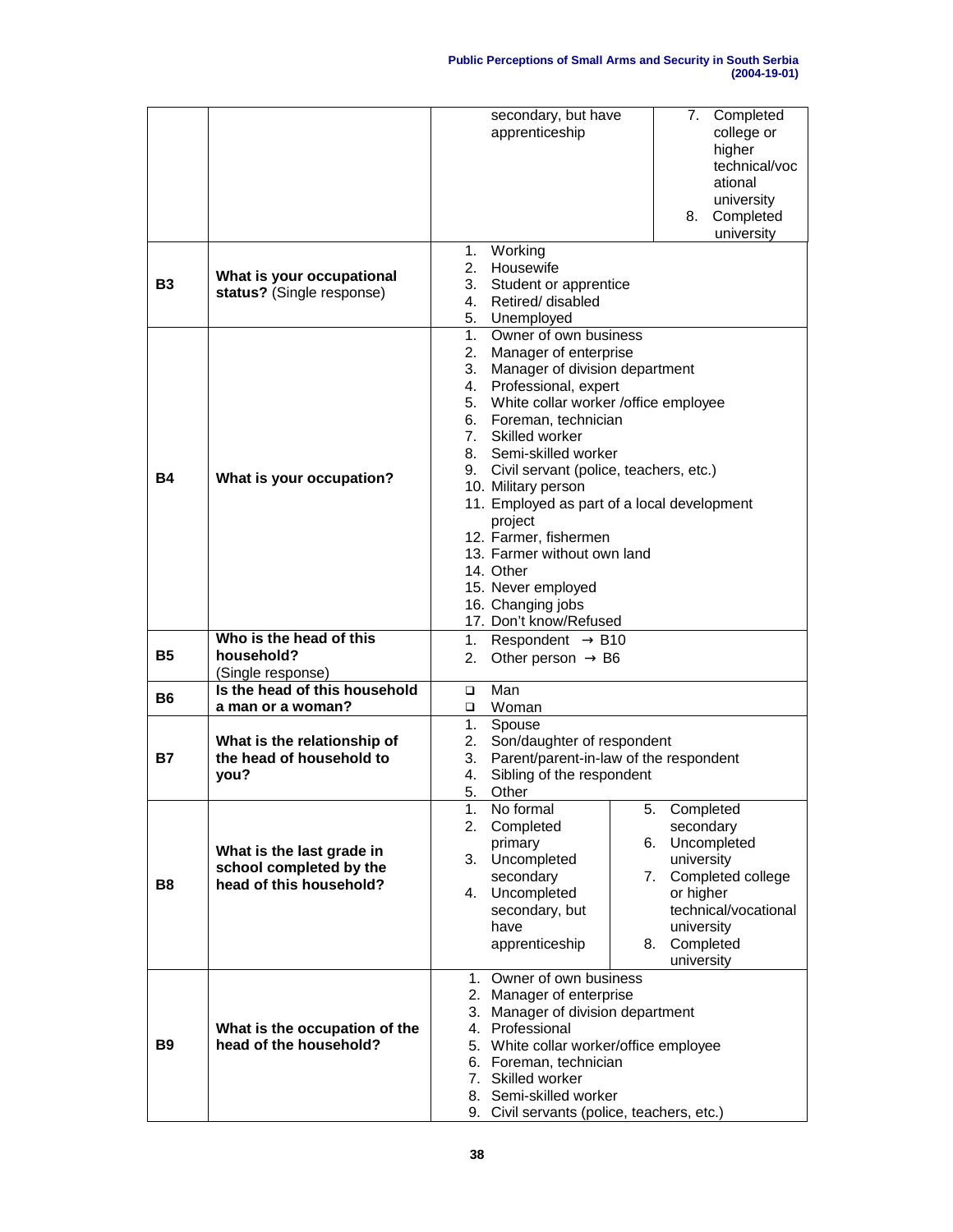|            |                              | 10. Military person                                  |  |  |  |  |  |  |
|------------|------------------------------|------------------------------------------------------|--|--|--|--|--|--|
|            |                              | 11. Employed as part of a local development          |  |  |  |  |  |  |
|            |                              | project                                              |  |  |  |  |  |  |
|            |                              | 12. Farmer, fishermen<br>13. Farmer without own land |  |  |  |  |  |  |
|            |                              |                                                      |  |  |  |  |  |  |
|            |                              | 14. Other                                            |  |  |  |  |  |  |
|            |                              | 15. Never employed                                   |  |  |  |  |  |  |
|            |                              | 16. Changing jobs                                    |  |  |  |  |  |  |
|            |                              | 17. Don't know/Refused                               |  |  |  |  |  |  |
|            |                              | 1. 1-2 persons                                       |  |  |  |  |  |  |
|            |                              | 3 persons<br>2.                                      |  |  |  |  |  |  |
|            | How many people live here in | 3. 4 persons                                         |  |  |  |  |  |  |
| <b>B10</b> | this household now,          | 4. 5 persons                                         |  |  |  |  |  |  |
|            | including children?          | 5. 6 persons                                         |  |  |  |  |  |  |
|            | (Single response)            | 6. 7 persons                                         |  |  |  |  |  |  |
|            |                              | 7. 8-9 persons                                       |  |  |  |  |  |  |
|            |                              | 8. $10+$ persons                                     |  |  |  |  |  |  |
|            | Tell me, on average, how     | 1. 1-100 EUR                                         |  |  |  |  |  |  |
|            | much does your household     | 2. 101-250 EUR                                       |  |  |  |  |  |  |
| <b>B11</b> | spend every month?           | 3. 251-400 EUR                                       |  |  |  |  |  |  |
|            | (Single answer)              | 4. 401-600 EUR                                       |  |  |  |  |  |  |
|            |                              | More than 600 EUR<br>5.                              |  |  |  |  |  |  |

# **C. Security**

| Coa              | What are the greatest threats<br>to collective security in your<br>community?                                                                         |                                                                                                                                                                                                                                                                                                    |
|------------------|-------------------------------------------------------------------------------------------------------------------------------------------------------|----------------------------------------------------------------------------------------------------------------------------------------------------------------------------------------------------------------------------------------------------------------------------------------------------|
| C <sub>0</sub> b | What are the greatest threats<br>to your personal security and<br>that of your family in your<br>community?                                           |                                                                                                                                                                                                                                                                                                    |
| C <sub>1</sub>   | Have you or a member of your<br>household been the victim of<br>any of the following types of<br>armed crime?<br>(Multiple response,<br>show card C1) | 1. Armed threats<br>2. Accidental injuries<br>3. Intentional injuries<br>4. Accidental killings<br>5. Revenge killings<br>6. Armed thefts<br>7. Unjustified shootings towards people<br>Weapon trafficking<br>8.<br>Vandalism<br>9 <sub>1</sub><br>10. Other<br>99. No/ they have not been victims |
| C <sub>2</sub>   | Do you think your<br>town/neighbourhood is safer,<br>the same, or more dangerous<br>than other areas in South<br><b>Serbia?</b> (Single response)     | Safer<br>1<br>2. Same<br>3. More dangerous<br>Don't know<br>4 <sup>1</sup>                                                                                                                                                                                                                         |
| C <sub>3</sub>   | Compared to one year ago, is<br>the security in this area better<br>or worse? (Single response)                                                       | Improved<br>1.<br>2. Gotten worse<br>3. Stayed the same<br>4. Volatile: goes up and down                                                                                                                                                                                                           |
| C <sub>5</sub>   | Ideally, who do you think<br>should be responsible for<br>security? (Single response,<br>show card C5)                                                | 1.<br>Local government<br>2.<br>Ministry of Interior<br>3.<br>Army<br>Gendarmerie<br>4.<br>5. Multiethnic Police<br>6. Former members of armed forces<br>7. International military organisations<br>8.<br>Private security firms                                                                   |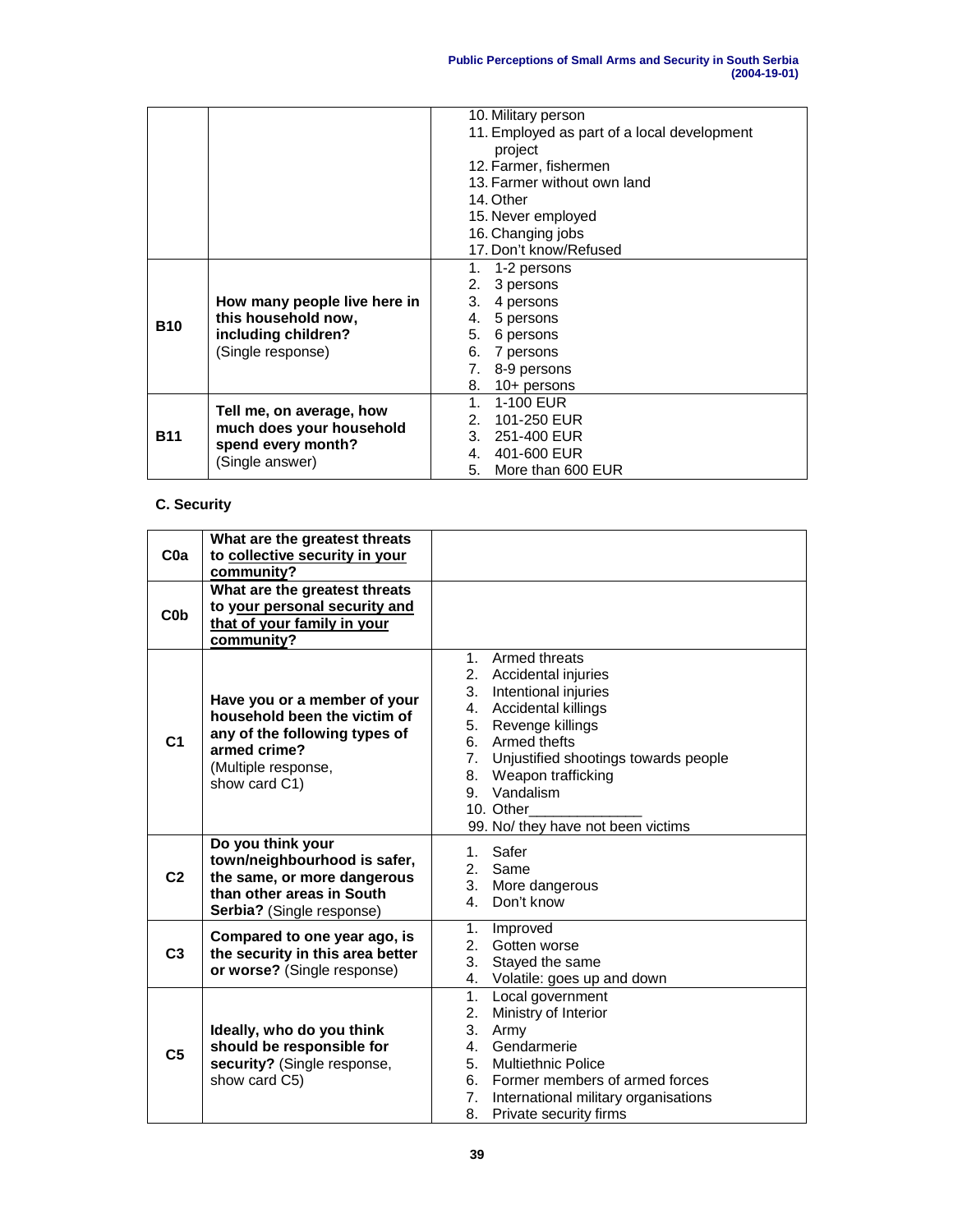|  | 9. The community or family |
|--|----------------------------|
|  | 10. Others (specify)       |
|  | 11. Refused                |
|  | 12. Don't know             |

# **D. Weapon availability and perceptions**

|    | Do you think that improving    | 1.       | Yes                                   |         |        |
|----|--------------------------------|----------|---------------------------------------|---------|--------|
|    | the control of firearms in     | 2.       | No.                                   |         |        |
| D1 | South Serbia would increase    |          | 3. Refused                            |         |        |
|    | security?                      | 4.       | Don't know                            |         |        |
|    | (Single response)              |          |                                       |         |        |
|    | How much do you think          | 1.       | A lot                                 |         |        |
|    | licensing for legal firearms   |          | 2. Somewhat                           |         |        |
| D2 | possession will increase       | 3.       | It would not change anything          |         |        |
|    | security?                      |          | 4. Worse                              |         |        |
|    | (Single response)              |          | 5. Refused                            |         |        |
|    |                                |          | 6. Don't know                         |         |        |
|    | How do you think that the      |          | 1. Has decreased                      |         |        |
|    | number of firearms in your     |          | 2. Has increased                      |         |        |
|    | community has changed in       |          | 3. The same                           |         |        |
| D3 | the last three years? Has it   |          | 4. Refused                            |         |        |
|    | decreased, increased or        | 5.       | Don't know                            |         |        |
|    | remained the same?             |          |                                       |         |        |
|    | (Single response)              |          |                                       |         |        |
|    | Do you know how many           |          | 1. A lot                              |         |        |
|    | households in your local area  |          | 2. Most households                    |         |        |
| D4 | <b>HAVE (REGISTERED)</b>       |          | 3. Very few have                      |         |        |
|    | firearms?                      |          | 4. Not a single household             |         |        |
|    | (Single answer,                |          | 5. Refused                            |         |        |
|    | show card D4-D5)               |          | 6. Don't know                         |         |        |
|    | Do you know how many           |          | 1. $A$ lot                            |         |        |
|    | households in your local area  | 2.       | Most households                       |         |        |
| D5 | <b>STILL HAVE UNREGISTERED</b> |          | 3. Very few have                      |         |        |
|    | firearms?                      |          | 4. Not a single household             |         |        |
|    | (Single response, show card)   | 5.<br>6. | Refused<br>Don't know                 |         |        |
|    |                                | 1.       | $\mathbf{1}$                          |         |        |
|    | What is your personal          | 2.2      |                                       |         |        |
|    | assessment, (on the average),  | 3.       | $\mathbf{3}$                          |         |        |
| D6 | of the number of weapons that  |          | 4. From $3$ to $5$                    |         |        |
|    | people have in their           | 5.       | More than 5                           |         |        |
|    | household?                     | 6.       | Refused                               |         |        |
|    |                                |          | 7. Don't know                         |         |        |
|    |                                |          | 1. Would not be able to get one       |         |        |
|    |                                |          | 2. Would have to ask                  |         |        |
|    |                                | 3.       | Buy one from the black market         |         |        |
|    | If a person from your          | 4.       | Buy one from someone else             |         |        |
|    | community, for whatever        | 5.       | Know of a hidden cache                |         |        |
| D7 | reason, would need a weapon,   | 6.       | Buy from a friend in the armed forces |         |        |
|    | where do you think he could    | 7.       | Borrow one                            |         |        |
|    | get one?                       | 8.       | Get from family member                |         |        |
|    | (Single response)              | 9.       | Get in specific town/region           |         |        |
|    |                                |          | 10. Get a license and buy a gun       |         |        |
|    |                                |          | 11. Refused                           |         |        |
|    |                                |          | 12. Don't know                        |         |        |
| D8 | A. Apart from security forces  |          |                                       | a. Hear | b. See |
|    | how often do you hear          | Never    |                                       | 1       | 1      |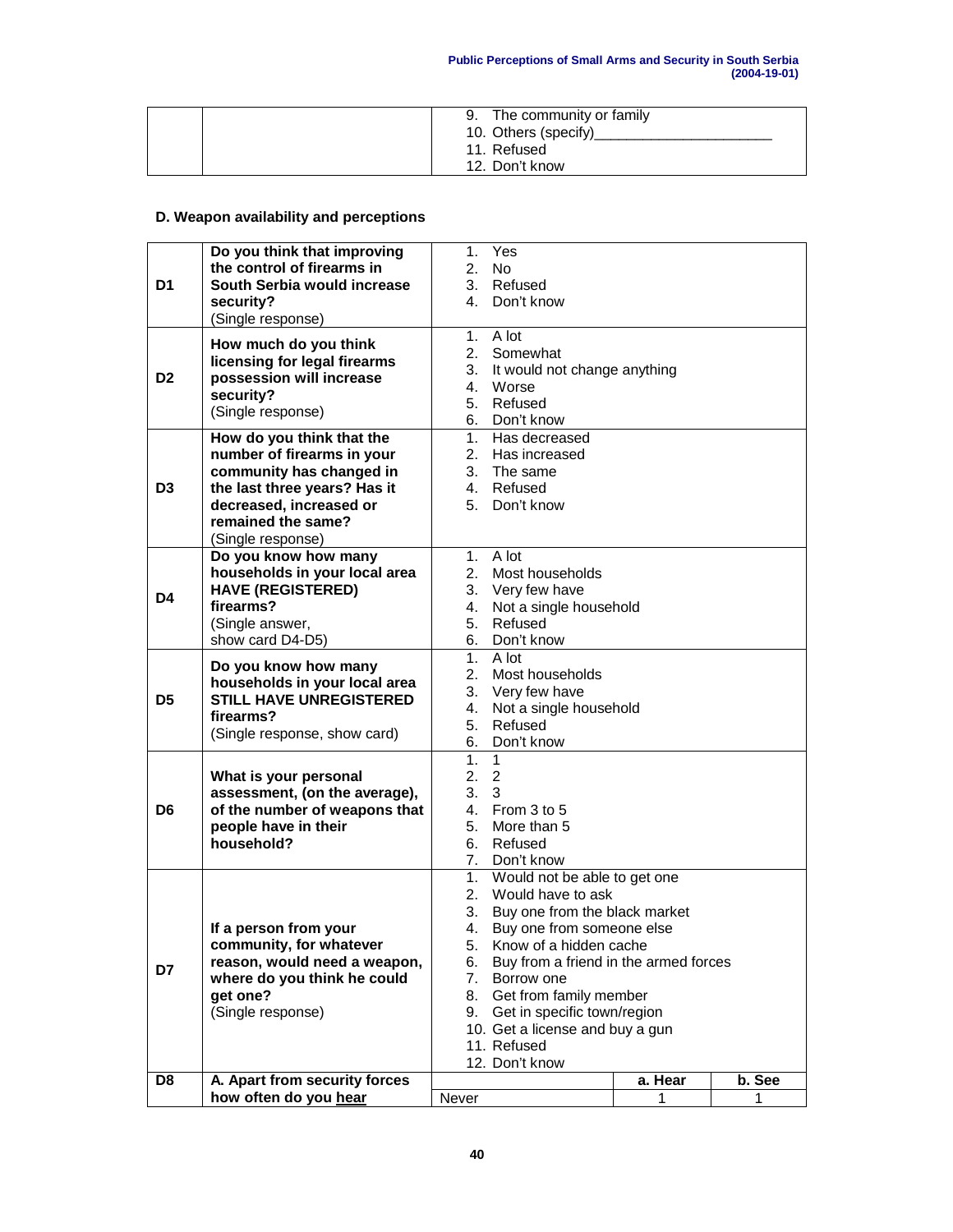#### **Public Perceptions of Small Arms and Security in South Serbia (2004-19-01)**

|                 | firearms in your                                                                                                                                                                                                                              | Only for holidays,                                                                                                                                                                                                                                                                              |                                                                                                                                                                                                                                                                             |                  |                       | $\overline{c}$          |                 | 2                |                |
|-----------------|-----------------------------------------------------------------------------------------------------------------------------------------------------------------------------------------------------------------------------------------------|-------------------------------------------------------------------------------------------------------------------------------------------------------------------------------------------------------------------------------------------------------------------------------------------------|-----------------------------------------------------------------------------------------------------------------------------------------------------------------------------------------------------------------------------------------------------------------------------|------------------|-----------------------|-------------------------|-----------------|------------------|----------------|
|                 | neighbourhood?<br>(Single response)                                                                                                                                                                                                           | celebrations, weddings<br>Less often                                                                                                                                                                                                                                                            |                                                                                                                                                                                                                                                                             |                  |                       | $\overline{3}$          |                 | 3                |                |
|                 |                                                                                                                                                                                                                                               |                                                                                                                                                                                                                                                                                                 |                                                                                                                                                                                                                                                                             |                  |                       | $\overline{\mathbf{4}}$ |                 | 4                |                |
|                 | <b>B. Apart from security forces</b>                                                                                                                                                                                                          | Once a month                                                                                                                                                                                                                                                                                    |                                                                                                                                                                                                                                                                             |                  |                       | 5                       |                 |                  |                |
|                 | how often do you see firearms                                                                                                                                                                                                                 | Once a week                                                                                                                                                                                                                                                                                     |                                                                                                                                                                                                                                                                             |                  |                       |                         |                 | 5                |                |
|                 | in your neighbourhood?                                                                                                                                                                                                                        |                                                                                                                                                                                                                                                                                                 | Several times a week                                                                                                                                                                                                                                                        |                  |                       | 6                       |                 | 6                |                |
|                 | (Single response, show card                                                                                                                                                                                                                   | Daily                                                                                                                                                                                                                                                                                           |                                                                                                                                                                                                                                                                             |                  |                       | 7                       |                 | 7                |                |
|                 | D8.)                                                                                                                                                                                                                                          | Refused                                                                                                                                                                                                                                                                                         |                                                                                                                                                                                                                                                                             |                  |                       | 8                       |                 | 8                |                |
|                 |                                                                                                                                                                                                                                               | Don't know                                                                                                                                                                                                                                                                                      |                                                                                                                                                                                                                                                                             |                  |                       | 9                       |                 | $\overline{9}$   |                |
| D <sub>9</sub>  | Why do you think people keep<br>firearms?<br>(Multiple response, show card<br>D <sub>10</sub> )                                                                                                                                               | 1. Personal protection<br>2. Protect property<br>3. Protect community<br>4. Political security<br>5. Work<br>6. Sport shooting<br>7. Left from the crisis<br>8. For hunting<br>9. Valued family possession<br>10. Part of the tradition<br>11. Other (specify)<br>12. Refused<br>13. Don't know |                                                                                                                                                                                                                                                                             |                  |                       |                         |                 |                  |                |
| D <sub>10</sub> | Many people feel that having a<br>gun helps to protect their<br>families. Other people believe<br>that having guns is dangerous<br>to their families. Which<br>opinion do you agree with?<br>(Single response; show card<br>D <sub>11</sub> ) | 5.                                                                                                                                                                                                                                                                                              | 1. Helps protect<br>2. Makes no difference<br>3. Is dangerous<br>4. Refused<br>Don't know                                                                                                                                                                                   |                  |                       |                         |                 |                  |                |
| D11             | Do you think that the<br>presence of guns in your<br>community has an overall<br>impact on the economic<br>development and the standard<br>of living? (Single response)                                                                       | 1.<br>lot<br>2.<br>a lot<br>7.                                                                                                                                                                                                                                                                  | Increases development and living standards, a<br>Increases development and living standards,<br>somewhat<br>3. Has no influence<br>4. Decreases development and living standards,<br>somewhat<br>5. Decreases development and living standards,<br>6. Refused<br>Don't know |                  |                       |                         |                 |                  |                |
|                 | On what of the following                                                                                                                                                                                                                      |                                                                                                                                                                                                                                                                                                 | influence<br>Positive                                                                                                                                                                                                                                                       | Some<br>positive | Negative<br>influence | Some<br>negative        | No<br>influence | Wou <sub>x</sub> | Refused        |
|                 | would you say that the                                                                                                                                                                                                                        | 1. Education                                                                                                                                                                                                                                                                                    | $\mathbf{1}$                                                                                                                                                                                                                                                                | $\overline{2}$   | 3                     | $\overline{4}$          | 5               | 6                | $\overline{7}$ |
| D <sub>12</sub> | guns possession has an<br>impact in your local                                                                                                                                                                                                | 2. Local<br>infrastructure                                                                                                                                                                                                                                                                      | 1                                                                                                                                                                                                                                                                           | $\overline{2}$   | 3                     | 4                       | 5               | 6                | $\overline{7}$ |
|                 | community:                                                                                                                                                                                                                                    | 3. Foreign                                                                                                                                                                                                                                                                                      | 1                                                                                                                                                                                                                                                                           | 2                | 3                     | 4                       | 5               | 6                | $\overline{7}$ |
|                 | (Show card D13)                                                                                                                                                                                                                               | investments                                                                                                                                                                                                                                                                                     |                                                                                                                                                                                                                                                                             |                  |                       |                         |                 |                  |                |
|                 |                                                                                                                                                                                                                                               | 4. Business                                                                                                                                                                                                                                                                                     | 1                                                                                                                                                                                                                                                                           | $\overline{2}$   | 3                     | 4                       | 5               | 6                | $\overline{7}$ |
|                 |                                                                                                                                                                                                                                               | development                                                                                                                                                                                                                                                                                     |                                                                                                                                                                                                                                                                             |                  |                       |                         |                 |                  |                |
|                 |                                                                                                                                                                                                                                               | 5. Personal<br>income                                                                                                                                                                                                                                                                           | 1                                                                                                                                                                                                                                                                           | $\overline{2}$   | 3                     | 4                       | 5               | 6                | $\overline{7}$ |
|                 | If it is not a secret, could                                                                                                                                                                                                                  | I don't know any<br>1.                                                                                                                                                                                                                                                                          |                                                                                                                                                                                                                                                                             |                  |                       |                         |                 |                  |                |
|                 | you tell us do you know                                                                                                                                                                                                                       | 2. I know 1 person                                                                                                                                                                                                                                                                              |                                                                                                                                                                                                                                                                             |                  |                       |                         |                 |                  |                |
| D <sub>13</sub> | someone from your local                                                                                                                                                                                                                       | 3. I know up to 5 persons                                                                                                                                                                                                                                                                       |                                                                                                                                                                                                                                                                             |                  |                       |                         |                 |                  |                |
|                 | area that has a gun?                                                                                                                                                                                                                          | 4. I know up to 10 persons                                                                                                                                                                                                                                                                      |                                                                                                                                                                                                                                                                             |                  |                       |                         |                 |                  |                |
|                 | (Single response, show card                                                                                                                                                                                                                   | 5. I know up to 15 persons                                                                                                                                                                                                                                                                      |                                                                                                                                                                                                                                                                             |                  |                       |                         |                 |                  |                |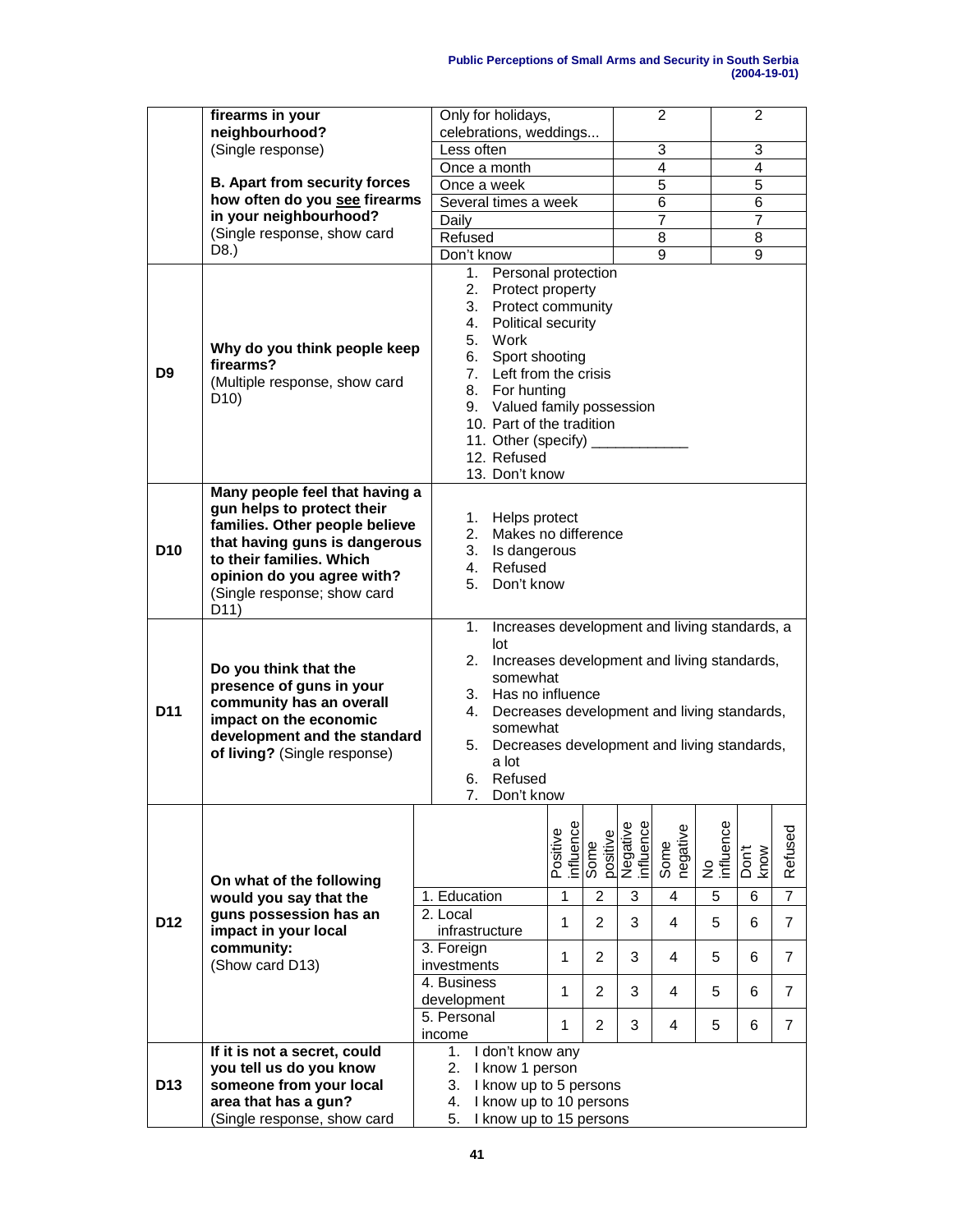|                 | D <sub>14</sub> )                                                                       |                    | I know up to 20 persons<br>6.                               |                                  |                     |                     |
|-----------------|-----------------------------------------------------------------------------------------|--------------------|-------------------------------------------------------------|----------------------------------|---------------------|---------------------|
|                 |                                                                                         | More than 20<br>7. |                                                             |                                  |                     |                     |
|                 |                                                                                         |                    | Refused<br>8.<br>Don't know<br>9.                           |                                  |                     |                     |
|                 |                                                                                         |                    | 1 <sub>1</sub><br>Yes                                       |                                  |                     |                     |
|                 | Do you think there are too                                                              |                    | 2.<br><b>No</b>                                             |                                  |                     |                     |
| D14             | many guns in your area?<br>(Single response)                                            |                    | 3.<br>Refused                                               |                                  |                     |                     |
|                 |                                                                                         |                    | 4. Don't know                                               |                                  |                     |                     |
|                 | Who do you think                                                                        |                    | 1. Serbs                                                    |                                  |                     |                     |
| D <sub>15</sub> | possesses more firearms in<br>your region, Serbs or                                     |                    | 2. Albanians<br>3. Same                                     |                                  |                     |                     |
|                 | Albanians?                                                                              |                    | 4. Don't know / refused                                     |                                  |                     |                     |
|                 |                                                                                         |                    |                                                             |                                  |                     |                     |
|                 |                                                                                         |                    |                                                             | A                                |                     | B                   |
|                 |                                                                                         |                    |                                                             | Multiple                         |                     | Single              |
|                 | A. In which parts of society<br>do you think there are more                             |                    |                                                             | response                         |                     | response            |
|                 | firearms than usual?                                                                    | 1.<br>2.           | Criminal groups<br><b>Businessmen</b>                       | 1<br>$\overline{2}$              |                     | 1<br>2              |
|                 | (Multiple response)                                                                     |                    |                                                             |                                  |                     |                     |
| D <sub>16</sub> | B. Which of these parts of                                                              | 3.<br>4.           | In households<br>Security forces                            | 3<br>$\overline{\mathcal{L}}$    |                     | 3<br>4              |
|                 | society would you say                                                                   |                    |                                                             |                                  |                     |                     |
|                 | possesses the most<br>firearms?                                                         | 5.<br>6.           | Among ex-fighters/ex-military<br>Whole society              | $\overline{5}$<br>$\overline{6}$ |                     | 5<br>6              |
|                 | (Single response, show card                                                             | 7 <sub>1</sub>     | Albanians                                                   | $\overline{7}$                   |                     | $\overline{7}$      |
|                 | D <sub>16</sub> )                                                                       |                    |                                                             |                                  |                     |                     |
|                 |                                                                                         | 8.<br>9.           | Serbs<br>Don't know                                         | 8<br>9                           |                     | 8<br>9              |
|                 |                                                                                         |                    |                                                             |                                  |                     |                     |
|                 | If your household could own a                                                           |                    | $1_{-}$<br>$No \rightarrow D18$<br>2. Yes $\rightarrow$ D19 |                                  |                     |                     |
| D <sub>17</sub> | gun legally (registered) would<br>you choose to do so? (Single                          |                    | 3. Refused $\rightarrow$ D20                                |                                  |                     |                     |
|                 | response)                                                                               |                    | Don't know $\rightarrow$ D20<br>4.                          |                                  |                     |                     |
|                 | A. Why would your household                                                             |                    |                                                             |                                  | A                   | В                   |
|                 | choose NOT TO OWN a weapon                                                              |                    | Do not like guns                                            |                                  | 1                   | 1                   |
|                 | even if it was a legal one?                                                             |                    | Dangerous for family in the house                           |                                  | $\overline{2}$      | $\overline{2}$      |
|                 | (Multiple response)                                                                     |                    | (i.e. children)<br>Don't need one                           |                                  |                     |                     |
|                 | <b>B. Which of the specified</b><br>reasons is the most important?<br>(Single response) |                    | Dangerous for community                                     |                                  |                     | 3<br>4              |
| D <sub>18</sub> |                                                                                         |                    | Don't know how to use one                                   |                                  |                     | 5                   |
|                 |                                                                                         |                    | Afraid                                                      |                                  |                     | 6                   |
|                 | (Circle all reasons in column A                                                         |                    | Only women in the house                                     |                                  |                     | $\overline{7}$      |
|                 | specified by the interviewee.<br>Circle only ONE response in                            |                    | License too costly/difficult to obtain                      |                                  |                     | $\overline{8}$      |
|                 | column $B$ – the most important                                                         |                    | Other                                                       |                                  |                     | 9                   |
|                 | reason)                                                                                 |                    | Refused                                                     |                                  | 10                  | 10                  |
|                 | A. Why would your household                                                             |                    |                                                             |                                  | A                   | В                   |
|                 | choose to OWN a firearm?                                                                |                    | To protect myself/my family                                 |                                  | 1                   | 1                   |
|                 | (Multiple response)                                                                     |                    | To protect my property/business                             |                                  | $\overline{2}$<br>3 | $\overline{2}$<br>3 |
|                 | <b>B. Which of the specified</b>                                                        |                    | To protect my community<br>For political reasons            |                                  |                     | 4                   |
|                 | reasons is the most important?                                                          |                    | For my work                                                 |                                  | 4<br>5              | 5                   |
| D <sub>19</sub> | (Single response)<br>(Circle all reasons in column A                                    |                    | Sport shooting                                              |                                  |                     | 6                   |
|                 | specified by the interviewee.                                                           |                    | Because all other people have guns                          |                                  |                     | 7                   |
|                 | Circle only ONE response in                                                             |                    | For hunting                                                 |                                  |                     | 8                   |
|                 | column $B$ – the most important                                                         |                    | Tradition                                                   |                                  |                     | 9                   |
|                 | reason)                                                                                 |                    | Other<br>Don't know                                         |                                  | 10<br>11            | 10<br>11            |
|                 | On average, what types/makes                                                            |                    | Pistols/revolvers<br>1.                                     |                                  |                     |                     |
| <b>D20</b>      | do you think are the most                                                               |                    | 2.<br>Automatic rifle (such as AK-47)                       |                                  |                     |                     |
|                 | common in your community?                                                               |                    | Hunting rifle<br>3.                                         |                                  |                     |                     |
|                 | (Multiple response)                                                                     |                    | Shotgun<br>4.                                               |                                  |                     |                     |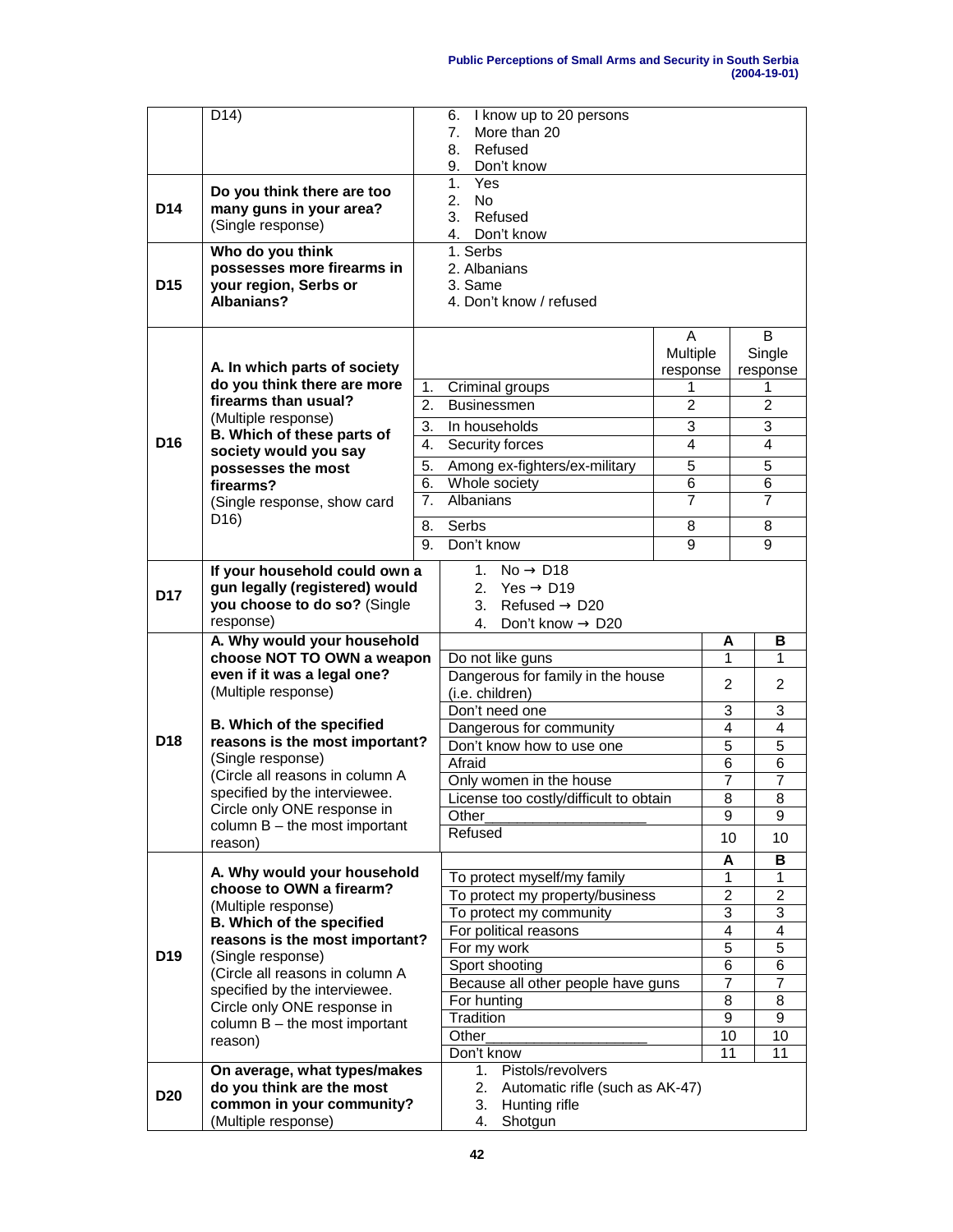| (Show card D20-E4) | 5. | Medium or heavy machineguns |
|--------------------|----|-----------------------------|
|                    |    | 6. Explosives               |
|                    | 7. | Other                       |
|                    | 8. | Refused                     |
|                    | a  | Don't know                  |

### **E. Possible interventions**

| E1             | Under what conditions if any do<br>you think people in your<br>community would be willing to                                                                                                                                                                                                   |                                                                                                                                                                                                                                                                                                                                                                                                                                                                                                                                                                                                                                                                                                                                                       |
|----------------|------------------------------------------------------------------------------------------------------------------------------------------------------------------------------------------------------------------------------------------------------------------------------------------------|-------------------------------------------------------------------------------------------------------------------------------------------------------------------------------------------------------------------------------------------------------------------------------------------------------------------------------------------------------------------------------------------------------------------------------------------------------------------------------------------------------------------------------------------------------------------------------------------------------------------------------------------------------------------------------------------------------------------------------------------------------|
|                | hand in their illegal weapons<br>and ammunition?                                                                                                                                                                                                                                               |                                                                                                                                                                                                                                                                                                                                                                                                                                                                                                                                                                                                                                                                                                                                                       |
| E <sub>2</sub> | What would you say the best<br>approach to the people would<br>be for collecting the illegal<br>guns in your local area?<br>(Show card E2)                                                                                                                                                     | People would do it today, with no conditions<br>1.<br>2. If an amnesty was proclaimed<br>3. If they are simply asked to do so<br>4. If there would be less crime<br>5. If there would be severe penalty<br>6. If an agreement was made in the local<br>community<br>7. Improvement of the economic situation of<br>local area<br>8. In return for community development<br>projects<br>9. In order that they as individuals may enter a<br>competition for prizes (e.g. a car, furniture,<br>scholarship for children)<br>10. If police were less aggressive<br>11. If police were more effective<br>12. If government security forces were gradually<br>redeployed and withdrawn in return<br>13. None<br>14. Other<br>15. Refused<br>16. Don't know |
| E <sub>3</sub> | There is announcement for<br>collection of illegal weapons. In<br>your personal opinion in overall<br>that action will be:<br>(Show card E3)                                                                                                                                                   | 1. Very successful<br>2.<br>Successful<br>3. Unsuccessful<br>4. Very unsuccessful<br>5. Refused<br>6. Don't know                                                                                                                                                                                                                                                                                                                                                                                                                                                                                                                                                                                                                                      |
| E4             | If a collection were held and not<br>all weapons handed in, what<br>types of weapons do you think<br>that is most likely for people to<br>keep?<br>(Multiple response, show card<br>D20-E4)                                                                                                    | 1. Pistols/revolvers<br>2. Automatic rifle (such as AK-47)<br>3.<br>Hunting rifle<br>Shotgun<br>4.<br>Medium or heavy machineguns<br>5.<br>6. Explosives<br>Other (specify)<br>7.<br>8. Refused<br>9.<br>Don't know                                                                                                                                                                                                                                                                                                                                                                                                                                                                                                                                   |
| E <sub>5</sub> | If a lottery were to be held in<br>your municipality in which only<br>those surrendering illegal<br>weapons were allowed to<br>participate, with winning<br>individuals selected at random,<br>which of these prizes in your<br>opinion would ensure the<br>highest number of<br>participants? | New set of household furniture (e.g. one<br>1.<br>prize per 1000 people).<br>New stereo, DVD player and TV (one prize<br>2.<br>per 1000 people).<br>Scholarship for two of winner's children (one<br>3.<br>prize per 30,000 people).<br>New washing machine, cooker and<br>4.<br>refrigerator (e.g. one prize per 1000 people).<br>New car (west-European model) (e.g. one<br>5.<br>prize per 30,000 people).                                                                                                                                                                                                                                                                                                                                         |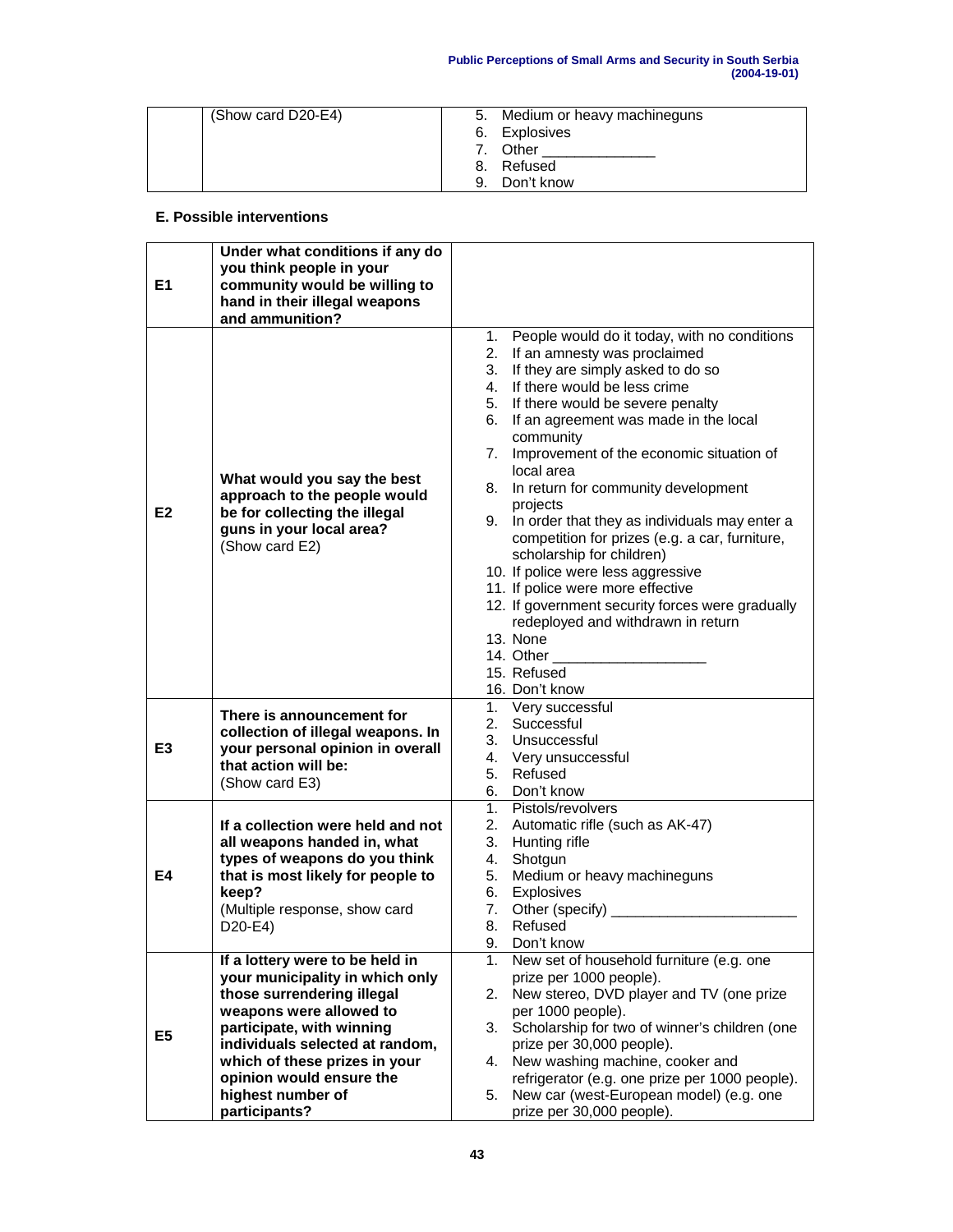|                | (Show card E5)<br>A. How likely do you think it is<br>that Serbs will hand in their<br>weapons, if they have any, in<br>exchange for community<br>development projects in your                                                                                                                      | 6.<br>people).<br>Other (specify)_<br>7.<br>Refused<br>8.<br>Don't know<br>9.<br>A. Serbs<br>It is very likely<br>1.<br>2.<br>It is somewhat likely                                                                                                                                                                                                                        | New motorbike (e.g. one prize per 30,000<br><b>B.</b> Albanians<br>It is very likely<br>1.<br>2.<br>It is somewhat likely                                                                                                                                                                                                                                |  |  |  |
|----------------|-----------------------------------------------------------------------------------------------------------------------------------------------------------------------------------------------------------------------------------------------------------------------------------------------------|----------------------------------------------------------------------------------------------------------------------------------------------------------------------------------------------------------------------------------------------------------------------------------------------------------------------------------------------------------------------------|----------------------------------------------------------------------------------------------------------------------------------------------------------------------------------------------------------------------------------------------------------------------------------------------------------------------------------------------------------|--|--|--|
| E6             | municipality? (Single response)<br>B. How likely do you think it is<br>that Albanians will hand in their<br>weapons, if they have any, in<br>exchange for community<br>development projects in your<br>municipality? (Single response)                                                              | 3.<br>It is somewhat<br>unlikely<br>It is very unlikely<br>4.<br>5.<br>Don't know                                                                                                                                                                                                                                                                                          | It is somewhat<br>3.<br>unlikely<br>It is very unlikely<br>4.<br>Don't know<br>5.                                                                                                                                                                                                                                                                        |  |  |  |
| E7             | In your opinion, what type of<br>municipal<br>developments/improvements<br>are most needed by people in<br>your community?                                                                                                                                                                          |                                                                                                                                                                                                                                                                                                                                                                            |                                                                                                                                                                                                                                                                                                                                                          |  |  |  |
| E <sub>8</sub> | In your opinion, what type of<br>municipal improvements are<br>most needed by people in your<br>community?<br>(Multiple response, show card E8).                                                                                                                                                    | <b>Better water</b><br>$1_{-}$<br>supply<br>Better electricity<br>2.<br>supply<br>3.<br>Improvements to<br>waste<br>management<br>4. Improved<br>sewage<br>treatment<br>5. Better sanitation<br><b>Street lighting</b><br>6.<br>7.<br>Improvements to<br>local school<br>Health centre<br>8.<br>9.<br>Playgrounds or<br>playing fields for<br>children<br>10. Kindergarten | 11. Employment<br>scheme<br>12. Loans to start or<br>develop a small<br>business<br>13. Clean-up of rivers<br>14. Bus shelters<br>15. New or improved<br>bus service<br>16. Road-building or<br>rehabilitation<br>17. Rehabilitation or<br>new building of<br>schools<br>18. Health clinics<br>19. Community<br>centres<br>20. Refused<br>21. Don't know |  |  |  |
| E9             | If your community was given the<br>chance to compete with<br>neighbouring communities to<br>win funding for this project on<br>condition that an agreed number<br>of weapons was surrendered,<br>how many households holding<br>weapons would surrender<br>them?<br>(Single response, show card E9) | All households<br>1.<br>2.<br>Almost all households<br>3.<br>Most households (three-quarters)<br>4.<br>Every other household (1 out of 2)<br>Few households (a fourth)<br>5.<br>Almost no households<br>6.<br>7.<br>Not a single household<br>8.<br>Refused<br>9.<br>Don't know                                                                                            |                                                                                                                                                                                                                                                                                                                                                          |  |  |  |
| E10            | In your opinion, if your<br>community had agreed to hand<br>in a certain number of weapons,<br>how many households that own<br>several illegal weapons would<br>hand more than one in to<br>increase the community's                                                                                | All households<br>1.<br>2.<br>Almost all households<br>3.<br>Most households (three-quarters)<br>Every other household (1 out of 2)<br>4.<br>5.<br>Few households (a fourth)<br>Almost no households<br>6.<br>7.<br>Not a single household                                                                                                                                 |                                                                                                                                                                                                                                                                                                                                                          |  |  |  |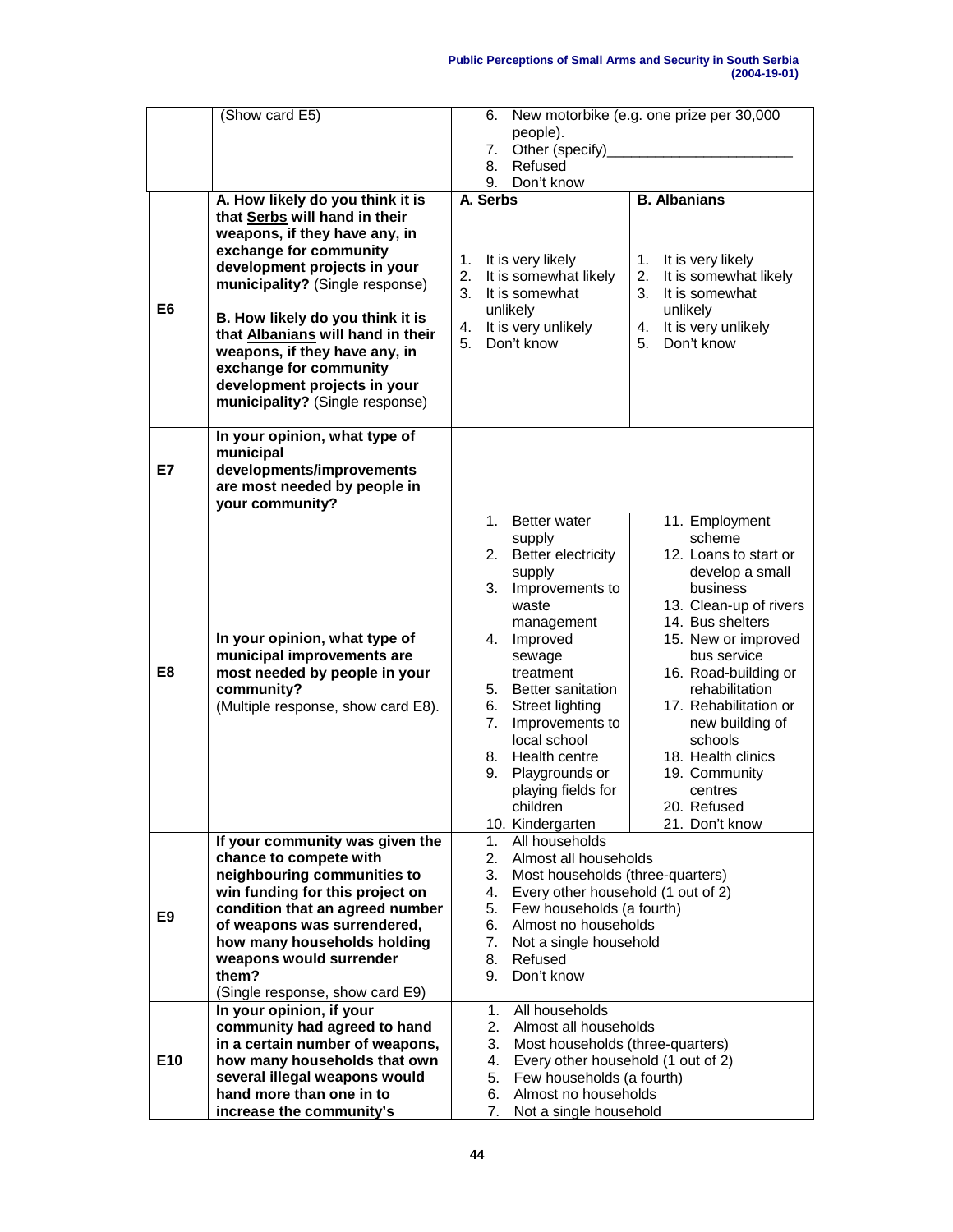|                 | chances in the competition?                                                                                                                                                                               | Refused<br>8.                                                                    |                 |                 |
|-----------------|-----------------------------------------------------------------------------------------------------------------------------------------------------------------------------------------------------------|----------------------------------------------------------------------------------|-----------------|-----------------|
|                 | (Single response, show card E10)                                                                                                                                                                          | 9.<br>Don't know                                                                 |                 |                 |
| E11             | If a voluntary weapons<br>collection initiative were begun<br>in your community, which<br>organisation would people<br>possessing weapons most<br>prefer to surrender them to?                            |                                                                                  |                 |                 |
|                 |                                                                                                                                                                                                           |                                                                                  | A               | в               |
|                 |                                                                                                                                                                                                           | Central government                                                               | $\overline{1}$  | 1               |
|                 | A. If a voluntary weapons<br>collection initiative were begun<br>in your community, which<br>organisation would people<br>possessing weapons most<br>prefer to surrender them to?<br>(Multiple response.) | Local government                                                                 | $\overline{2}$  | $\overline{2}$  |
|                 |                                                                                                                                                                                                           | Parliament                                                                       | 3               | 3               |
|                 |                                                                                                                                                                                                           | Ministry of Interior                                                             | $\overline{4}$  | $\overline{4}$  |
|                 |                                                                                                                                                                                                           | Army                                                                             | $\overline{5}$  | $\overline{5}$  |
|                 |                                                                                                                                                                                                           | Political parties                                                                | $\overline{6}$  | $\overline{6}$  |
|                 |                                                                                                                                                                                                           | <b>NGO</b>                                                                       | $\overline{7}$  | $\overline{7}$  |
|                 |                                                                                                                                                                                                           | International organisation                                                       | 8               | 8               |
|                 | B. Which organisation is the                                                                                                                                                                              | Multi-Ethnic Police alone                                                        | $\overline{9}$  | $\overline{9}$  |
| E12             | most acceptable, which would<br>you position highest?<br>(Single response)                                                                                                                                | Multi-Ethnic Police working with<br>independent monitors from local<br>community | 10              | 10              |
|                 |                                                                                                                                                                                                           | Gendarmerie working with independent<br>monitors from local community            | 11              | 11              |
|                 | (Circle all answers in column A<br>specified by the interviewee. Circle<br>only ONE response in column B -<br>the most acceptable organisation)                                                           | Gendarmerie alone                                                                | 12              | 12              |
|                 |                                                                                                                                                                                                           | Other                                                                            | 13              | 13              |
|                 | (Show card E12)                                                                                                                                                                                           | Refused                                                                          | $\overline{14}$ | $\overline{14}$ |
|                 |                                                                                                                                                                                                           | Don't know                                                                       | 15              | 15              |
| E <sub>13</sub> | Please name one person the<br>people in your community trust<br>the most?<br>(Specify name and job title)                                                                                                 | Name and surname                                                                 |                 |                 |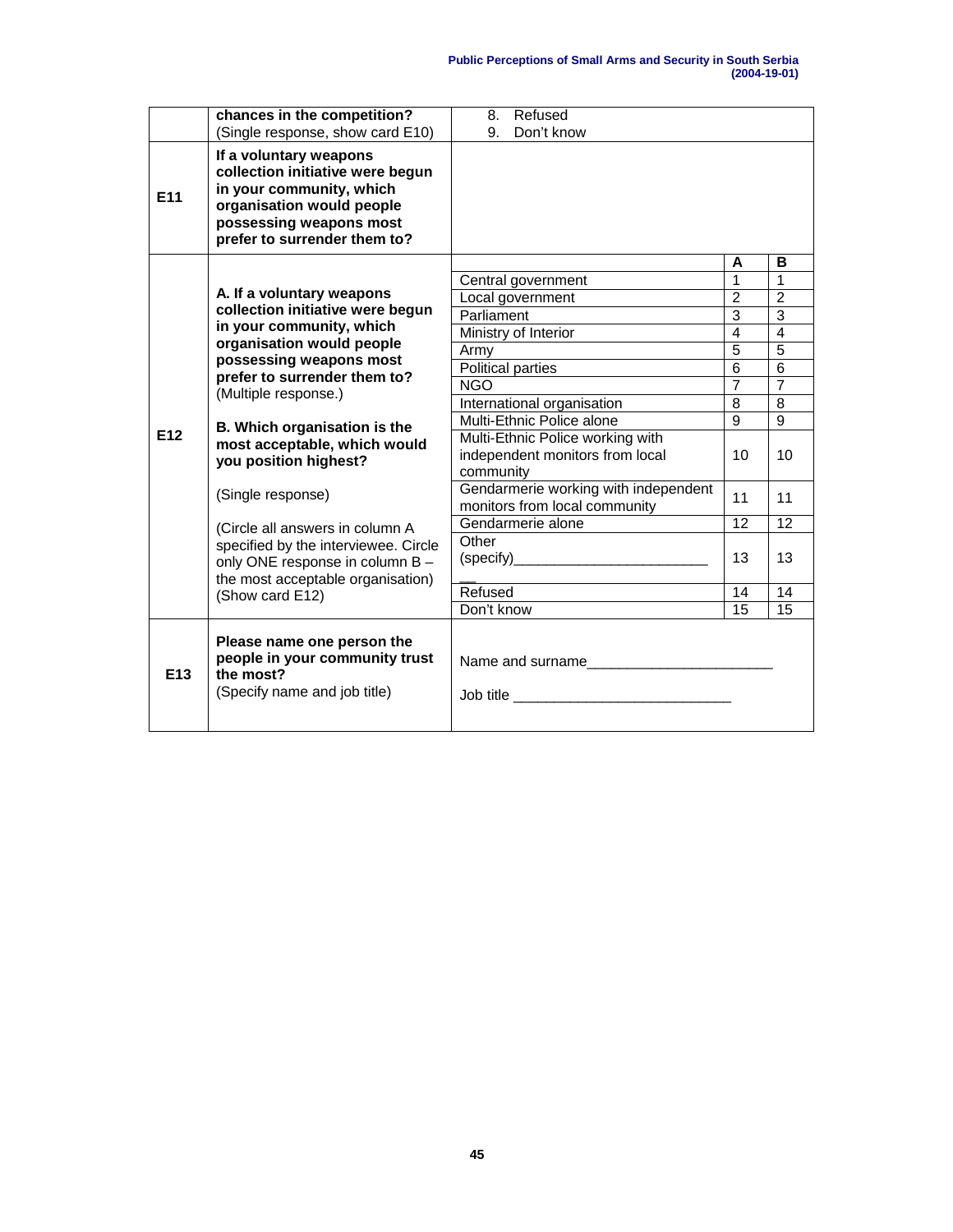# **Annex B** (Informative) **Terms and definitions**

### **A.1.1 ammunition** See **munition**

**A.1.2**

# **explosives**

a substance or mixture of substances, which, under external influences, is capable of rapidly releasing energy in the form of gases and heat. [AAP-6]

# **A.1.3**

# **munition**

a complete device charged with **explosives**, propellants, pyrotechnics, initiating composition, or nuclear, biological or chemical material for use in military operations, including **demolitions**. [AAP-6].

Note: In common usage, "munitions" (plural) can be military weapons, ammunition and equipment.

# **A.1.4**

# **micro-disarmament**

the collection, control and disposal of small arms, ammunition, explosives, light and heavy weapons of combatants and often also of the civilian population. It includes the development of responsible arms management programmes.

# **A.1.5**

# **national authority**

the government department(s), organisation(s) or institution(s) in a country charged with the regulation, management and coordination of **SALW** activities.

# **A.1.6**

# **Small Arms and Light Weapons (SALW)**

all lethal conventional munitions that can be carried by an individual combatant or a light vehicle, that also do not require a substantial logistic and maintenance capability.

Note: There are a variety of definitions for SALW circulating and international consensus on a "correct" definition has yet to be agreed. For the purposes of this report the above definition will be used.

# **A.1.7**

# **Small Arms Capacity Survey (SACS)**

the component of SALW survey that collects data on the indigenous resources available to respond to the SALW problem.

# **A.1.8**

# **Small Arms Distribution Survey (SADS)**

the component of SALW survey that collects data on the type, quantity, ownership, distribution and movement of SALW within the country or region.

# **A.1.9**

# **Small Arms Impact Survey (SAIS)**

the component of SALW survey that collects data on the impact of SALW on the community and social and economic development.